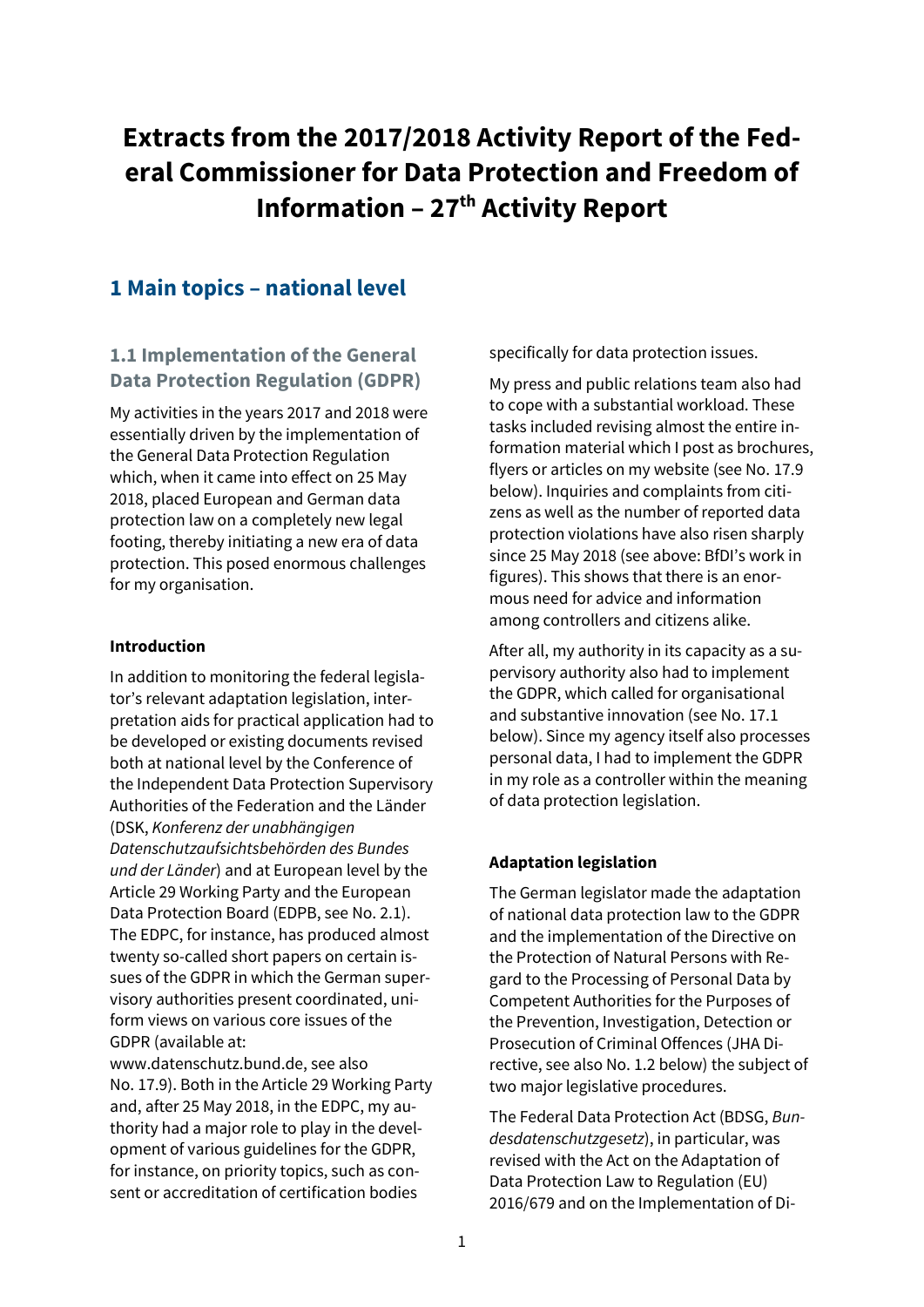rective (EU) 2016/680 (EU Data Protection Adaptation and Implementation Act (DSAnpUG-EU, *Datenschutz-Anpassungs- und Umsetzungsgesetz EU*). Since 25 May 2018, this has supplemented the directly applicable GDPR in areas where the GDPR leaves the Member States room for their own preferences or issues regulatory mandates. Furthermore, the Federal Data Protection Act implements essential parts of the abovementioned Directive 2016/680. The new Federal Data Protection Act applies – just like the Federal Data Protection Act (old) – to public bodies of the Federation as well as to nonpublic bodies. It only applies to public bodies of the federal states (*'Länder'*) in as far as there are no regulations under federal state law. In order to facilitate as uniform a development as possible of general data protection law, the Federal Data Protection Act also applies to personal data processing activities by public authorities of the Federation that do not fall within the scope of European law (for instance, intelligence services, Bundeswehr).

My initiative made it possible to achieve some improvements in legislation compared to the preliminary drafts, including the central principle of earmarking in the public sector. I am still sceptical about other provisions of the new Federal Data Protection Act, for instance, the limited powers of supervisory authorities in relation to holders of confidential information, such as lawyers, pursuant to sec. 29 BDSG. The same applies to my limited supervisory powers in the police and judiciary sectors and outside the scope of European law. Independent control is absolutely necessary, especially for secret data collection. However, instead of improving citizens' confidence in data collection operations by government in this area, I do not have any effective enforcement powers here; the only instrument available to me are non-binding complaints. I consider this to be a violation of the constitutional and European principles of strong and independent data protection supervision (see No. 1.2 et seq.). Fundamental adaptations to the GDPR as of 25 May 2018 were also made in social and tax procedural law (see No. 3.1.1, No. 6.1.1).

The 'Second Act on the Adaptation of Data Protection Law to Regulation (EU) 2016/679 and on the Implementation of Directive (EU) 2016/680' (2. DSAnpUG-EU, *Zweites Datenschutz-Anpassungs- und Umsetzungsgesetz EU*) is now also to adapt larger parts of the remaining sector-specific federal data protection law to the GDPR. The draft law introduced by the Federal Government (Bundestag document (*BT-Drs.*) 19/4674) provides for changes in 154 sectoral laws of almost all departments. The main areas of regulation include the adaptation of definitions and legal principles for data processing as well as regulations regarding the rights of data subjects. In my statement, I pointed out the need for improvement, including the planned amendments to the Act on the Establishment of a Federal Institute for Digital Radio of Authorities and Organisations with Security Responsibilities (BDBOS-Gesetz, *Gesetz über die Errichtung einer Bundesanstalt für den Digitalfunk der Behörden und Organisationen mit Sicherheitsaufgaben*). I also demanded that corresponding wording in the Fifth Book of the Social Code (SGB V, *Fünftes Buch Sozialgesetzbuch*) stipulate that fines may also be imposed on statutory health insurance funds in the event of violations of the GDPR. I do not see any reason why the statutory health insurance funds, which increasingly see themselves as commercial enterprises with an expenditure volume sometimes exceeding 25 billion euros, should be given privileged treatment compared to crafts or small industrial companies. I take a particularly critical view of the fact that this act also fails to address the mandatory amendments to the Telecommunications Act (TKG, *Telekommunikationsgesetz*). This complicates the application and enforcement of data protection law in the telecommunications sector and leads to considerable legal uncertainty (see point 15.1.1).

On 12 October 2018, the Bundestag referred the draft of the Federal Government to the Committee on Internal Affairs after the first reading of the bill. The parliamentary procedure is to be continued at the beginning of 2019.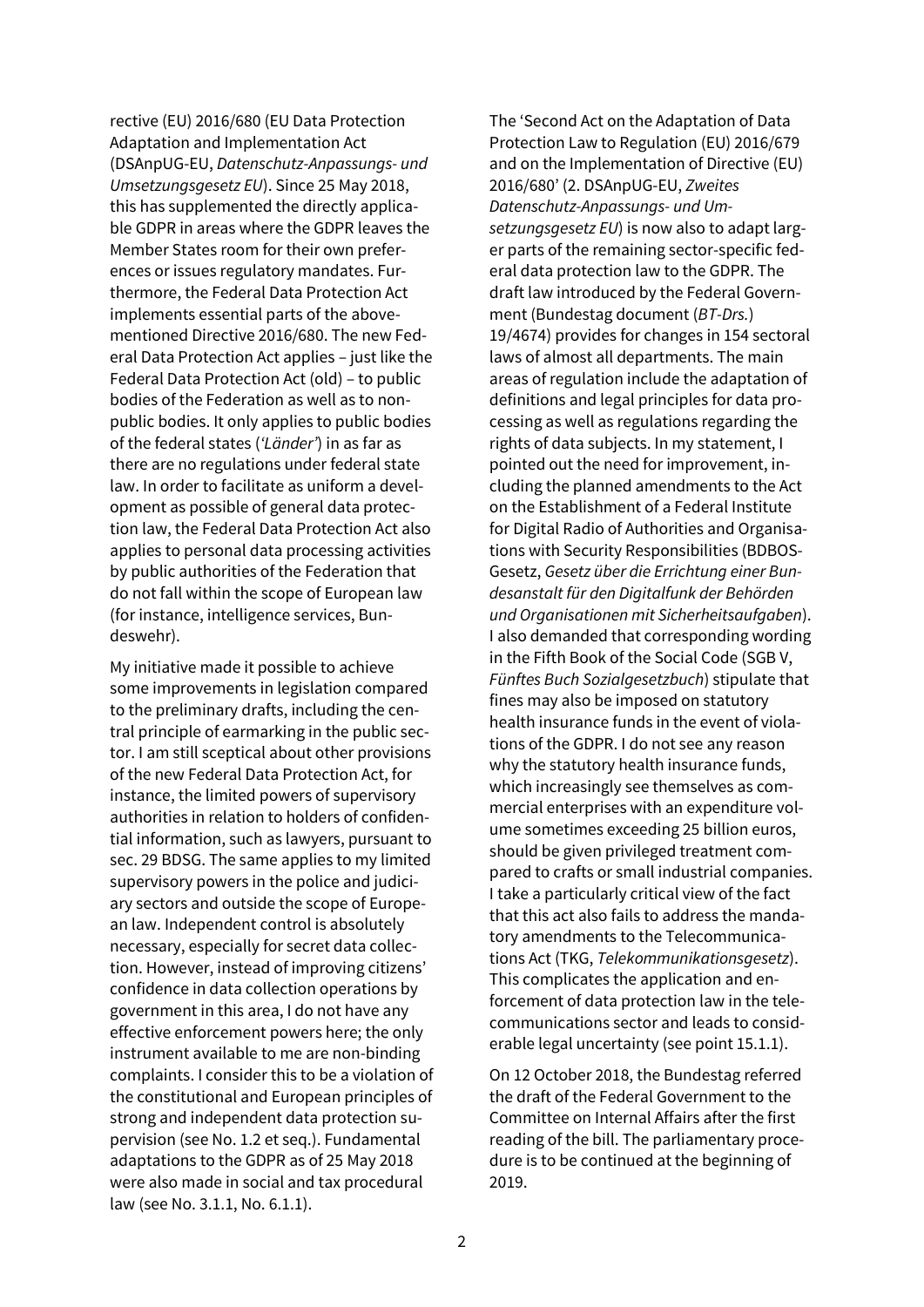### **Implementation at companies and authorities**

Unfortunately, many stakeholders failed to make sufficient use of the two-year transitional period before the GDPR came into effect in order to adequately prepare themselves for the new rules. These shortcomings are illustrated by a representative survey of 505 companies which was conducted by the Bitkom industry association shortly before the end of the two-year transitional period on 25 May 2018. Only a quarter (24 percent) of the companies surveyed in Germany stated that they had almost fully implemented the new regulations by the end of the deadline. Another third stated that they were able to achieve this goal at least in part. Four percent of the companies were only at the beginning of their efforts and two percent of the companies surveyed had to admit that they would not be able to take even first steps towards implementation by the time the deadline expired. However, four months after the deadline, the world looked a little better.

According to another representative survey, many of the 502 companies surveyed are still struggling with implementation after the deadline. The extended documentation and information obligations were one of the aspects they criticised. Just a quarter (24 percent) of the companies in Germany had fully implemented the GDPR. That being said, however, another 40 percent had implemented most of the rules and 30 percent at least part of them. Only five percent of the companies had just begun making adjustments. Overall, it can be seen that efforts by the supervisory authorities are still necessary in order to raise awareness among companies regarding the requirements of the GDPR. As far as the implementation of the GDPR at the federal authorities under my control is concerned, it can be said that, even though there was considerable demand for information and advice, the new regulations were by and large consistently implemented. I supported this process with my brochure 'Die DSGVO in der Bundesverwaltung' (*The GDPR at the Federal Administration*) (available at [www.datenschutz.bund.de\)](http://www.datenschutz.bund.de/).

#### **Impact of the GDPR in everyday life**

It comes as no surprise that a completely new law in such an important cross-cutting area as data protection cannot be introduced completely without friction or debate. Unfortunately, media coverage of the GDPR and the related debate did not always focus on the advantages and opportunities of a harmonised European data protection law, but – understandably – on certain questions regarding its specific implementation. This led to a great deal of uncertainty. It was frequently found that misinformation was disseminated or that regulations, which had existed under the old law for decades, were referred to with reference to the new GDPR (see also the information box regarding No. 1.1). This has damaged the general public's acceptance of the new legislation. Many reports concerned presumed or real everyday stories, such as photographs in kindergartens, the fitting of bell signs or the widespread fear of cease and desist requests:

#### $\rightarrow$  Dealing with photographs

In the summer of 2018, I received numerous enquiries from citizens after a series of press articles had stirred up considerable uncertainty. Even in the early days after the GDPR came into effect, a broad public debate had started regarding the handling of photographs in compliance with data protection regulations, be it in sports, at kindergartens or by journalists. However, the GDPR did not change anything material in this respect compared with the legal requirements already in place. The following is still valid: If imagery is created by natural persons within the scope of exclusively family or private activities, data protection law does not apply from the outset. This is, for example, always the case when a family member takes photographs or videos at a private family celebration and does not publish such material. In as far as data protection law does apply, it is still possible to take and process photographs if the interests of all parties have been carefully weighed. The following rule of thumb applies to cases like these: The smaller the encroachment upon personality rights (for example, in the case of overview photo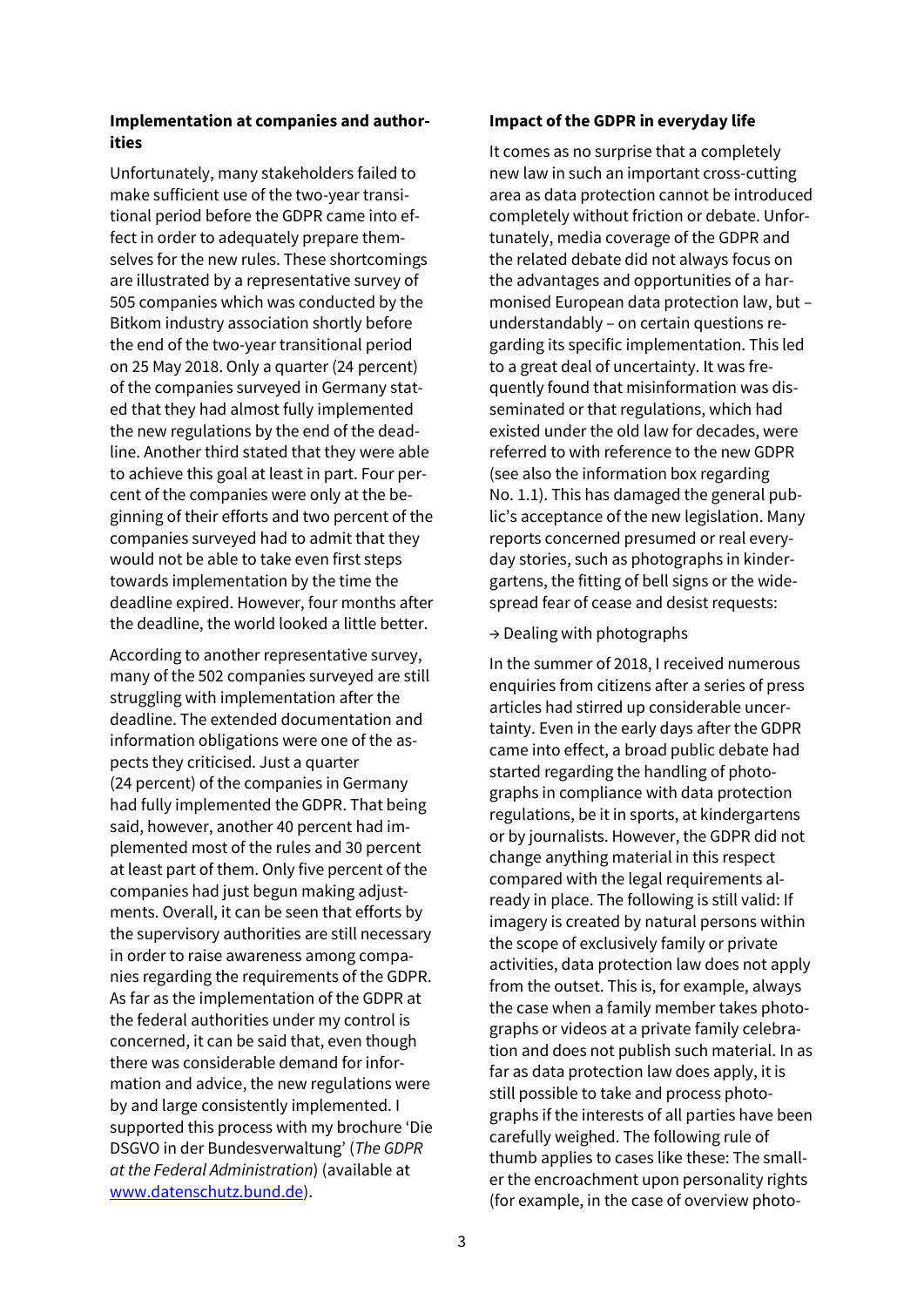graphs, photographs in stadiums or at public events, etc.), the more likely it is that this weighing of interests will be in the photographer's favour. This can also apply to persons in special need of protection, such as children, in as far as not only the photographer's interests are pursued, but also, for example, those of the child itself and other children at the same time – as in the case of photo albums given as gifts to children leaving kindergarten. None of this is new, and everything is largely identical to the pre-existing legal situation. In contrast, consent is still only necessary in a few cases, especially if the interests of the data subject not to be photographed prevail. Consent may therefore be necessary, for instance, in the case of portrait photographs or if a photograph shows a situation that is not socially adequate. The publication of pictures on the Internet continues to be subject to the Art Copyrights Act (KunstUrhG, *Kunsturhebergesetz*) which protects the right to one's own picture, an issue that has meanwhile been confirmed by the courts. This law allows pictures of gatherings or parades, such as folk festivals, processions, etc. to be published without consent. This legal situation has applied for decades and has not been changed by the GDPR.

#### → Bell signs

A particularly bizarre example was the question as to whether or not bell signs with names will be banned on apartment buildings in the future. In this respect, I – like many of my colleagues in the federal Länder – made it clear that data protection law is definitely not applicable since the GDPR applies only to automated data processing or processing in file systems.

#### → Cease and desist requests

Before the GDPR came into effect, there was much talk about waves of cease and desist requests that would hit small and mediumsized enterprises or associations that hardest. This predicted wave of cease and desist requests has resulted in fewer than five complaints regarding such actions still pending in my authority at the end of 2018.

#### **Special application cases of the GDPR**

When implementing and applying the GDPR in Germany, existing constitutional requirements must be taken into account. In the field of legislative work by the German Bundestag, for example, I may only act in an advisory capacity (see No. 14.1.1 below).

The provisions of the GDPR only apply to a limited extent to the processing of personal data by broadcasting and media companies. This follows from the constitutionally guaranteed freedom of press and radio reporting (Art. 5 (1) of the Basic Law for the Federal Republic of Germany (GG, *Grundgesetz für die Bundesrepublik Deutschland*), a relevant regulatory mandate under Art. 85 GDPR and the relevant provisions in the State Broadcasting Treaty (RStV, *Rundfunkstaatsvertrag*) where data protection regulations are replaced primarily by data protection regulations specific to broadcasting operations (sec. 9c and sec. 57 of the State Broadcasting Treaty). Art. 91(1) GDPR contains a grandfathering provision for churches or religious associations. This means that, should churches or religious associations apply their own comprehensive data protection regulations when the GDPR comes into effect, they can continue to apply these regulations if they are harmonised with the GDPR. If, in contrast, churches and religious associations do not have a comprehensive set of data protection regulations when the GDPR comes into effect, the GDPR will apply in conjunction with the Federal Data Protection Act.

Independent supervisory authorities can be established for the areas of broadcasting and media as well as churches and religious communities (art. 85 (2), art. 91 (2) GDPR). German media companies, broadcasting corporations as well as the Catholic dioceses and the Evangelical Church in Germany (EKD, *Evangelische Kiche in Deutschlad*) have each appointed their own data protection officers or set up their own data protection authorities (regarding Deutsche Welle, see No. 10.1.1 below). Since each Member State, regardless of the number of data protection authorities set up, can speak with only one voice in the European Data Protection Board (EDPD ), the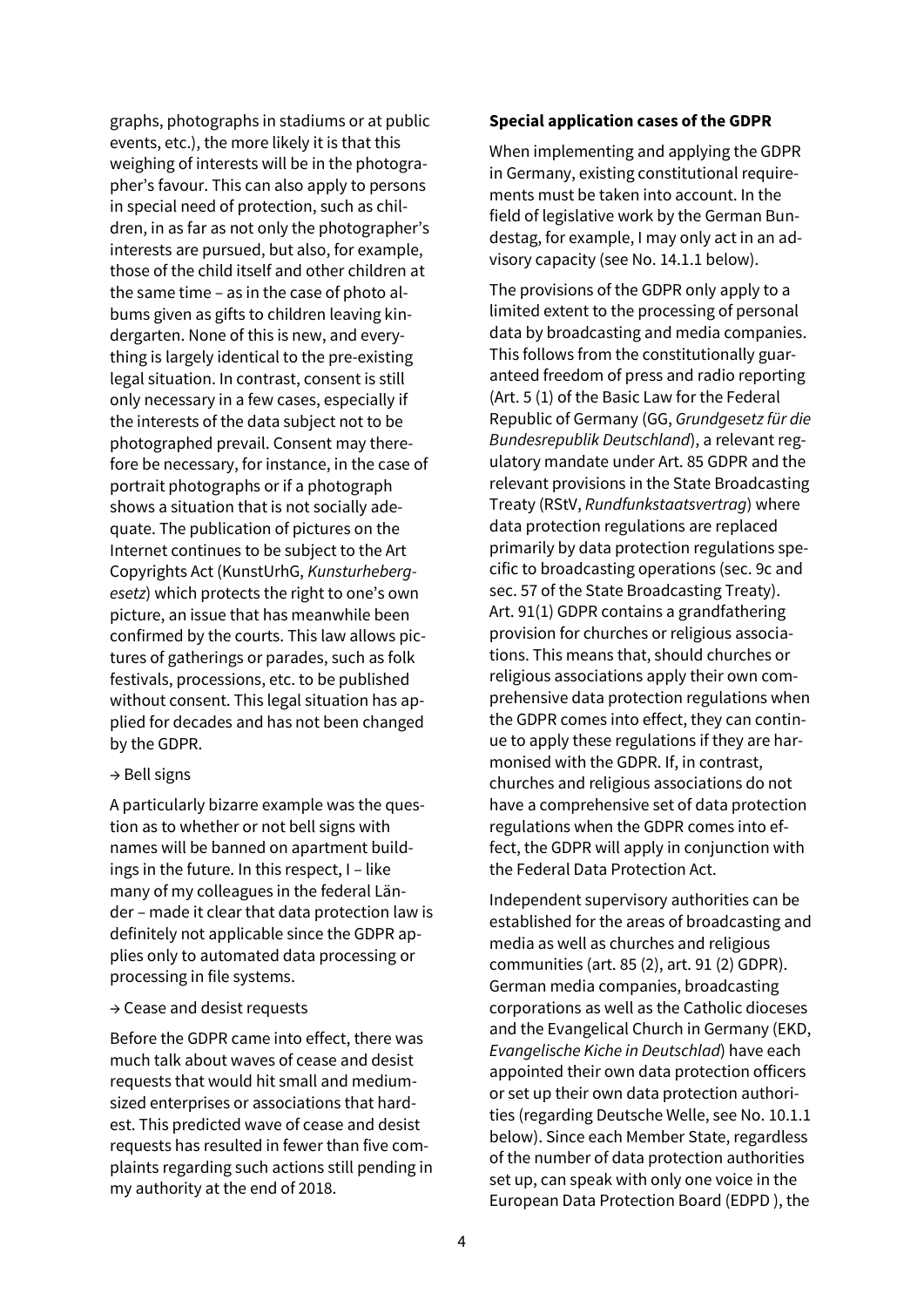German supervisory authorities must first coordinate their activities (see No. 17.3 below). In these coordination measures, the general data protection supervisory authorities of the Federation and the Länder are obliged to also involve the specific supervisory authorities set up in accordance with art. 85 and 91 GDPR in as far as this concerns them (sec. 18 (1)  $4<sup>th</sup>$  sentence of the Federal Data Protection Act). My authority has hosted several constructive rounds of talks with representatives of the data protection authorities of churches, religious communities, media and broadcasting, in which the Presidency of the Data Protection Conference was also involved.

I recommend that the legislator make it clear that fines can also be imposed on statutory health insurance funds for violations of the GDPR if they act as commercial enterprises.

A particularly bizarre reference to data protection under the GDPR occurred in Berlin where a customer complained about a butcher's shop assistant addressing her by name. The customer claimed that using her name to address her was not permitted under the GDPR (Berliner Morgenpost, online edition of 11 Dec. 2018). Such a rejection of a friendly greeting is as bewildering as the reference to data protection in this regard. The GDPR deals exclusively with fully or partially automated processing of personal data and the non-automated storage of personal data in a file system. A sales assistant's ability to remember names, however, is certainly not a file system within the meaning of the GDPR.

## **1.2 Transposition of Directive (EU) 2016/680**

Since 6 May 2018, uniform minimum standards for data processing by police and judicial authorities must be implemented in all Member States.

In my last activity report, I reported on the obligation to implement the minimum requirements of Directive (EU) 2016/680 of the European Parliament and of the Council of 27 April 2016 on the protection of natural persons with regard to the processing of personal data by competent authorities for the purposes of the prevention, investigation, detection or prosecution of criminal offences or the execution of criminal penalties, and on the free movement of such data, and repealing Council Framework Decision 2008/977/JHA (see 26<sup>th</sup> Activity Report, No. 1.2.2). In the meantime, the transposition deadline has expired and the federal legislator has generally transposed the requirements of the Directive into national law with the new Federal Data Protection Act. The essential part of these regulations is summarised in the third part of the Act, and the first part of the Act contains certain regulations that are commonly applicable to all areas.

Several sectoral laws also had to and still have to be successively adapted. The new Federal Criminal Police Act (BKAG, *Gesetz über das Bundeskriminalamt und die Zusammenarbeit des Bundes und der Länder in kriminalpolizeilichen Angelegenheiten*) marks the beginning of this effort (see below No. 9.1.3). Draft laws for the implementation of the JHA Directive exist for the Customs Investigation Act (ZfDG, *Gesetz über das Zollkriminalamt und die Zollfahndungsämter*) and the Code of Criminal Procedure (StPO, *Strafprozessordnung*) (see No. 9.1.4 and No. 11.1.2 below). A draft amendment to the Federal Police Act (BPolG, *Gesetz über die Bundespolizei*) is still pending. The specific features of the Directive include obligations to keep records as well as requirements regarding the design of databases, the special supervisory function of supervisory authorities in conjunction with the restriction of the rights of data subjects (so-called indirect access) and the powers of supervisory authorities, which are regulated only in terms of their nature.

The federal legislator did not follow my recommendation to regulate the powers of supervisory authorities in analogy to the GDPR (see 26<sup>th</sup> Activity Report, No. 1.2.2). Although I have extensive powers of information and investigation, the only remedy that remains, as before, is complaint. The new Federal Criminal Police Act at least provides for the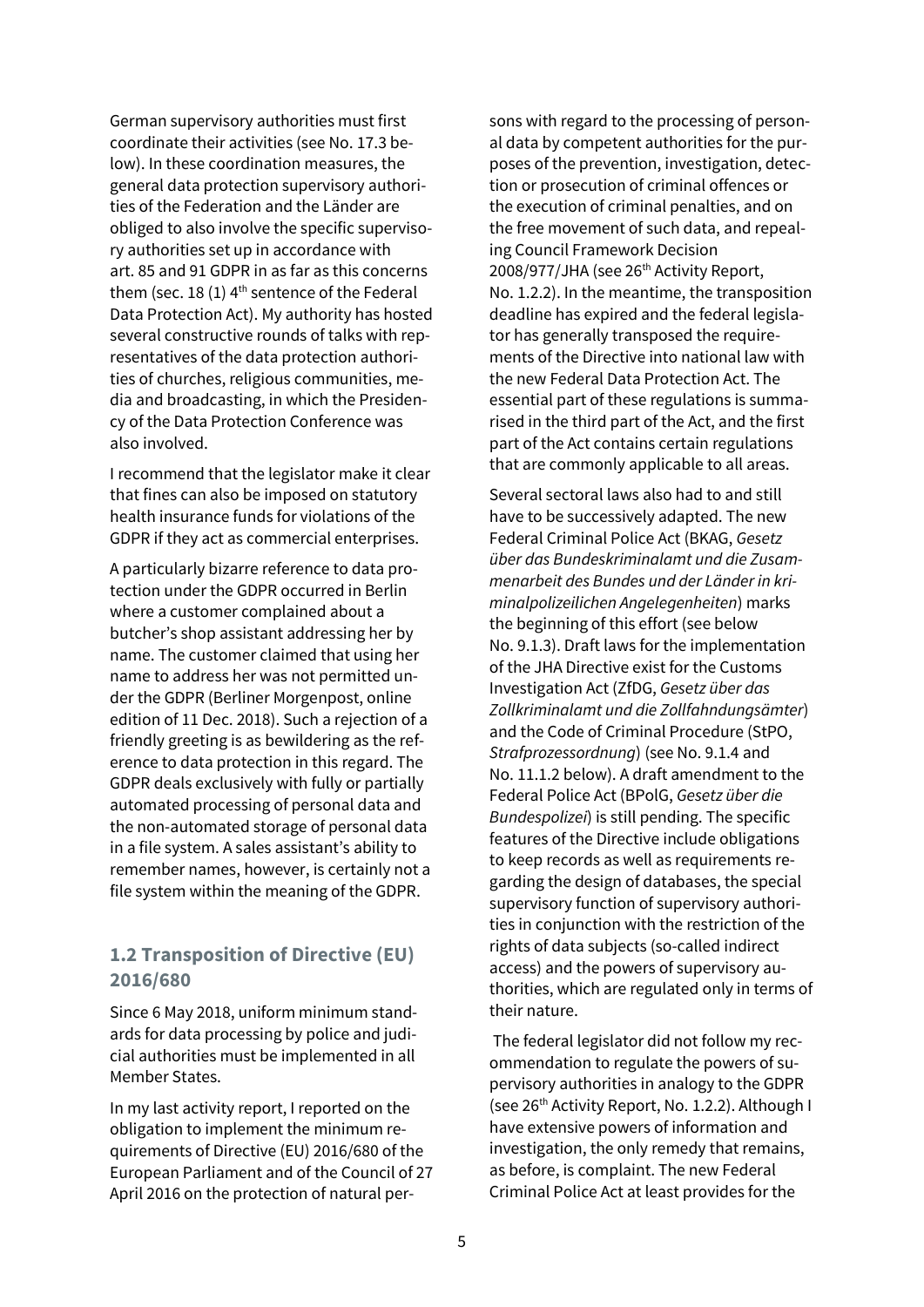authority to issue orders in response to complaints about significant data protection violations. The new draft Customs Investigation Act also contains a corresponding proposal, and I expect that a corresponding regulation will also have to be created in the Federal Police Act. This is because the complaint instrument alone is not sufficient to meet the requirements of the Directive, which require the supervisory authorities to be able to remedy the situation effectively. I consider the lack of harmonisation in the transposition of the Directive to be a generally unfavourable development. The scope of application is linked to the concept of a criminal offence, which is not conclusively defined in the Directive. This provides scope for implementation, especially when it comes to prosecuting and defending against administrative offences. This scope is addressed differently both within Germany and at EU level. This ranges from the full inclusion of the prosecution of administrative offences (for instance, at federal level in Germany) to the restriction to formal offences under national law (such as in several other Member States). Due to the vague specification, it was unfortunately not possible to achieve even a minimum degree of harmonisation in this area.

The next few years will show how the new regulations will succeed in real life. Many individual questions are still open, such as the design of the mandatory public directory of procedures, the performance of data protection impact assessments, the reporting and information obligations in the event of data protection violations or the scope of logging.

I recommend that the legislator include remedial powers for the Federal Commissioner for Data Protection and Freedom of Information in the new Federal Police Act. These powers should at the very least correspond to the powers already contained in the new Federal Criminal Police Act.

### **1.2.1 'GDPR-free spaces' in the area of intelligence services**

The provisions of the GDPR do not affect the

work of the Federal Intelligence Service (BND, *Bundesnachrichtendienst*) or the performance of tasks by the Domestic Intelligence Service (BfV, *Bundesamt für Verfassungsschutz*) or the Military Counter Intelligence Agency (MAD, *Militärischer Abschirmdienst*). However, certain basic rules apply to military intelligence.

The effects of the GDPR and of the Directive on the Protection of Natural Persons with Regard to the Processing of Personal Data by Competent Authorities for the Purposes of the Prevention, Investigation, Detection or Prosecution of Criminal Offences (JHA Directive) are relatively limited in the area of intelligence services and security clearance law. Neither the GDPR nor the JHA Directive are applicable to the law of intelligence services in the narrower sense or the Security Clearance Act (SÜG, *Sicherheitsüberprüfungsgesetz*). The intelligence services are only obliged to apply the GDPR in the general administration of public agencies. Although the national legislator has declared individual terms and certain standards, which it issued in addition to the GDPR and/or in transposition of the JHA Directive, to be (analogously) applicable to the intelligence functions of the Federal Intelligence Service, the Domestic Intelligence Service and the Military Counter Intelligence Agency as well as in the Security Clearance Act, everything essentially remains as it was before in this area.

The Military Intelligence System (MilNw, *Militärisches Nachrichtenwesen*) is an exception: As its name already suggests, this area of the Bundeswehr is, similar to intelligence services, designed for intelligence and information gathering, which can also affect the collection and processing of personal data. In individual cases, the means used for this purpose are similar to those known from the intelligence sector. This is why I have always argued that special legislation is required as a basis for this area too. This is still lacking. The Federal Ministry of Defence (BMVg, *Bundesministerium der Verteidigung*) takes a different view. It considers art. 87a and art. 24 (2) of the Basic Law to be a sufficient constitutional basis for action by the Bundeswehr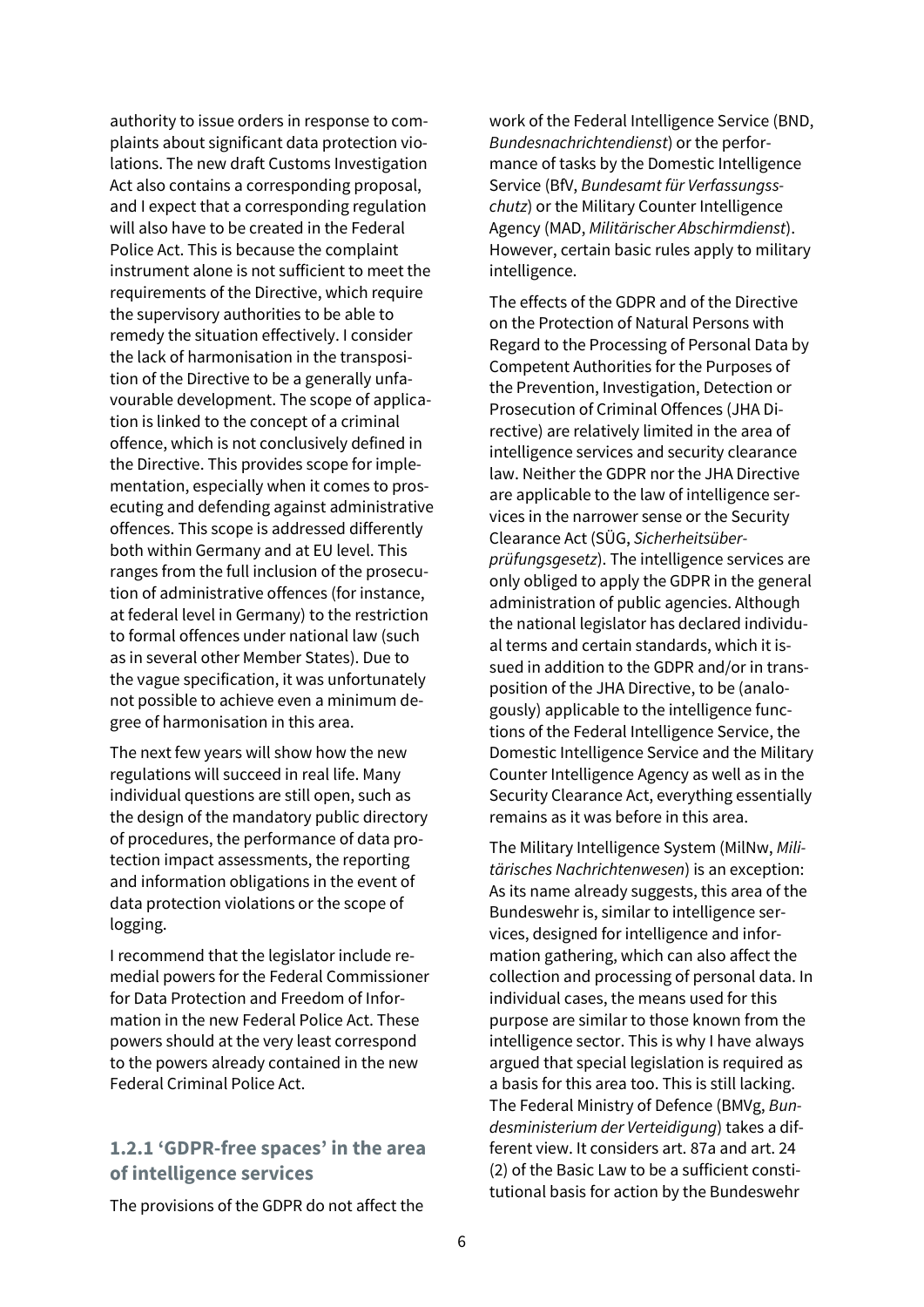within the framework of the Military Intelligence System and for the processing of personal data in this context. Notwithstanding this, the Federal Ministry of Defence is currently working on a decree on how the requirements of the Federal Data Protection Act can be implemented for the Military Intelligence System. This also concerns the rules for reporting data protection violations and the obligation to perform a data protection impact assessment. I am currently in talks with the Federal Ministry of Defence on this topic. During the course of the implementation of the GDPR and the JHA Directive, the legislator also amended the Federal Intelligence Service Act, (BNDG, *Gesetz über den Bundesnachrichtendienst*) the Federal Constitutional Protection Act (BVerfSchG, *Bundesverfassungsschutzgesetz*) and the Military Counter Intelligence Agency Act (MADG, *Gesetz über den militärischen Abschirmdienst*). In contrast to the scope of the GDPR and the JHA Directive, I still have no powers to impose sanctions on intelligence services if I consider the processing of personal data to be unlawful. Cessation of unlawful activities by intelligence services can therefore still today only be enforced by legal action by data subjects, which is in fact very difficult to achieve given the limited scope of legal protection available to the data subjects concerned.

I therefore recommend that the legislator introduce sanction powers for my authority which also apply to intelligence services.

## **1.3 New developments in the field of border control and passenger data**

Security authorities are increasingly focusing on travel data. Over the coming years, the existing information systems will be fed with ever-more data, new systems will be added and all systems will be interconnected under the umbrella of interoperability according to a draft regulation that is currently being negotiated. The aim is to curb identity fraud and the associated security risks. This project will create enormous challenges for data

protection supervisory authorities.

In my past Activity Reports I critically examined both the projects pursued under the 'Smart Borders' keyword (see 24<sup>th</sup> Activity Report No. 2.5.3.4; 25th Activity Report No. 3.3; 26<sup>th</sup> Activity Report No. 2.3.1) as well as all projects relating to the use of passenger data for security purposes (see 22<sup>nd</sup> Activity Report No. 13.5.5; 26<sup>th</sup> Activity Report No. 2.3.2). In the meantime, a new stage has been reached in all these areas. The first new large database was launched at the end of December 2017 with Regulation (EU) 2017/2226 establishing an Entry Exit System (EES). On this basis, a database will be set up in which all border crossings by third-country nationals at the external Schengen borders will be recorded and stored for at least three years from the date of departure. The data set includes photographs and fingerprints. If less than three years have lapsed between departure and next entry, all existing data will also continue to be stored. This automatic drag-along mechanism can produce comprehensive travel histories. The second new database will complement the Visa Information System (VIS). The legal basis for the new European Travel Information and Authorisation System (ETIAS) came into effect with Regulation (EU) 2018/1240 at the end of October 2018. All third-country nationals entering under a visa waiver programme will be required to apply for an entry permit in advance. Their data is subjected to an early automated check for security, migration and health risks and is typically stored for three years or, if rejected, even for five years.

The development of new databases will be accompanied by extensive upgrading and expansion of existing databases. In future, VIS will also cover long-term visas and residence permits (see No. 2.2). The Eurodac asylum system will also register third-country nationals who are found during an illegal stay or illegally crossing a border. The second-generation Schengen Information System (SIS II) will be supplemented by new alerts (for instance, for covert investigation/questioning) and data categories (such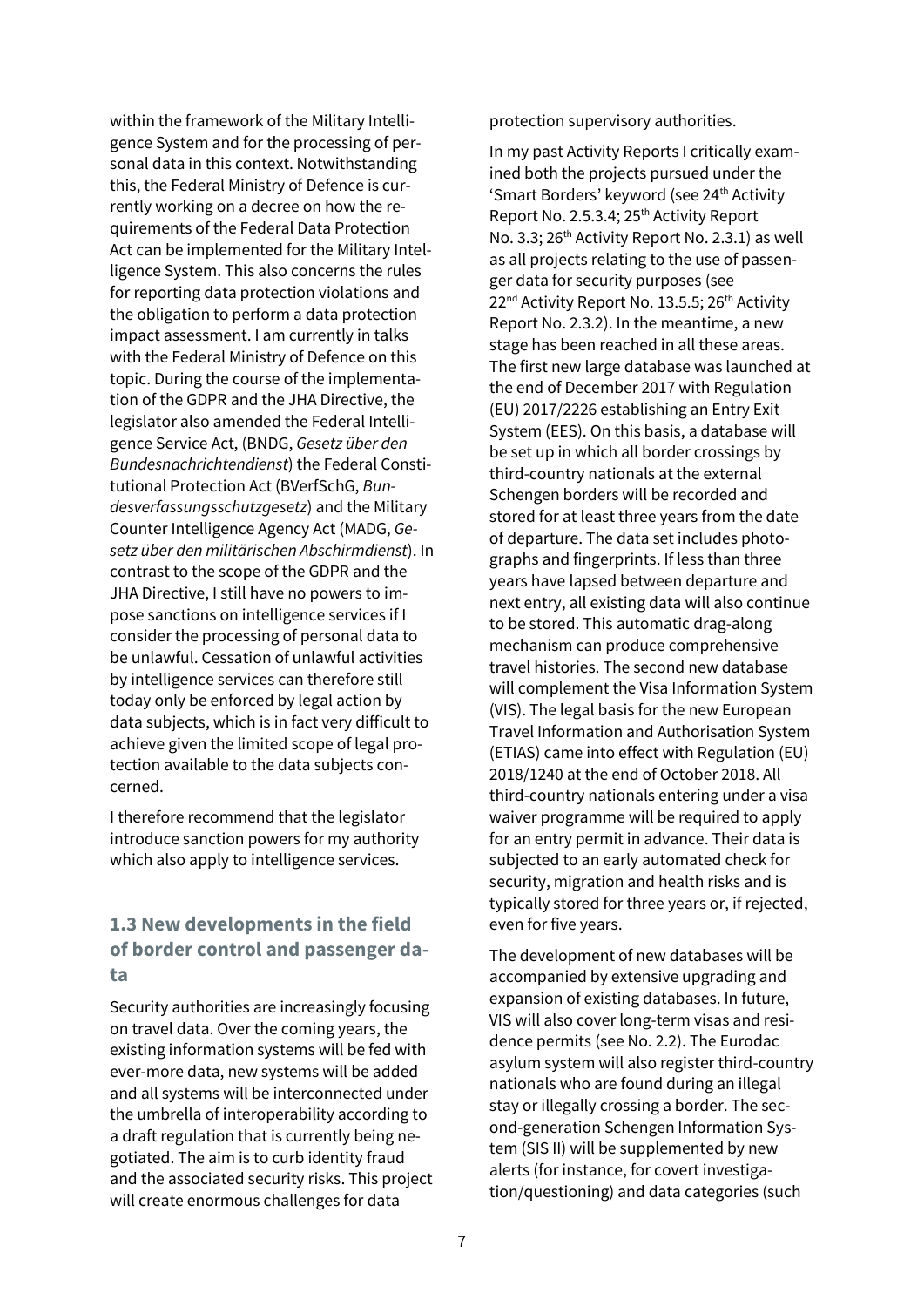as handprints) and will be made available for repatriation management of illegal thirdcountry nationals. The new regulations were already adopted by the copy deadline, but had not yet been signed and announced.

Two other proposals for regulations on socalled interoperability are currently under discussion and will link the above databases using a common search mask (European Search Portal, ESP) and three new databases in order to detect and prevent identity fraud. All existing biometric identification data will be converted to so-called templates (mathematical maps) and stored in a shared Biometric Matching Service (sBMS) for fast database matching. The specialist applications, i.e. VIS, Eurodac, EES and ETIAS, will also be provided with a common identity repository (CIR) in which all identity data, including biometric originals, will be stored. Only the SIS data will remain outside the CIR for technical reasons. Each time data is entered or updated in the specialist applications, the first step will then be to match this data with the sBMS and the ESP (in the SIS and in the CIR). Hits will be reported to the responsible authorities for processing and simultaneously stored in the Multiple Identity Detector (MID) according to several categories.

Although both the data protection authorities of the Member States and the European Data Protection Supervisor have taken a critical view and have voiced various concerns with regard to all legislative acts, they received little attention. The targeted extension of existing information systems, along with the development of new databases and the proposed complex interoperability system, are extremely worrying. In particular, the principle of limiting the purpose for which data is collected is at risk of being increasingly eroded. The identification of thirdcountry nationals by means of a comprehensive biometric and alphanumeric identity register becomes a multidisciplinary end in itself.

The data available is further condensed by

the Passenger Data Directive that has since been implemented in various countries. In Germany, the Passenger Data Act (FlugDaG, *Fluggastdatengesetz*) has been in effect since June 2017, obliging all air carriers to transmit the passenger data (so-called Passenger Name Records, PNR) collected by them for the purpose of providing a flight service (except for domestic flights) to a Passenger Information Unit (PIU) set up for this purpose at the Federal Criminal Police Office (BKA, *Bundeskriminalamt*). Comparable measures must be taken in all Member States. In Germany, the PIU went live at the end of August 2018. Incoming passenger data may be matched with both search databases and abstract threat patterns. As a result of such matching, passengers may be targeted by police measures without themselves having given any concrete reason for this, simply because there are similarities to the behaviour of offenders. This alone is already highly questionable.

In addition, there is the five-year retention period for all passenger data which enables retroactive searches to be carried out in order to prevent and prosecute terrorist or other serious crimes. In this case, a long-term database is created at a police authority about persons who, for the most part, have not given cause for their entry in a precautionary policy database other than travelling by air. I also consider this to be extremely questionable, especially since the European Court of Justice has now, in an opinion on the proposed EU-Canada passenger name records agreement, criticised long-term storage without cause as being incompatible with the Charter of Fundamental Rights of the European Union.

I recommend that the Federal Government revise the Passenger Data Act with regard to the requirements of the European Court of Justice regarding the passenger name records agreement with Canada and advocate a revision of Directive (EU) 2016/681 in Brussels.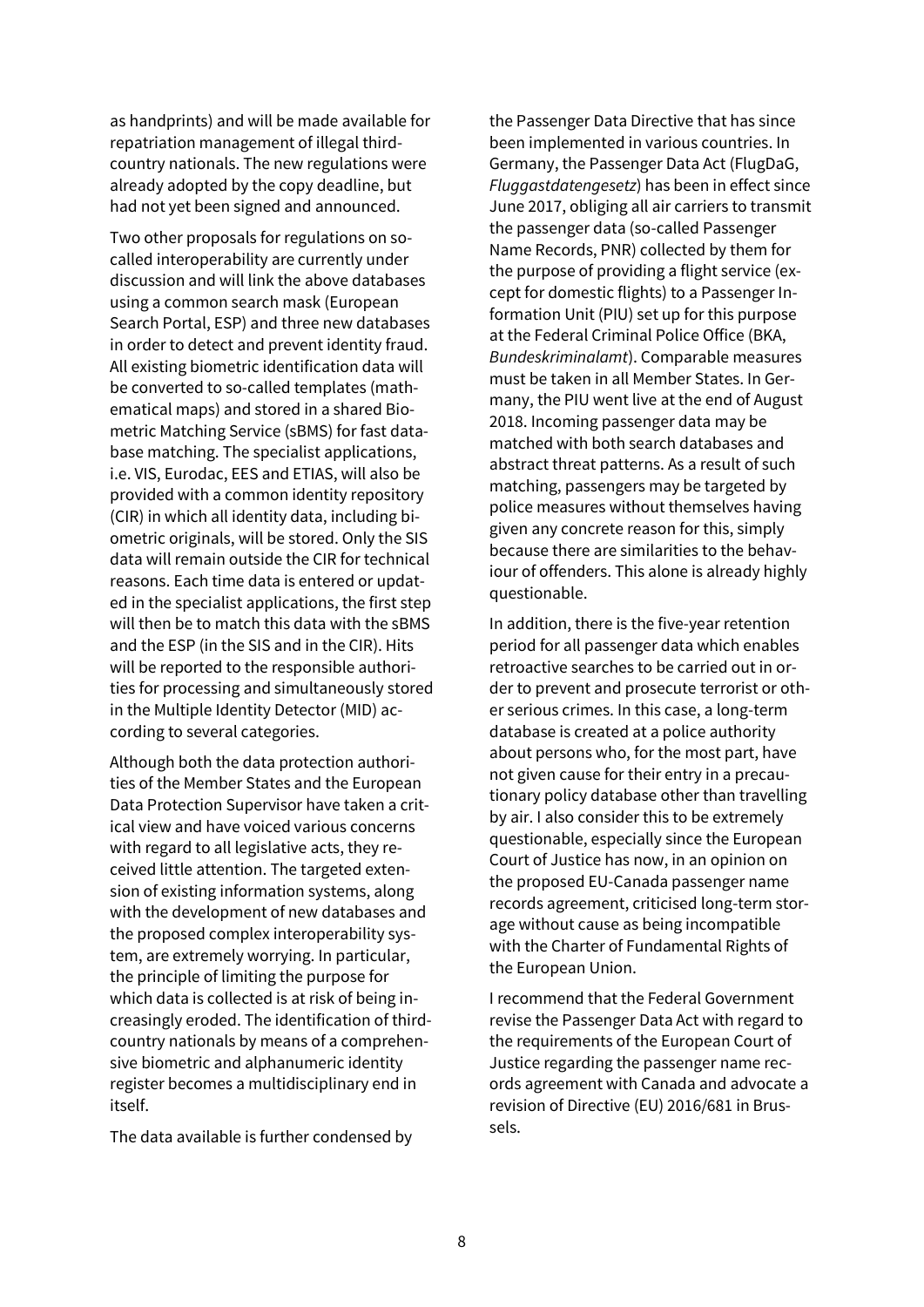#### **Data Ethics Commission – DEC**

The DEC was established by the Federal Government in autumn 2018. The task of the DEC is to develop recommendations for action for the Federal Republic of Germany's future data policy by autumn 2019. The DEC is tasked with the development of guidelines for the protection of the individual, the maintenance of social coexistence and the safeguarding and promotion of prosperity in the information age. Furthermore, recommendations for action should be made as to how these ethical guidelines can be developed, observed, implemented and supervised. The DEC has 15 other members besides me. The members are representatives of data protection supervisory authorities, professors from various disciplines as well as representatives of consumer protection organisations and industry. Further information is available from the DEC website at

h[ttps://www.](http://www.bmjv.de/DE/Themen/FokusThemen/Datenethikkommission/Datenethikkommission_node.html)bmjv[.de/DE/Themen/FokusThemen/Datenethikkommission/Datenethikkommissi](http://www.bmjv.de/DE/Themen/FokusThemen/Datenethikkommission/Datenethikkommission_node.html) [on\\_node.html](http://www.bmjv.de/DE/Themen/FokusThemen/Datenethikkommission/Datenethikkommission_node.html)

### **1.4 Artificial Intelligence**

On 15 November 2018, the Federal Cabinet adopted the Artificial Intelligence (AI) Strategy jointly presented by the Federal Ministries for Economic Affairs and Energy, of Education and Research as well as of Labour and Social Affairs. With the Artificial Intelligence Strategy, the Federal Government aims to develop Germany and Europe as a leading centre for innovation and the application of AI technologies, thereby securing Germany's competitiveness.

The bandwidth and application possibilities of AI are already enormous today. They range from the simple calculation of itineraries to image and speech recognition as well as extremely complex decision and prediction environments. Self-learning algorithms continuously monitor and update their own calculation processes. One foreseeable trend is the development of ever-more independent and comprehensive applications which will automate and in part replace more and more human behaviour in ever-broader fields of action. The amount of personal data that is processed will increase. At the same time, the processing paths are becoming increasingly difficult for data subjects to understand. The risks associated with AI technologies for the informational self-determination of individual data subjects are therefore just as complex as their possible applications. I therefore accompanied the development of the AI strategy and I have worked to ensure that the protection of privacy is understood to be an essential part of the promotion of innovation

and that the requirements of the GDPR be seen from the very beginning to be quality characteristics for the responsible development and use of AI in the interest of the common good. At the beginning of September 2018, we discussed the Federal Government's key issues paper and drew up data protection recommendations for the AI strategy in the Data Ethics Commission (DEC – see information box).

With this as a basis, I was able to introduce important data protection aspects at the 'World of Work and Labour Market' (*Arbeitswelt und Arbeitsmarkt*) forum held by the Federal Ministry of Labour and Social Affairs in mid-September 2018, the results of which were then incorporated into the AI strategy. Important issues, such as employee data protection in the area of AI applications, the use of advanced pseudonymisation and anonymisation methods, the need for technology assessments or the development of large amounts of data in compliance with data protection regulations, have been taken into account at several points within the AI strategy. The recommendations by the DEC are referred to several times. Furthermore, the establishment of a round table with representatives of data protection supervisory authorities and business associations is announced in order to develop both common guidelines for the development and application of AI systems in compliance with data protection law and best-practice application examples. All in all, I am pleased to report that the perspective of data protection is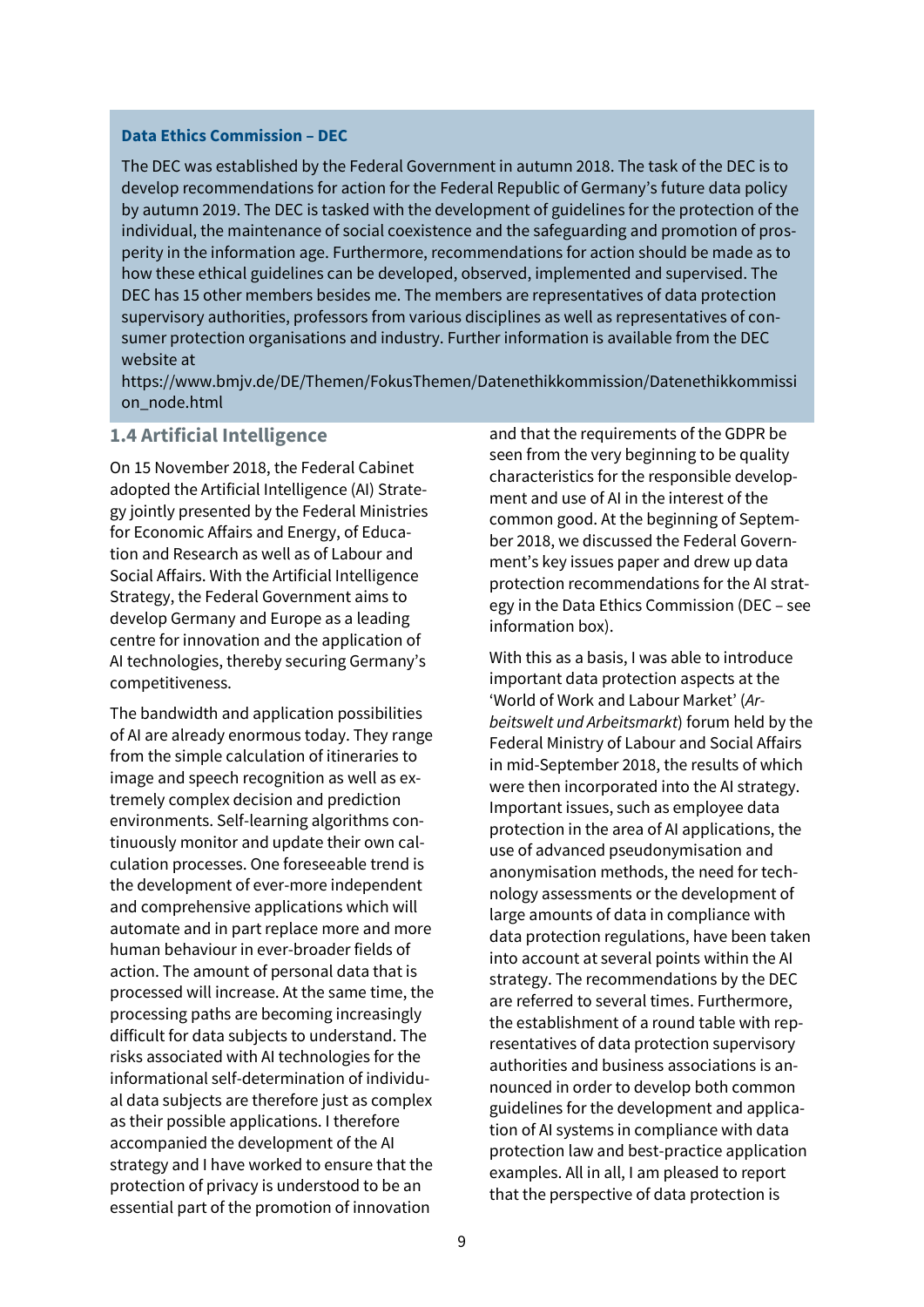mentioned at many points in the AI strategy. It remains to be seen whether and to what extent this perspective will then also be taken into account in the further implementation of the strategy. I will critically accompany the further elaboration and implementation of the AI strategy.

The Conference on Data Protection, the body of independent German federal and Länder data protection supervisory authorities, will also address data protection issues in the use of artificial intelligence in 2019.

In October 2018, the International Conference of Data Protection and Privacy Commissioners adopted a statement regarding ethics and data protection for AI. This resolution sets forth, for instance, six principles that should always be observed in the application of artificial intelligence:

- → Fairness
- → Traceability
- → Transparency
- $\rightarrow$  Privacy by design
- → Strong rights of data subjects

→ Avoidance of built-in prejudices or discrimination

I strongly support this resolution and believe that it can serve and help the international data protection community to develop certain guiding principles for the development and use of systems incorporating artificial intelligence. This applies, for instance, to applications of artificial intelligence in handwriting, image and facial recognition, autonomous motor vehicles, search engines, diagnostics and marketing, as well as further development possibilities.

### **1.4.1 Blockchain – without data protection?**

The German government plans to present a blockchain strategy by mid-2019. The Federal Ministry for Economic Affairs and Energy and

the Federal Ministry of Finance are the leading bodies for this strategy. A consultation process has been designed to ensure that indications and recommendations from market players, academia and other stakeholders regarding the need for policy action are taken into account. Blockchain generally means a continuously expandable list of data records – called blocks – which are linked together by cryptographic methods. Each block contains the hash value of the previous block, a time stamp and transaction data. This means that the existence and content of individual blocks cannot be changed later without this leading to irregularities in all of them. The great advantage of the blockchain is the fact that the data chain cannot be compromised, so that it is suitable for financial transactions. In this respect, the term 'blockchain' is associated with distributed ledger technology. The 'distributed ledger concept' refers to a public, decentralised account book and is the technological basis of virtual currencies.

The German government supports blockchain pilot projects in the areas of electric mobility, electricity trading and migration. I have examined the possible use of blockchain technology at the Federal Office for Migration and Refugees specifically with regard to design and implementation in compliance with data protection legislation (see No. 9.3.1 below). The central challenges in the use of blockchain technology in compliance with data protection regulations concern the rights of the data subject to erasure, rectification and the 'right to be forgotten'.

## **1.5 Data sovereignty and data ownership**

A much-discussed topic of the last two years was what was called data sovereignty which was presented as some kind of counterconcept to traditional data protection – or at least as a further development. The term received considerable attention for the first time at the National IT Summit in 2016. The then Federal Minister for Economic Affairs and Energy, Sigmar Gabriel, said that the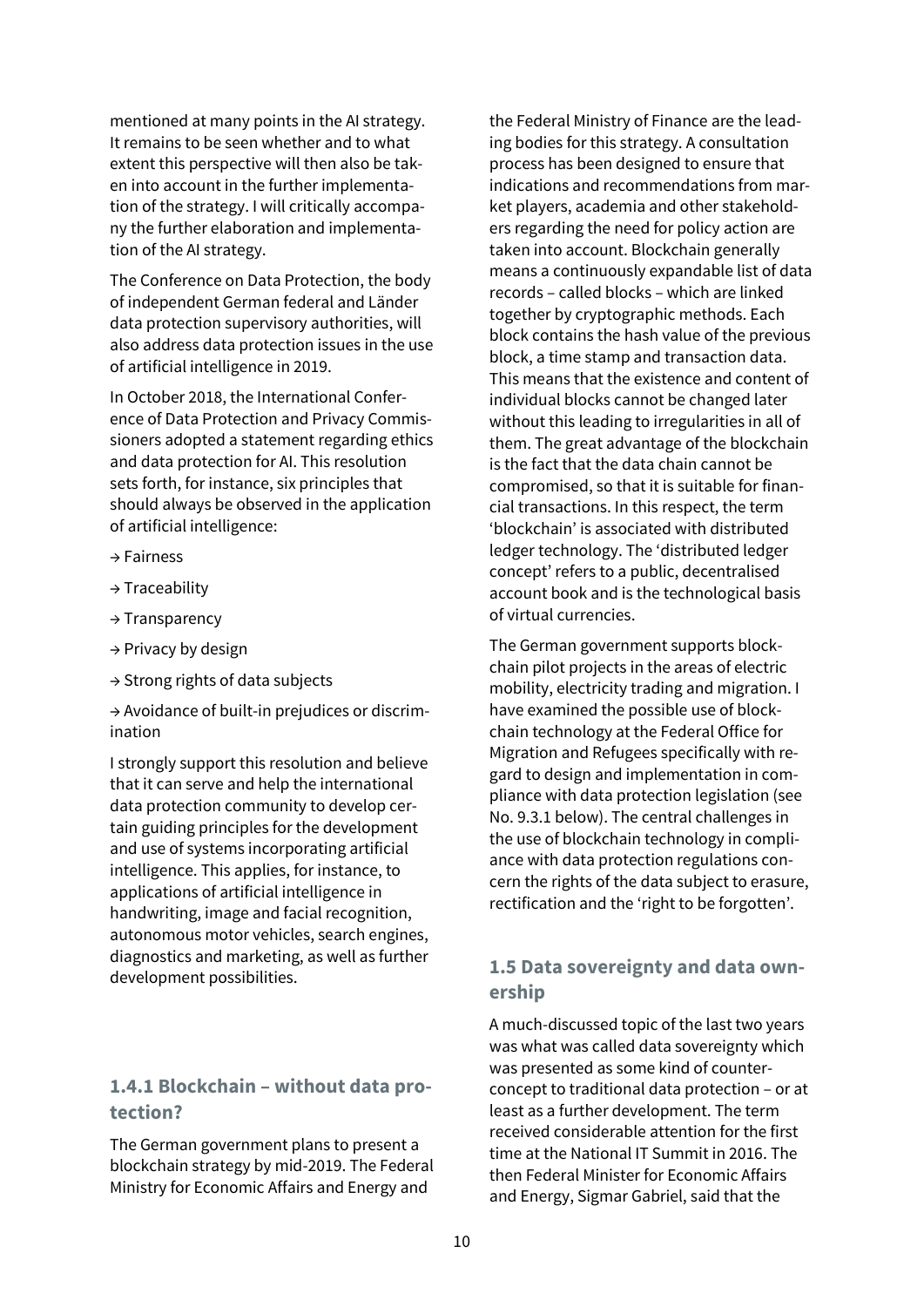traditional concept of data protection had to be abandoned once and for all because its 'data minimisation' approach stood in the way of modern applications, such as 'big data'. Instead, citizens should be given both physical and legal sovereignty over the handling of data. Federal Chancellor Angela Merkel agreed with this, at least in as far as she said that the idea of data minimisation could no longer be the guiding principle for new products. At this event, none of them explained in more detail what data sovereignty actually means. A glance at the 'Green Paper – Digital Platforms' issued by the Ministry of Economic Affairs suggests that data sovereignty should be tantamount to personal digital autonomy, which, through extensive transparency regulations, is to prevent the information asymmetry which currently often exists in relations between processors and consumers. At the same time, data sovereignty is to enable the commercialisation of data. By and large, however, the more detailed description of data sovereignty presented only shows aspects that are either already regulated under existing data protection law (including the GDPR) or which are not directly related to data protection. The GDPR contains new transparency regulations and provisions regarding data portability, access restrictions for third parties as well as privacy by design and default. The statements in the Green Paper on 'new forms of consent' or on 'differentiated identity management' remain vague. Although the Green Paper addresses possibilities of setting different personal data spheres of data subjects, a central identification database proposed in this context, where data subjects can determine their personal settings for disclosing their data to companies and third parties, poses very specific risks. A central database of this kind would be a paramount point of attack where, in case of doubt, all the personal data of a data subject or even the totality of data entered there could be compromised. Moreover, this centralised collection of personal data would be questionable from a constitutional point of view.

The discussion about the concept of data sovereignty only gained momentum again in mid-2017 when the Federal Ministry of Transport and Digital Infrastructure (BMVI) presented a study on the subject of 'ownership rules for specific mobility data'. Certain concepts of this study also became part of a strategy paper on digital sovereignty issued by the ministry. The concept of data minimisation should be abandoned at this point too. Instead, it should be possible to enhance the commercial usability of personal data, both for companies and for individuals. New value creation opportunities would have to be created for this. Citizens, for instance, should be given the opportunity to decide freely whether they want to disclose data in return for something or whether they prefer to make use of a regular payment option instead. As a precondition for this, it must be possible to create ownership in personal data and to assign personal data to individuals. However, any subsequent use would have to be anonymous and pseudonymised. In the specific environment of modern vehicles, transparency could be achieved in the form of a data passport.

The authors of the study propose several approaches for the concrete implementation of ownership capability, which must necessarily include an exclusive right of disposal:

A data-specific approach where, similar to prior data protection law, the exclusive right lies first with the data subject.

A concrete concept where the exclusive right is based on ownership of the data collection system (example: a monitoring system as part of a vehicle belongs to the vehicle owner who thus also has the exclusive right over the data).

Finally, an action-based approach where the controller of the original data collection has the exclusive right of disposal.

The authors were more open to the actionbased approach, whilst the Federal Ministry of Transport and Digital Infrastructure in its strategy paper gave preference to the databased approach and drew parallels to copyright law. Citizens could therefore transfer some kind of licence to use their data rather than data ownership.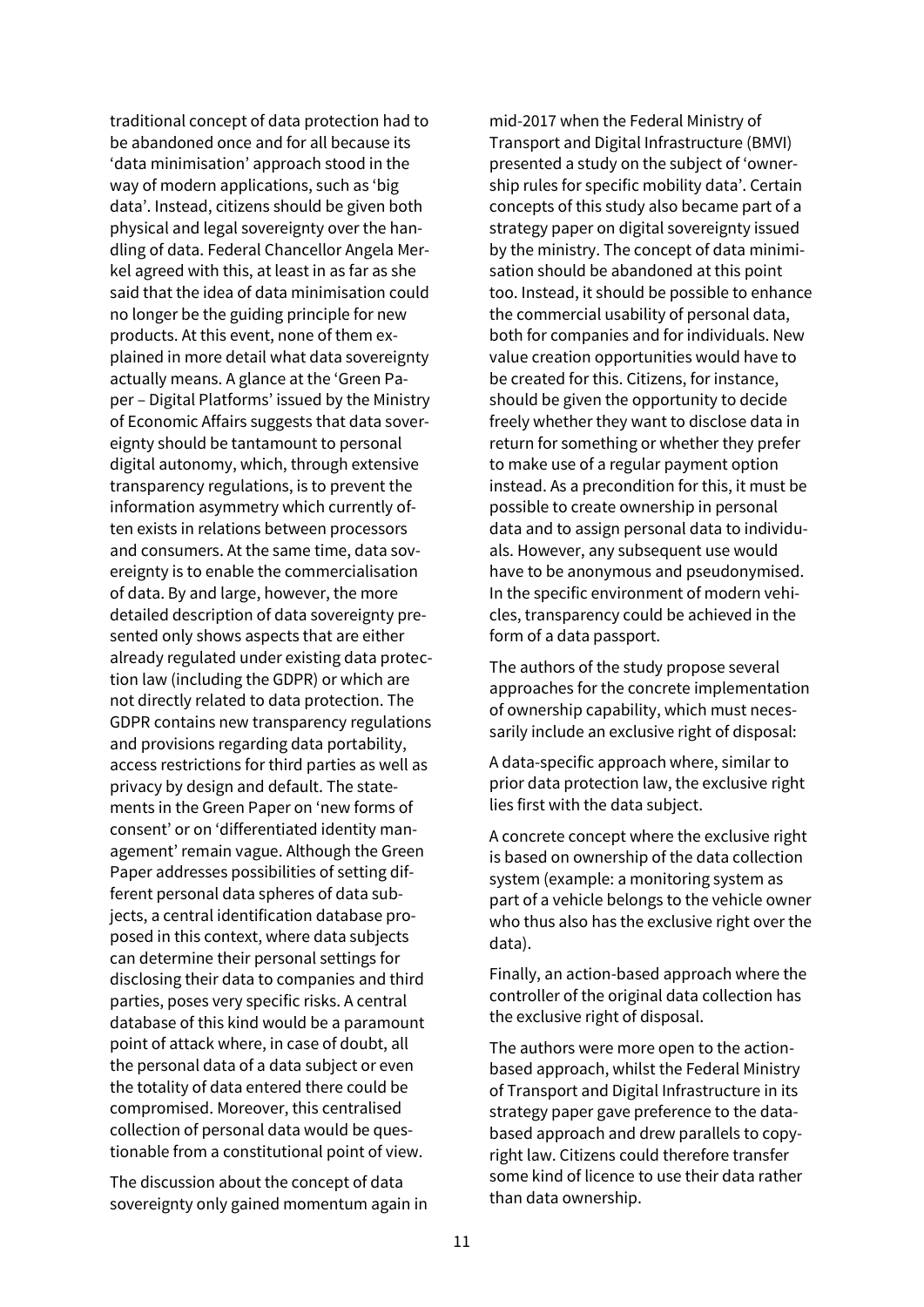However, both proposals should be viewed critically not only with regard to existing data protection law, but also from the perspective of the constitutionally guaranteed right of informational self-determination.

In the example of mobility, in particular, data would then often be owned by third parties, regardless of whether the person concerned drives or rents the vehicle, since the data subject himself is usually not responsible for the data collection. In case of doubt, the data subject may have no interest at all in the data collection. Instead, vehicle manufacturers or specialised firms would become data owners. In this case, the idea of data as a raw material would be embraced to an unacceptable extent. In the figurative sense, the respective miner would also be the owner of the data gold.

However, personal data is not a commercial object, but always part of a certain natural person whose human dignity is inalienable. The right to informational self-determination also stems from this human dignity. In an action-based approach, these parts of the person would be deprived of the protection of dignity and downgraded to a mere commercial object. However, the idea of humans as a resource is not compatible with our social order. It was not without reason that in 2004 'human capital' was already the nonword of the year and 'human material' the non-word of the 20<sup>th</sup> century.

Due to the framework set by the right to informational self-determination, it is currently anyway impossible to implement an exclusive right of disposal as a necessary building block of data ownership. Data subjects always have their own rights with regard to their personal data which continue to exist for as long as they can be identified by this data. Whoever owns the data would be deprived of unrestricted control over such data, thus ignoring the very spirit and purpose of ownership. This contradiction becomes particularly clear when looking at data ownership in light of concrete provisions of the GDPR. One example of this is art. 7 (3) GDPR pursuant to which data subjects may withdraw their consent at any time. If the legality

of processing depends on that very consent, then no further legal disposal can be made over such data which may be the property of a third party. The effective availability of the 'owner' would be reduced to zero in one fell swoop. These problems apply not only to the action-based approach, but also to the dataspecific concept based on copyright law. The granting of a licence by the data subject would also open up possibilities for withdrawing consent or requesting information.

The concept of data ownership as a special form of sovereignty also reveals certain weaknesses. Although data is the raw material of the information society, it cannot be fully compared to the often-cited resources of gold or oil. Whilst unrestricted ownership of these resources is possible without limiting the rights of others, this is often not applicable to data. An inherent feature of personal data is that such data always refers to an individual whose basic interest in being free from observation always plays a role in the handling of that data. Although this fundamental interest can be reconciled with economic interests, which also deserve protection, it cannot be replaced by the latter. An exclusive right to personal data would ultimately depart from the proportional balance between these two interests. In its 2017 Göttingen Declaration on the Value of Data Protection in a Digital Society, the Conference of the Independent Data Protection Supervisory Authorities of the Federation and the Länder comes to the same conclusion: Understood as ownership-like exploitation sovereignty, 'data sovereignty' can only apply in addition to the right to informational self-determination. Even in the digital age, human dignity and the free development of personality remain the yardstick by which state and economic action must be guided. All in all, it can be seen that the debate on data sovereignty does contain some interesting ideas, but it is not very long stone's throw away from 'conventional' data protection law – an observation which is basically already expressed by the term 'sovereignty' itself since this means nothing more than the possibility of self-determination, i.e. the core of data protection law.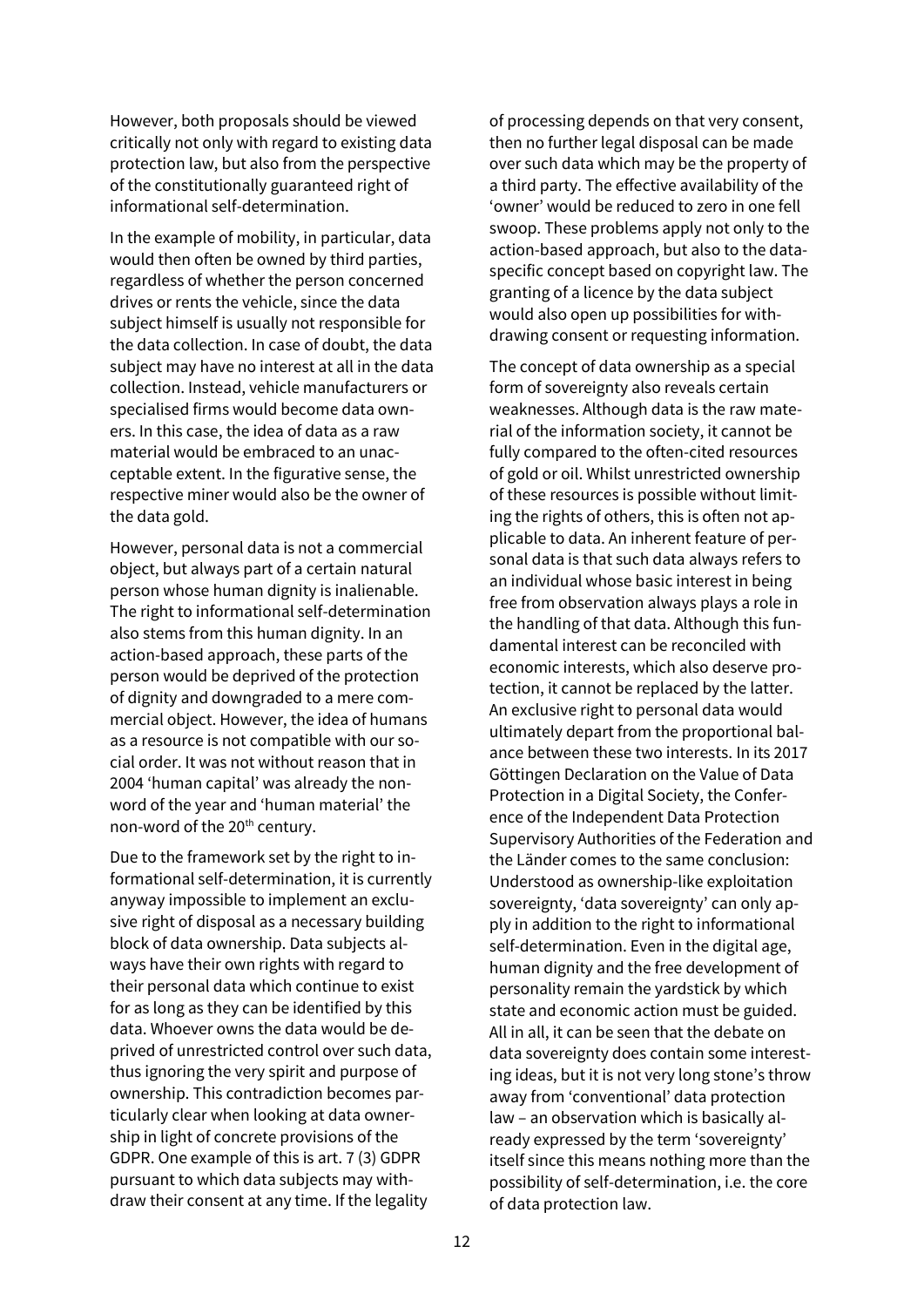## **1.6 No digitisation in vehicles without sufficient privacy protection**

The question of 'data protection in motor vehicles' has been of interest to the media as more and more vehicles offering online services enter the market. This demonstrates the efforts by manufacturers to also provide vehicle users with options for data protection-friendly application.

My colleagues in the Länder and I have repeatedly spoken at the Conference of the Independent Data Protection Supervisory Authorities of the Federation and the Länder about the use of vehicle data in compliance with data protection law. From our point of view, the following key points should be considered:

→ Any data collected during vehicle operation is influenced by the specific use of the vehicle and is therefore personal. This means that there is no data that is irrelevant from the outset under data protection law.

 $\rightarrow$  The automotive industry is responsible for designing its products in compliance with data protection law and for influencing suppliers and providers of additional services that use the technical vehicle infrastructure in this sense.

 $\rightarrow$  The automotive industry is hence also committed to the data protection principles of privacy by design and privacy by default.

→ The data collection and processing processes taking place in the vehicle must be fully transparent for vehicle users.

→ Data security and data integrity must be ensured by suitable technical and organisational measures in accordance with the latest state of the art. This specifically applies to data leaving the vehicle.

### **Dialogue with the German Association of the Automotive Industry (VDA,** *Verband der Automobilindustrie***)**

The dialogue between the data protection authorities of the Federation and the Länder and the German Association of

the Automotive Industry (VDA), which began in December 2014, led to a first result early in 2016 with a joint declaration on aspects of data protection law in conjunction with the use of interconnected and non-interconnected motor vehicles (available at www.datenschutz.bund.de). The manufacturers and suppliers represented by VDA thereby committed themselves to the principles of data protection. They specifically recognise that at least vehicle data associated with the vehicle identification number or the vehicle license plates constitutes personal data. A touchstone for this commitment will be the way in which manufacturers and suppliers comply with their transparency obligations under data protection law and whether vehicle data is in fact collected and processed only with the consent of the owner and, where appropriate, the driver and co-driver. Sovereignty over vehicle data must remain entirely in the hands of vehicle users, whose driving behaviour can be identified from vehicle data. This is what I will support during the further course of the dialogue which will continue in order to address at an early stage the privacy challenges created by the advent of digitalisation in the mobility sector.

### **Automated and interconnected driving**

Digitalisation in the automobile and the transport sector makes cybersecurity and data protection important issues in this area. During the reporting period, I advised the Federal Ministry of Transport and Digital Infrastructure on the amendment of the Road Traffic Act (StVG, *Straßenverkehrsgesetz*) which aimed at allowing automated driving functions for road traffic in Germany. On my initiative, the amount of data to be stored in the car for evidence purposes after an accident was limited to the extent absolutely necessary. Only the loca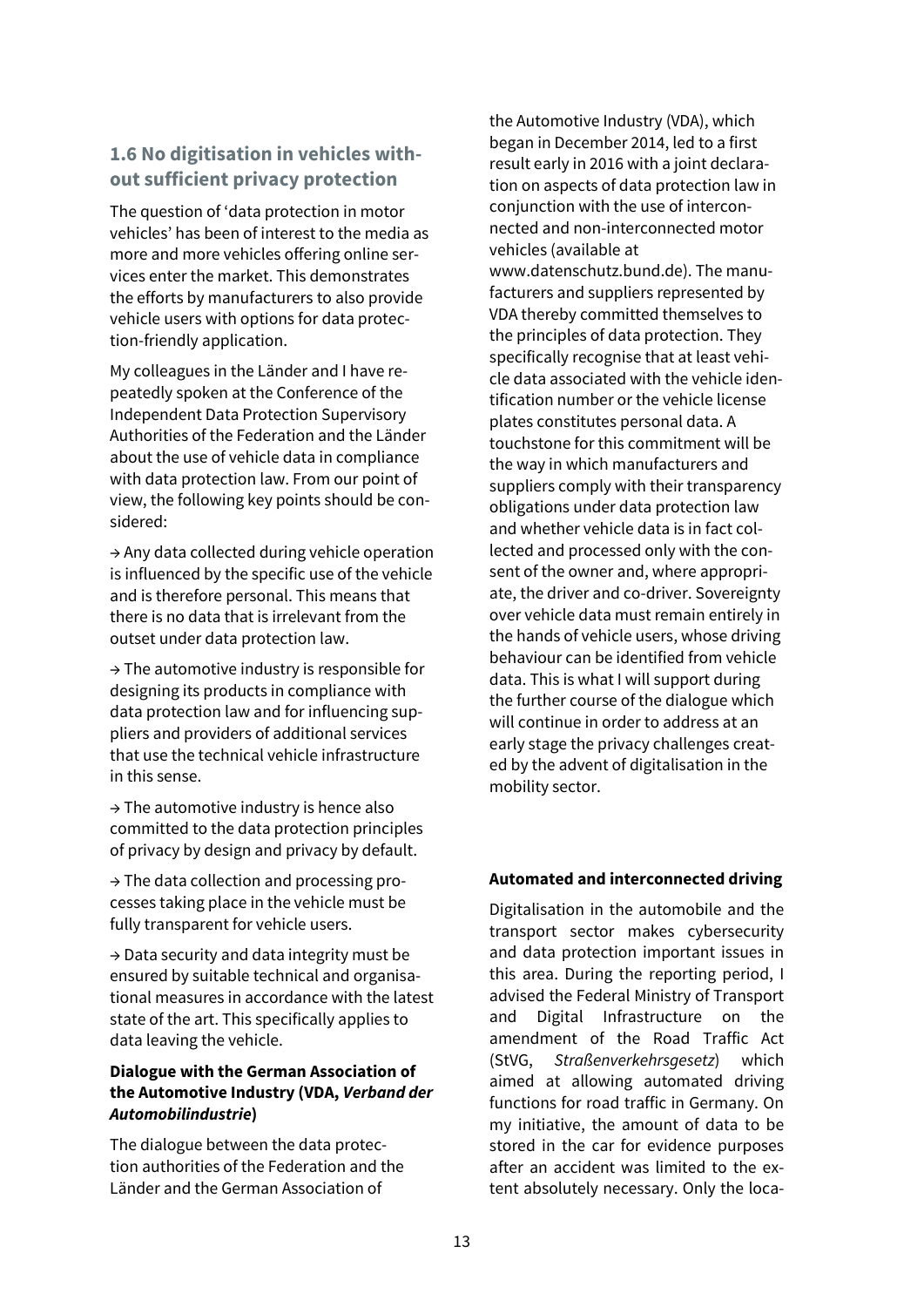tion and time of the beginning and end of automated driving as well as the location and time of the occurrence of a malfunction may be stored. When the regulation regarding technical details is adopted, I will ensure that the cybersecure technical requirements that protect privacy guarantee state-of-the-art data protection.

In addition, I advise the 'Round Table for Automated and Interconnected Driving' set up by the Federal Ministry of Transport and Digital Infrastructure which brings together representatives from industry, academia, insurance organisations and consumer protection groups. This round table provides first answers to issues that arise from technical developments in order to make automated and interconnected driving systems possible. It is foreseeable that such systems will require the collection and processing of data from a still absolutely unknown quantity of personal data. The necessary legal and technical precautions must be considered at an early stage in order to be able to implement the data protection principle of privacy by design. In this area, the Federal Government has set standards in the energy sector with the Act on the Digitalisation of the Energy Transition (*Gesetz zur Digitalisierung der Energiewende*) which also applies to the automotive and transport sector. One example that deserves special mention is the use of communication components with mandatory security certification, which improve the state of the art for protection against cyber-attacks and uncontrolled data tapping. Even interconnected vehicles should only be able to communicate with other vehicles, the backend systems of manufacturers or third parties, via components that meet the minimum requirements for cybersecurity and data protection defined in a technical guideline designed along the lines of the smart meter gateway for the energy sector.

On 1 June 2017, around 130 guests accepted my invitation and came to Berlin to discuss data protection aspects of automated and interconnected mobility. In a position paper published at the symposium, I gave

13 recommendations for data protection in interconnected and automated vehicles and in digitised transport systems (available at

www.datenschutz.bund.de). Data storage, for instance, is usually not required for pure driving operations. If data needs to be exchanged between vehicles, it should be effectively encrypted and protected against unauthorised use. It should also be possible for users to erase personal data unless storage is required by law. These recommendations were included in a decision by the International Conference of Data Protection and Privacy Commissioners made at my instigation at its 39<sup>th</sup> meeting in Hong Kong from 25 to 29 September 2017 (see also No. 2.5).

#### **Car-to-car communication**

In this context, I also address the issue of so-called car-to-car communication. This technology enables vehicles to exchange driving and environmental data via special radio links, for instance, in order to warn each other of road hazards or to independently avoid collisions in intersection areas. The information available to me raises concerns that the principle of data minimisation and data avoidance is not being sufficiently considered during the development of communication standards and the definition of the type and scope of the information to be transmitted. There especially appears to be insufficient provision to ensure that vehicles in the car-to-car network cannot be traced and that personal movement profiles cannot be created on the basis of the travel data exchanged. With this form of online communication between vehicles too, data protection and data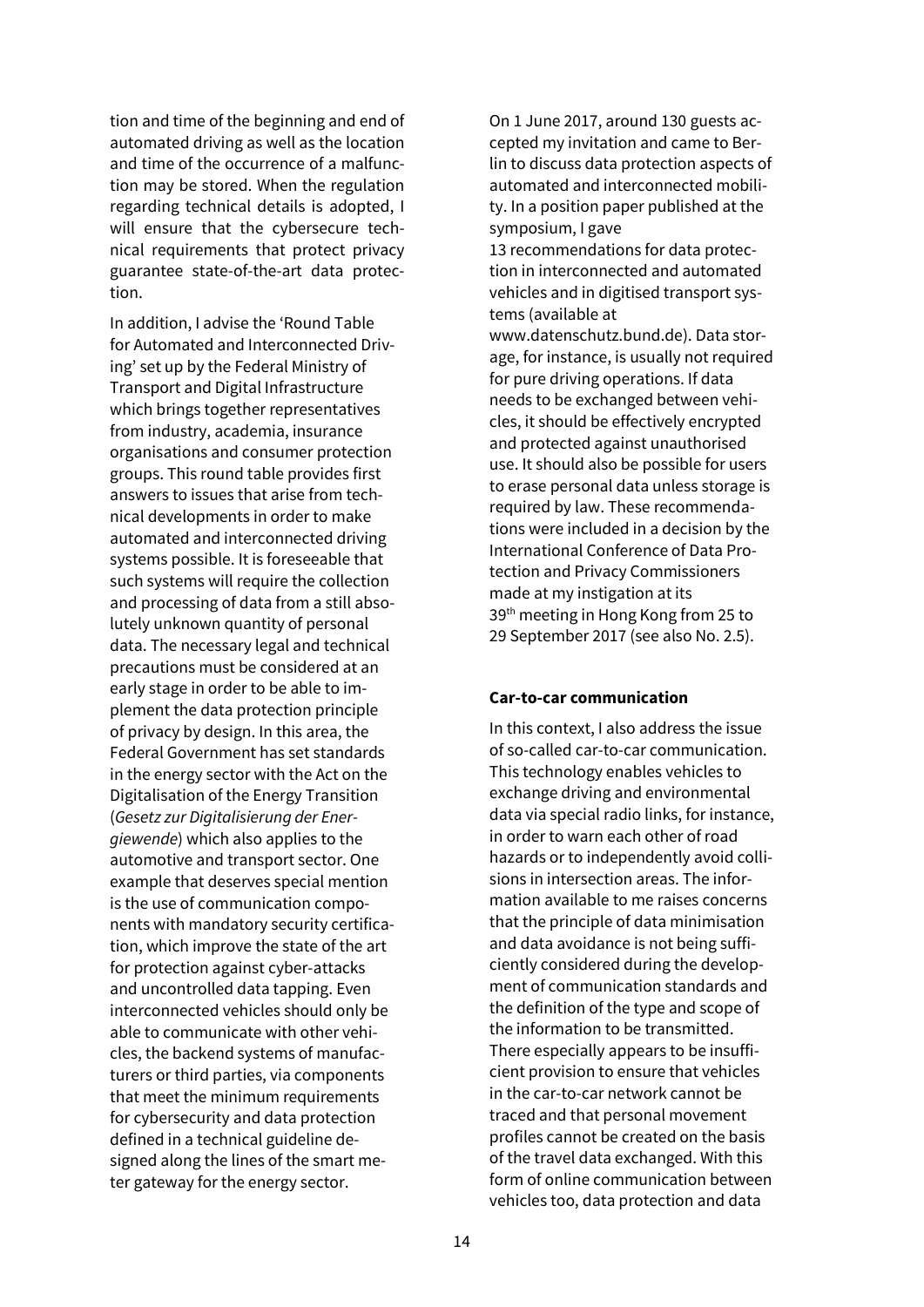security considerations cannot be separated. Since safety and security of the transport infrastructure are of paramount importance, potential threats must be analysed and technical precautions designed accordingly. Together with my European colleagues, I therefore appealed to the European Commission to adequately consider the requirements of the General Data Protection Regulation when developing rules and regulations for smart transport systems.

### **Outlook**

I am well aware of the positive effects of technological progress in automotive engineering. New systems with a functionality that requires the processing of a large amount of data generated during driving are advantageous for a mobility-dependent society in terms of increased road safety. However, this does not allow industry to neglect its data protection responsibility for the systems it installs. What is important is transparency, data minimisation and maintaining maximum data sovereignty for data subjects.

I am therefore pleased that data protection recommendations are implemented in many newly approved types of vehicles with online data services. Vehicle users can make data protection-friendly settings without having to visit a repair shop. I am confident and will do my utmost to ensure that the cybersecurity of online-enabled vehicles will be guaranteed and can be verified. I am convinced that customers buying a new vehicle will pay attention to its cybersecurity and the possibilities for active data protection and use this as a yardstick for their trust in manufacturers.

## **1.7 Stronger focus on data protection for children**

"I Spy With My Little Eye..."

This was the motto of a conference which I organised for children and media experts at the beginning of July 2018 in co-operation with the Association of Data Protection Officers of Germany (BvD, *Berufsverband der Datenschutzbeauftragten Deutschlands e. V.*), the 'Germany Secure on the Internet' (DSiN, *Deutschland sicher im Netz e. V.*) initiative and the Institute for Media Research and Media Education of the Cologne University of Applied Sciences at the Lower Saxony State Representation in Berlin.

This event, which was attended by around 130 experts from the fields of media education, pedagogy, data protection and politics as well as 70 children and youths aged twelve and over, focused on the question as to what young adolescents themselves think about the topic of data protection, what is important to them and where they would like to see further improvements in light of the media offerings they use every day.

Shortly before the summer holidays, two classes from primary schools in Berlin, supported by 'Germany Secure on the Internet' and the Association of Data Protection Officers of Germany as partners, took an in-depth look at this topic and gave a competent and confident presentation of the results of their workshops at the conference. In the subsequent direct dialogue with the experts, it was possible to shed more light from a data protection perspective on key questions of how minors deal with media offerings, which are often tailored specifically to this group of users, and to highlight the associated problems. It was important to me to experience first hand the thoughts, worries and ideas of children regarding data protection in conjunction with modern media and at the same time to offer them a forum to exchange ideas with experts. This offering was readily taken up and it was impressive to see how the students saw themselves and how critical and sometimes self-critical they were when discussing the topic of data protection in their own environment. The dialogue conference format chosen for this purpose was new for my authority but it proved its worth and is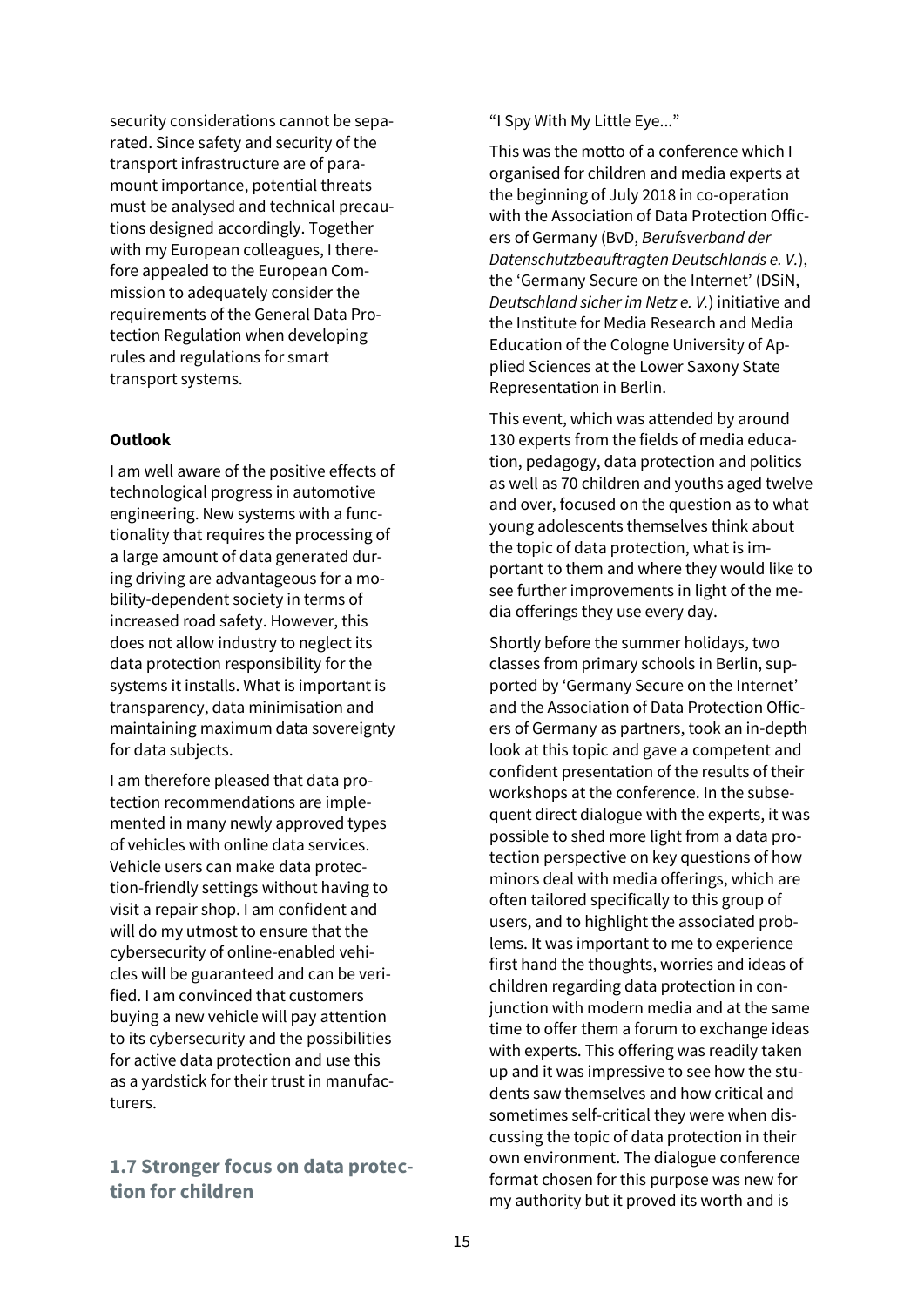also suitable for similar events in the future, especially when it comes to specifically addressing and involving children.

One important finding from this conference which I have taken with me is that the issue of data protection should be given even greater prominence in the teaching of digital skills in adolescent education. However, this cannot be left entirely to schools – the private educational environment of children and youths must also be specifically integrated. More information is needed on how, for example, parents or educators in clubs and associations can help prepare children for the risks lurking in the new digital world and sensitise them both to protect their own and to respect each other's personalities. In this context, I have developed a number of recommendations for child-friendly data protection in dealing with digital media (see the recommendations below).

The supervisory authorities of the Federation and the Länder responsible for compliance with data protection regulations also feel committed to these ends. Under the GDPR, they are required to raise public awareness and to provide information, for instance,

regarding the risks associated with the processing of personal data. Specific measures for children should also be included in this context. With the 'youngdata' website (https://www.youngdata.de), which has been operated jointly and successfully for years, and the articles and further information on the subject of data protection specially prepared there for children and youths, the supervisory authorities have already established a groundbreaking project in this respect. The importance of this topic has also been recognised by the German legislator and sec. 14 (1) No. 2 of the Federal Data Protection Act expressly assigned to me the task of promoting public awareness and understanding in relation to the processing of personal data, paying special attention to measures specifically for children and youths. The dialogue conference on data protection for children was a first step and will be followed by further specific counselling and information services for children and young adults.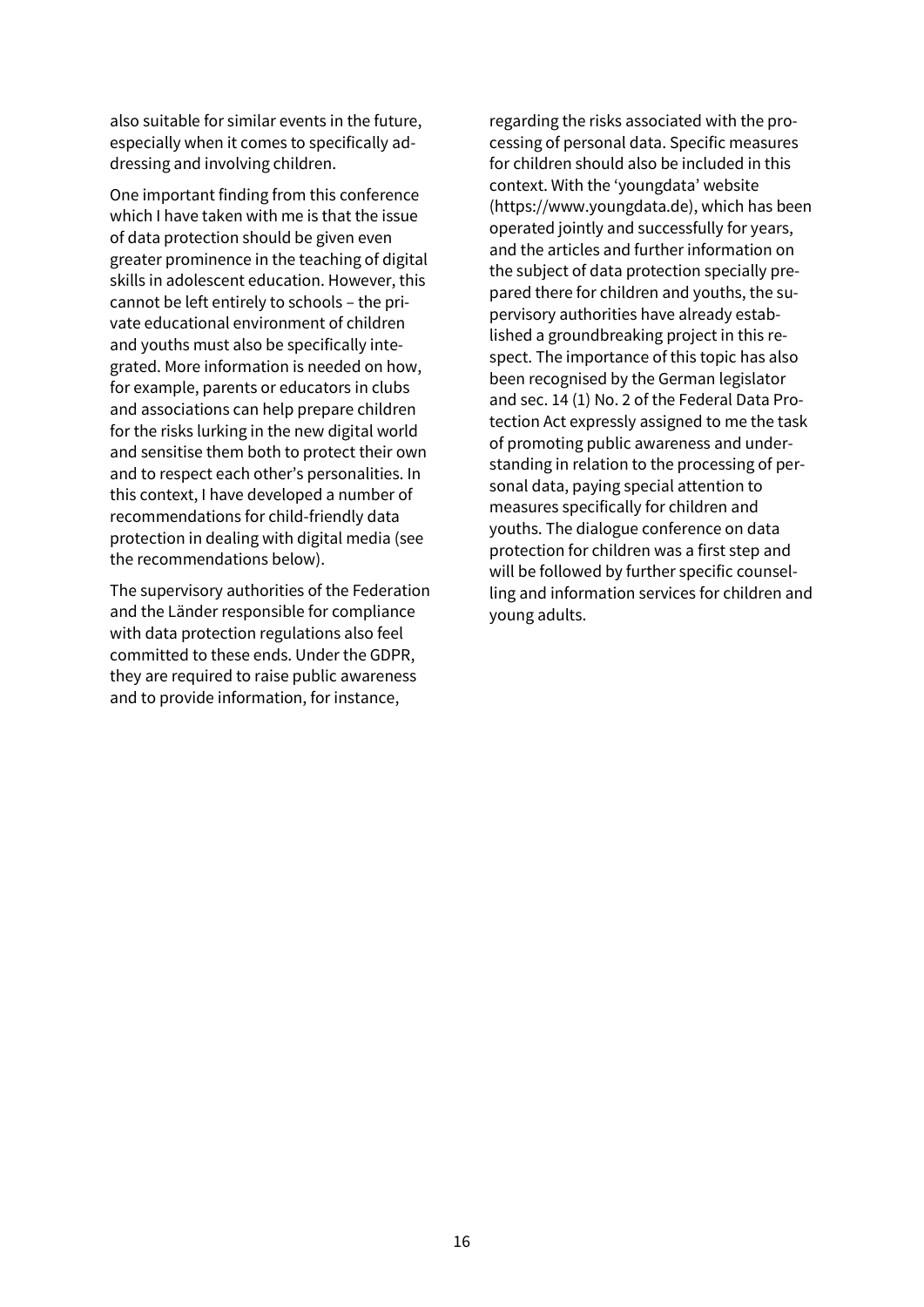**Recommendations of the Federal Commissioner for Data Protection and Freedom of Information for child-friendly data protection in dealing with digital media offerings**

#### **Recommendation 1:**

Providers of digital media and services which specifically address minors are advised to pay particular attention to the data protection concerns of this target group.

### **Recommendation 2:**

The particular vulnerability of minors must be taken into account by an appropriate design of products and services. Obligations to provide information must be presented in a way children are able to understand.

### **Recommendation 3:**

Media providers and services that either specifically address minors or that at least cannot rule out that their offerings are also used by children and youths under the age of 16 are obliged to ensure comprehensive transparency and security for data processing.

#### **Recommendation 4:**

Data protection notices, including information on consents required, must be written in simple language that is easily understood by minors and placed in a clearly visible position.

#### **Recommendation 5:**

Parents, teachers and all members of society involved in the care of children and young people are called upon, especially in times of freedom made possible by digitalisation, to raise citizen awareness with regard to both the particular value of personal information and the risk posed by the high vulnerability of their own personality.

### **Recommendation 6:**

Government institutions in particular are responsible for preparing children and adolescents in a comprehensive and age-sensitive manner for the digital world and the risks associated with data protection law, and for informing them about the opportunities and risks of self-aware and critical participation in the diverse media offerings.

### **Recommendation 7:**

At federal and Länder level, associations and institutions should initiate and provide more support for information and education campaigns for child-compliant data protection. This also includes the various initiatives by the data protection authorities of the Länder.

#### **Recommendation 8:**

The use of digital media and the imparting of appropriate skills in the field of data protection should be an integral part of school education.

### **Recommendation 9:**

Parents should be supported by information initiatives so that they can provide their children with the necessary assistance, also in the area of data protection, especially during the initial exploration of digital media.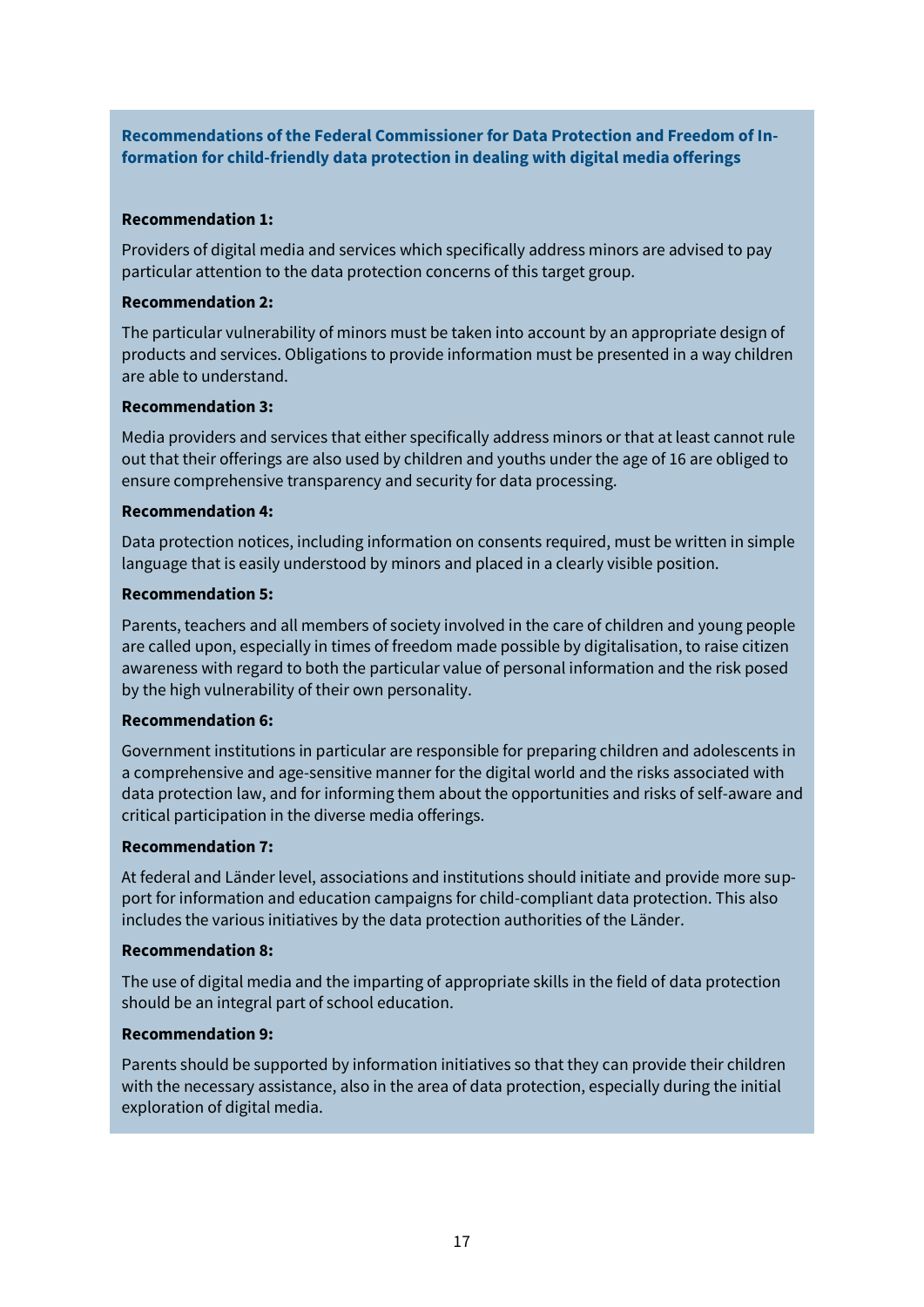## **2 Main topics – at European and international level**

### **2.1 The European Data Protection Board**

The General Data Protection Regulation established the European Data Protection Board, replacing the former Article 29 Working Party. Its aim is to ensure the uniform application of the General Data Protection Regulation and the Directive on police and judicial data protection (JHA Directive). It has already adopted several guidelines and issued uniform opinions on this subject. One of the main institutional innovations of the General Data Protection Regulation that has been in effect since 25 May 2018 is the introduction of the so-called European Data Protection Board (EDPB). The EDPB is an independent European body which contributes to the uniform application of data protection rules throughout the European Union and promotes co-operation between EU data protection authorities. The Board performs its duties and exercises its powers independently and not subject to any instructions. Just like its predecessor, the so-called Article 29 Working Party, the Board is composed of the heads of the EU data protection supervisory authorities of the EU Member States and the European Data Protection Supervisor. The supervisory authorities of the EEA states are also members with regard to matters relating to the GDPR, however, without voting rights and without the right to be elected Chairperson or Vice-chairperson. The European Commission is entitled to attend Board meetings without the right to vote. The Board is represented by a Chair elected for a term of five years. On 25 May 2018, Dr Andrea Jelinek, head of the Austrian data protection authority, was elected as the first Chairperson of the Board. The Board has its seat in Brussels.

EU Member States, such as Germany, which have several national supervisory authorities, must appoint a 'joint representative' for the EDPB. The Federal Data Protection Act delegates the function of joint representative to the Federal Commissioner for Data Protection and Freedom of Information (BfDI). At the same time, the Federal Commissioner for Data Protection and Freedom of Information acts as a 'single point of contact' and enables the supervisory authorities of the other Member States, the EDPB and the European Commission to effectively communicate with German supervisory authorities without knowledge of the national distribution of responsibilities. The Bundesrat elects a head of the data protection supervisory authority of a Land as the joint representative's deputy.

The EDPB is tasked with ensuring the uniform application of the GDPR and of the JHA Directive within the EU and, for this purpose, is assigned a comprehensive range of tasks under the GDPR and the JHA Directive. The EDPB has an advisory function with regard to data protection policy and data protection law at EU level, especially with regard to legislative proposals by the European Commission. The Board can also develop guidelines, recommendations and best practices concerning data protection issues, such as data processing in conjunction with profiling, certification procedures and privacy seals or data transfers to third countries. The EDPB has a special task within the framework of the so-called consistency mechanism (art. 63 et seqq. GDPR). The purpose of this procedure is to harmonise the application of the law and the supervisory practice of the data protection authorities of the Member States. Within this procedure, the Board can, for example, give its opinion if a national authority wishes to approve binding data protection provisions for international data transfers within a group of companies (so-called Binding Corporate Rules, see No. 17.8.1 below). The Board also makes legally binding decisions on the question as to whether there has been a violation of the GDPR if the data protection authorities concerned in the Member States cannot agree on a uniform view. However, such a dispute settlement procedure has not yet taken place within the reporting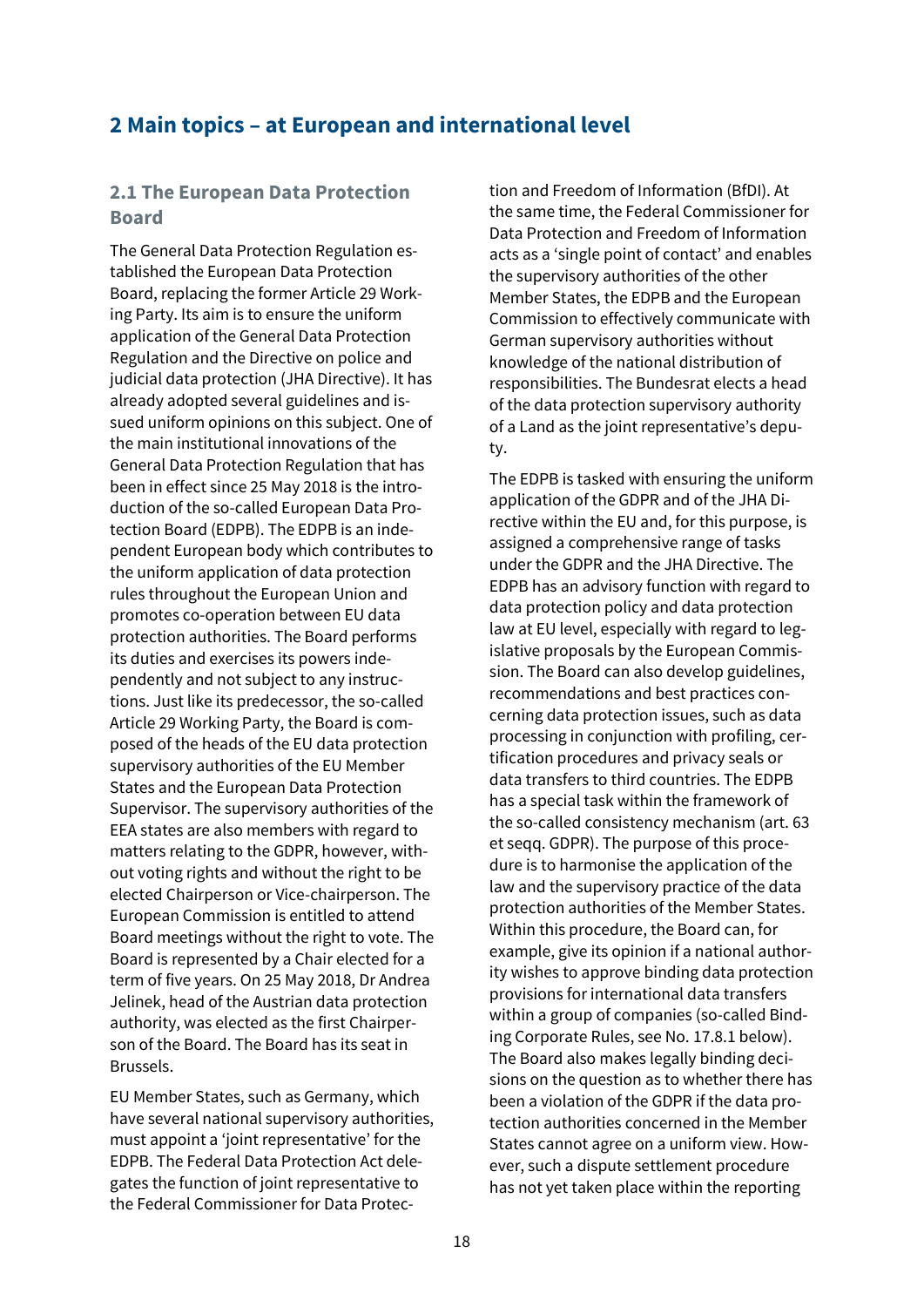period.

Just like the Article 19 Working Party, the EDPB can also resort to expert groups which prepare the Board's comments and decisions on specific issues.

The Board is supported by a secretariat in charge of administrative issues, whose staff is provided by the European Data Protection Supervisor (EDPS) and experts from the national supervisory authorities. The secretariat's staff are subject exclusively to instructions by the EDPB Chair and are organised separately from the EDPS in this respect. In addition to providing administrative support to the Board, the secretariat prepares draft opinions and other EDPB documents in accordance with instructions from the Chair including draft binding decisions within the consistency mechanism.

Within the reporting period since the coming into effect of the GDPR, the EDPB has adopted guidelines on the geographical scope of application of the GDPR (art. 3 GDPR), on certification (art. 42 GDPR) and accreditation (art. 43 GDPR) as well as on exceptions for data transfers to third countries (art. 49 GDPR). The EDPB has also issued uniform opinions on lists of data processing operations for which data protection impact assessments must be carried out pursuant to art. 35 GDPR in measures pursuant to art. 64 GDPR. It has also confirmed various guidelines relating to the GDPR which were still adopted by the predecessor body, i.e. the Article 29 Working Party, including the lead supervisory authority, consent (art. 6 GDPR), the right to data portability (art. 20 GDPR), the data protection officer (art. 37 GDPR), data protection impact assessments (art. 35 GDPR) and profiling (art. 22 GDPR). Finally, the EDPB adopted an opinion on the European Commission's draft adequacy decision on Japan (see No. 2.1.1).

The guidelines and other documents adopted by the EDPB are available at [www.datenschutz.bund.de.](http://www.datenschutz.bund.de/)

During the period under review, the debate on international data traffic was once again marked by adequacy decisions adopted by the European Commission.

#### **Adequacy decision on Japan**

Just like under the European Data Protection Directive 95/46/EC, the European Commission can decide under art. 45 GDPR that a country that is not bound by the data protection provisions applicable in the EU offers an adequate level of protection.

Personal data from the EU may then be transferred to that country without further protection measures. In September 2018, the European Commission submitted a draft of such an adequacy decision on Japan and finally adopted this on 23 January 2019. On 5 December 2018, the EDPB delivered its opinion pursuant to art. 70 (1) (s) GDPR on this draft. My authority played a major role in the preparation of this opinion. After the reform of Japan's data protection law, the EDPB sees major parallels to the European data protection regime and recognises that the additional rules adopted for data transferred from the EU contribute significantly to the protection of data subjects. Although the European Commission has modified and improved its draft adequacy decision in light of the EDPB's suggestions, the EDPB still calls for increased monitoring of certain areas in practical life. The focus will be specifically on questions relating to the informativeness of consent, which is a central legal basis for data processing under Japanese law, on the further transfer of European data to third countries and on access by security authorities to data transferred from the EU to Japan on the basis of the adequacy decision. The EDPB also believes that further improvement is required with regard to the existing possibilities for EU citizens to obtain remedy in the case of data protection breaches by Japanese data controllers.

#### **EU-US Privacy Shield**

As described in my 26<sup>th</sup> Activity Report

## **2.1.1 International data traffic**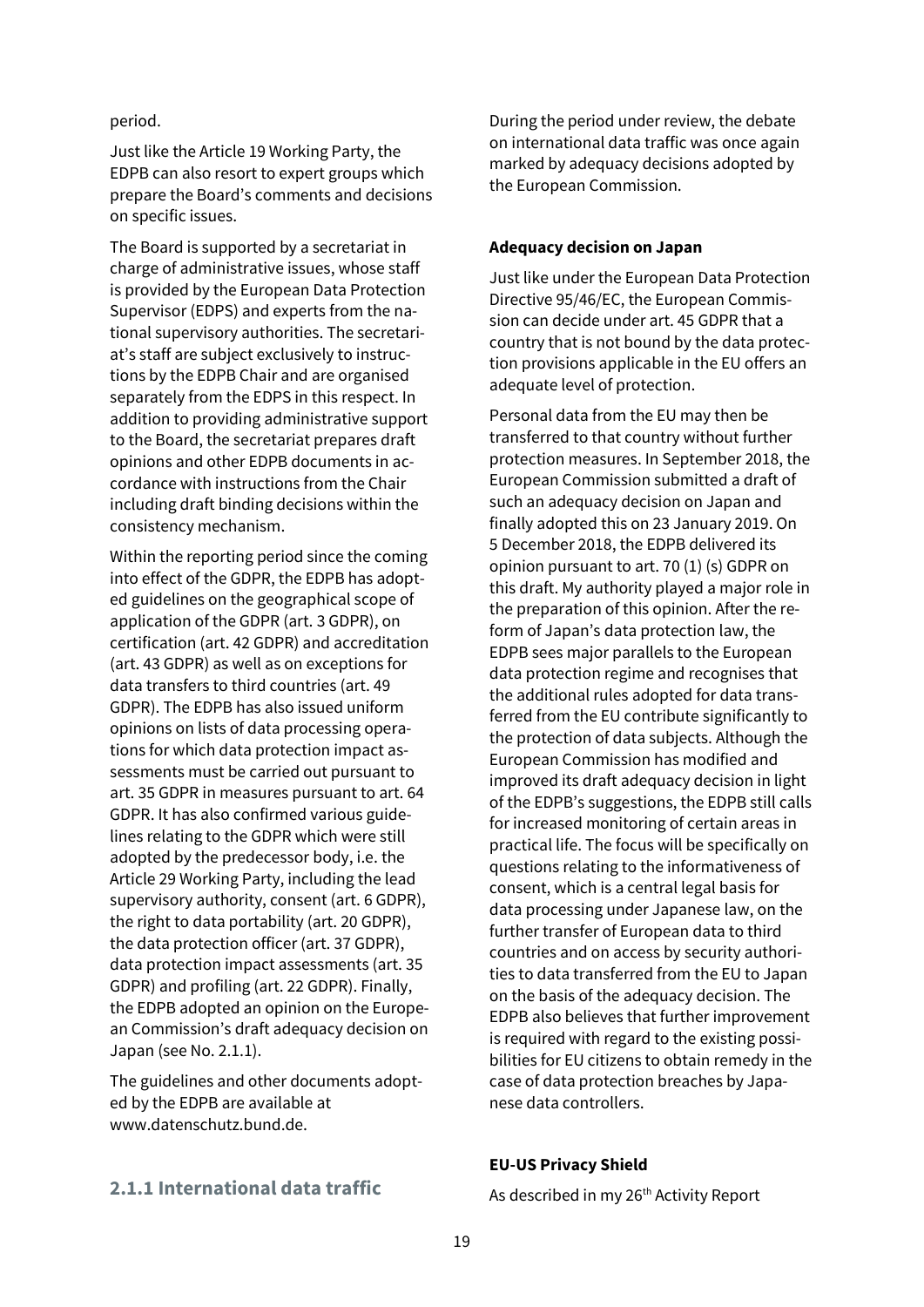(No. 2.1), the EU-US Privacy Shield (Privacy Shield) has since 12 July 2016 provided a legal basis for data transfers to the US in the form of an adequacy decision, which, however, the European data protection authorities still regard this with concern. The Privacy Shield underwent two joint reviews during the reporting period, in which I was extensively involved. The clear criticism of the Article 29 Working Party before and after the first joint review, which was confirmed by the EDPB in July 2018, led to improvements in the privacy shield. When the second joint review took place in October 2018, it was noted that the certification process and the procedures to implement the Privacy Shield had been strengthened: The missing members of the Privacy and Civil Liberties Oversight Board (PCLOB), which oversees US security agencies, were appointed and a previously classified report of that board was published. However, the EDPB still has concerns, especially with regard to the ombudsperson. This post has not been permanently filled since the beginning of the Trump administration. Although the US government has meanwhile nominated an ombudsperson, this has not yet been confirmed by the US Congress. The question as to whether the ombudsperson can actually guarantee effective legal protection within the meaning of art. 47 of the Charter of Fundamental Rights of the European Union remains open and was referred to the European Court of Justice for clarification. This procedure and a further case against the Privacy Shield pending before the European Court of Justice will shed further light on the framework conditions for transatlantic data traffic and data transfers to other third countries.

## **2.2 Participation in data protection supervisory groups**

#### **European Visa Information System**

Since October 2011, the European Visa Information System (VIS) has been on stream and is subject to Community supervision by an existing data protection supervisory group at EU level. The group has issued a critical

opinion regarding the European Commission's draft for a new VIS Regulation.

As a common European database, the purpose of the VIS is to avoid the double issuance of short-term visas and to facilitate cooperation between the participating states within the framework of a common visa policy. In line with the tried-and-tested architecture of large European databases, the VIS consists of a central unit operated by the European Agency for the operational management of large-scale IT systems in the area of freedom, security and justice (eu-LISA) in Tallinn and the national components of the participating states.

At the end of the reporting period, the EU Member States, with the exception of the UK, Ireland, Bulgaria, Romania, Croatia and Cyprus, but supplemented by Norway, Liechtenstein, Iceland and Switzerland, participate in the European VIS as part of the 'Schengen acquis'.

The data protection supervision of the VIS is based on the model of coordinated control: The European Data Protection Supervisor controls the central VIS database, whilst the data protection authorities of the Member States check the respective national components of the VIS. In Germany, I am responsible for data protection control because the Federal Foreign Office and the Federal Office of Administration are responsible for the application of the VIS. In order to coordinate the work and control priorities in the Member States, a joint data protection supervisory group – currently chaired by Switzerland – was set up and meets at least twice a year. I regularly participated in the deliberations and activities of this group.

During the reporting period, the group developed procedural principles on how the supervisory activities of national supervisory authorities pursuant to art. 41 of the European Regulation 767/2008 (VIS‑Regulation) are to be exercised. It also adopted a position paper on the use of external service providers to process visa applications at diplomatic missions and consular offices of the Member States.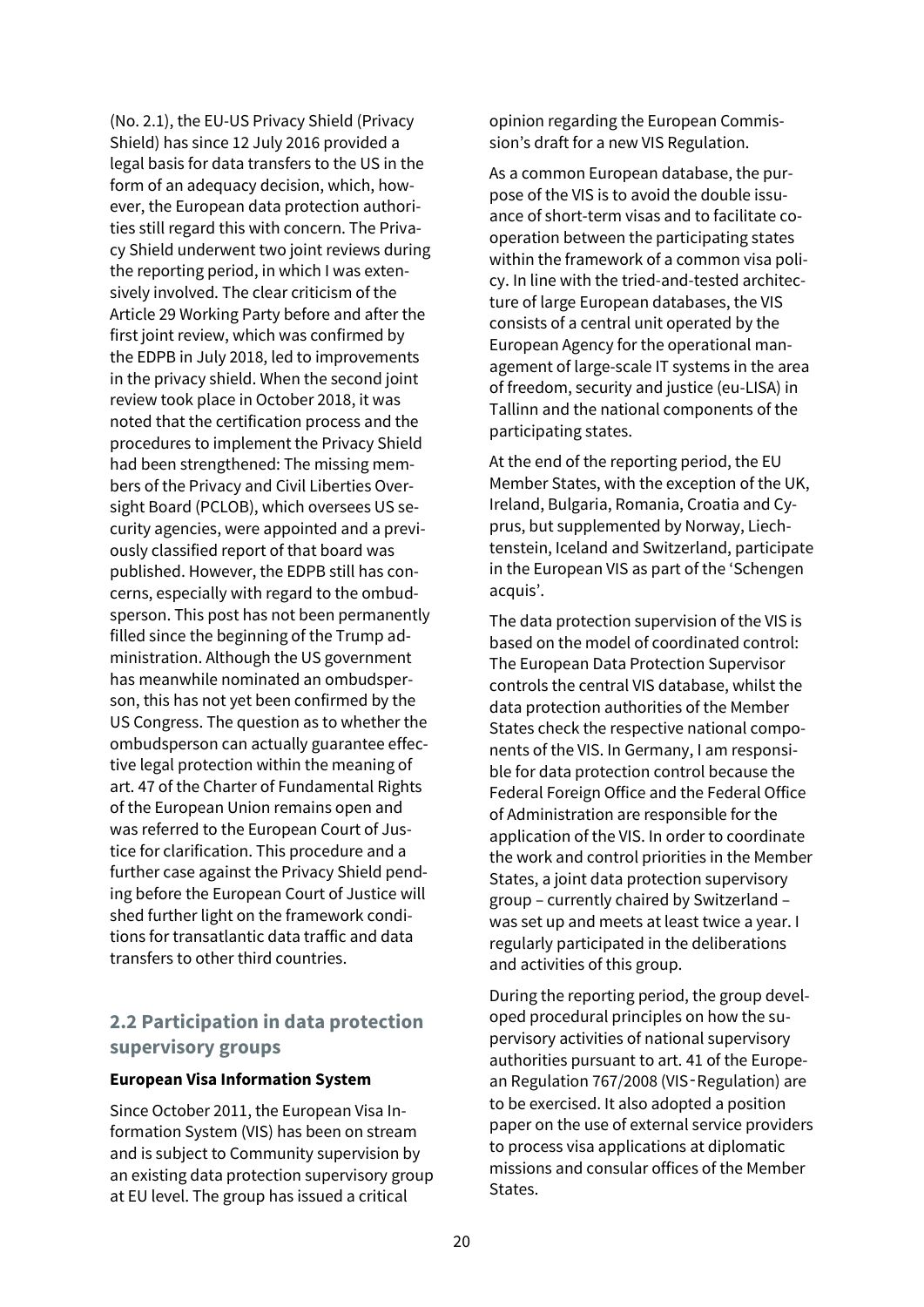With a view to the European Commission and the Council's objective of closer interconnecting existing and new databases of the European Union (so-called interoperability), the group adopted a joint opinion with the relevant supervisory groups of Eurodac (see below) and the Schengen Information System.

At the end of the reporting period, the revision of VIS Regulation was not yet finalised. The draft presented by the European Commission provides, for instance, for a reduction in the minimum age of children whose fingerprints are taken from 14 to six years. Moreover, security authorities will have extended access to the data stored in the VIS. The scope of the VIS will be generally expanded by including longer stay visas (more than 90 days) and residence permits as well. The data protection supervisory group sent a critical opinion on these and other aspects to the European Commission, the Council and the Parliament because the group feels that the need for this extended intervention in the right to informational self-determination of data subjects has not been sufficiently demonstrated.

The opinions on the Eurodac, Schengen and VIS interoperability project and on the European Commission's draft new VIS Regulation are available on my website a[twww.datenschutz.bund.de .](http://www.datenschutz.bund.de/)

#### **Eurodac**

Fingerprints of asylum seekers are stored in the European 'Eurodac' database. The competent data protection supervisory group carried out investigations, for instance, into the rights of data subjects. The name 'Eurodac' refers to a common database for fingerprints of asylum seekers and illegal immigrants apprehended in the EU. The database supports the effective application of the Dublin Convention on the processing of asylum applications. Eurodac was established on the basis of an EU Council Regulation, which also includes rules guaranteeing data protection for the individuals concerned. The database went live on 15 January 2003 and is currently

used by the 28 EU Member States as well as Iceland, Norway, Liechtenstein and Switzerland.

The European Data Protection Supervisor (EDPS) supervises the processing of personal data in the central system of the database, including data transfers to the Member States. The data protection authorities of the Member States supervise the processing of data by the national authorities and the transfer of such data to the central system. In order to ensure a common approach to data protection control, representatives of the EDPS and supervisory authorities from the user countries meet at least twice a year in the Eurodac Supervision Coordination Group which is currently chaired by Sweden. I regularly take part in the consultations and activities of this group.

During the reporting period, the joint group conducted a coordinated study on how to ensure the protection of data subjects' rights in the Eurodac user countries. A report with recommendations is expected to be published in 2019. The group also continued its work on the advance erasure of fingerprints in Eurodac (art. 13 of Regulation (EU) 603/2013) and the report on this issue is also likely to be published in 2019.

## **2.3 Finalisation of the revision of Convention 108 on data protection**

The globalisation of data traffic not only required modernisation of the European Union's data protection legislation. Since 2009, the Council of Europe has also been working on the revision of the 1981 Convention for the protection of individuals with regard to automatic processing of personal data (Convention 108). The protocol of amendment was adopted by the Council of Ministers of the Council of Europe on 18 May 2018.

Convention 108 of the Council of Europe dates from 1981 and was the first legally binding intergovernmental convention on data protection. It lays down the main principles of data protection law and applies to both the private and public sectors.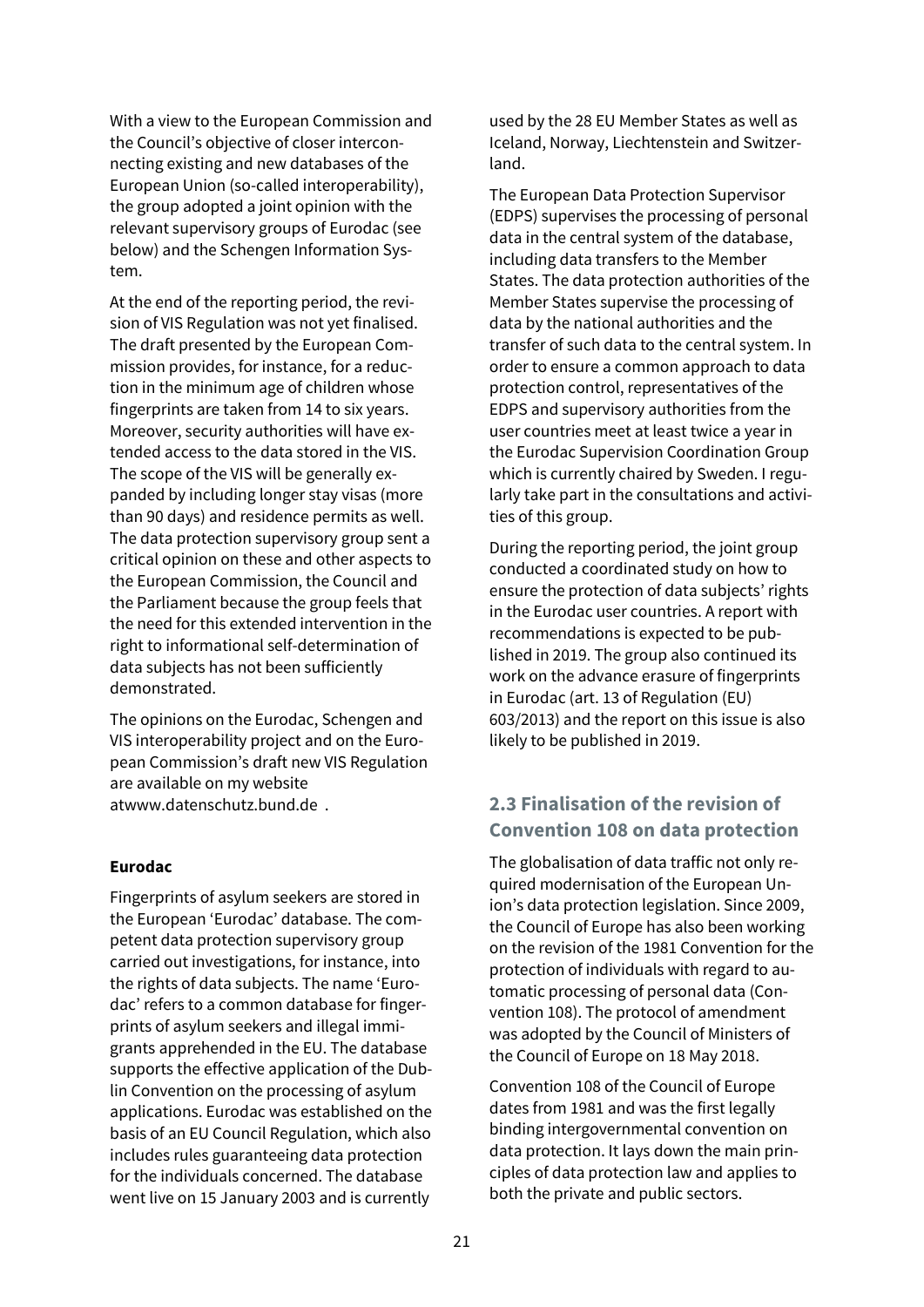In view of enormous technological developments, it was necessary to modernise Convention 108, including its amending protocol of 2001. The process extended over a term of several years and was successfully completed in May 2018 with the adoption of the Protocol amending the Council of Europe Convention for the Protection of Individuals with regard to Automatic Processing of Personal Data. During the development process, I attended the meetings of the Consultative Committee (art. 18 of the Convention). In addition to the 47 Member States of the Council of Europe, which includes all the EU Member States and a number of other countries, such as the Russian Federation, Turkey, Switzerland and Norway, the countries of Uruguay, Mauritius, Senegal, Tunisia, Cape Verde and most recently Mexico have also ratified Convention 108. Convention 108 is thus of significance, far beyond Europe, for the global development of data protection law.

The Protocol of Amendment aligned Convention 108 (i.e. the basic principles of data protection law, the rights of data subjects and the obligations of the data controller) with the principles of the General Data Protection Regulation, so that the necessary coherence between the Convention and the new EU legal framework could be achieved. The signatory states are especially obliged to strengthen the rights of data subjects. They are, for instance, to be given the right to gain knowledge of the way in which data is processed and to object to it.

Furthermore, a provision must be introduced under which data controllers have an obligation to report to the supervisory authority if data protection violations have occurred. The creation of independent supervisory authorities with the power to control and sanction data breaches and to co-operate with each other for the purposes of implementing the Convention is also mandatory for all Convention States.

### **2.4 European Data Protection Conference**

In 2017 and 2018, the annual Spring Conference of the European Data Protection Supervisors focused on developments concerning the implementation of the General Data Protection Regulation and the modernisation of Convention 108, as well as the supervisory powers of data protection authorities. At the European Data Protection Conference, representatives of all data protection supervisory authorities in Europe, the European Commission, the Council of Europe and the OECD came together to exchange views and experiences.

At the 2017 Spring Conference in Limassol (Cyprus), the question as to how awareness can be raised among citizens and companies for the effective protection of personal data was discussed in addition to issues regarding the implementation of the GDPR. The participation of consumer protection associations as multipliers and the role of in-house data protection officers were also discussed. A discussion on cloud computing also addressed transparency obligations and responsibility on the part of operators.

The 2018 Spring Conference was held from 2 to 4 May 2018 in Tirana (Albania) under the title "Data Protection – Better Together". Several forums addressed, among other things, the implementation of the GDPR, the modernisation of the Convention for the protection of individuals with regard to automatic processing of personal data (Convention 108, see No. 2.3 above) and its influence on data protection worldwide.

The challenges and opportunities in dealing with data protection violations on social media platforms were discussed with reference to the 'Cambridge Analytica – Facebook' case. The discussion on the powers of the respective supervisory authorities highlighted the considerable differences that still exist between the members. The conference also discussed the question of the ethically justifiable use of artificial intelligence in the police and judicial sector, including the monitoring of the use of such technology in this sector (see also No. 1.4 et seq.).

The texts of the resolutions of the 2017 and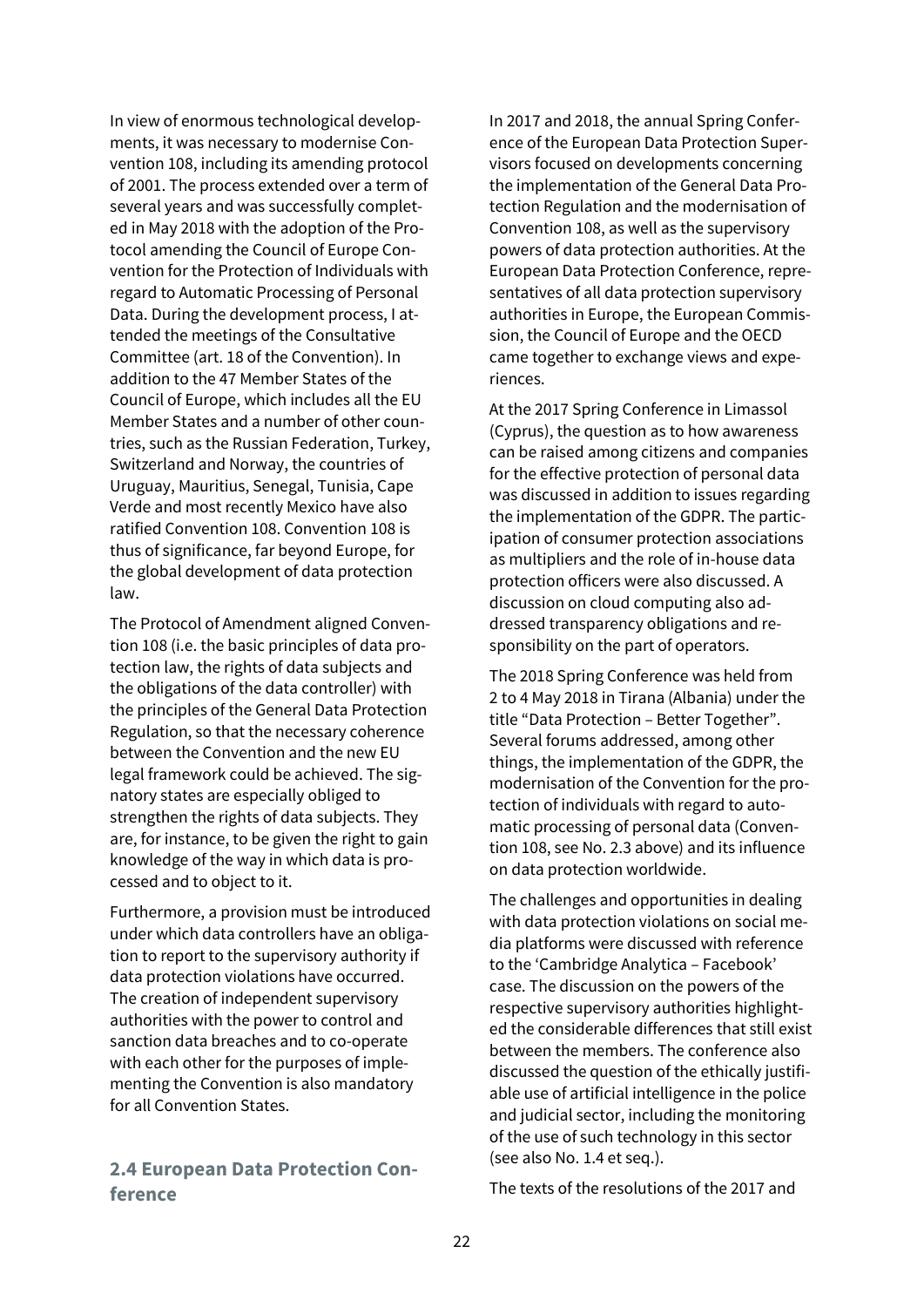2018 Spring Conferences are available on my website a[t www.datenschutz.bund.de .](http://www.datenschutz.bund.de/)

## **2.5 International Conference of Data Protection and Privacy Commissioners**

The International Conference of Data Protection and Privacy Commissioners addressed important topics for the future. It passed decisions on interconnected driving and on the data protection challenges that can arise from the development and use of artificial intelligence.

The 39<sup>th</sup> International Conference of Data Protection and Privacy Commissioners (ICDPPC) in Hong Kong (25 to 29 September 2017) was held under the motto "WE – Connecting West with East in Protecting and Respecting Data Privacy". This motto was to reflect that the protection of personal data must be an international task. Three resolutions were adopted at the conference. Besides the two resolutions on internal cooperation between members of the ICDPPC and on co-operation with consumer protection authorities, special mention should also be given to the resolution on "the protection of personal data in automated and interconnected vehicles", which I was able to submit to the conference together with data protection supervisory authorities from Belgium, France, Italy, Hong Kong, Mexico, New Zealand, Slovenia, Switzerland and the United Kingdom. The Resolution calls on all interested parties, most notably standardisation bodies, public authorities, vehicle and equipment manufacturers, private transport and car rental companies, as well as providers of data-driven services, such as voice recognition, navigation, remote maintenance or telematic services for motor insurance, to fully respect the fundamental rights of users to protection for their personal data and privacy and to take these fundamental rights sufficiently sufficiently into account at every stage of the production and development of new devices or services. For this purpose, 16 concrete requirements are subsequently laid down in the resolution (see also No. 1.6).

The 40<sup>th</sup> ICDPPC in Brussels and Sofia (21 to 25 October 2018) entitled "Debating Ethics: Dignity and Respect in a Data Driven Life" was organised by the European Data Protection Supervisor together with the Bulgarian Data Protection Authority. The discussions focused on the challenges which current developments in certain future technologies pose for the protection of the individual's privacy and for ensuring data protection. In view of the very serious consequences that artificial intelligence applications (see No. 1.4 et seq. above) can have, the ICDPPC adopted a "Declaration on Ethics and Data Protection in Artificial Intelligence". It expressed its view that the creation, development and use of artificial intelligence systems must fully respect human rights and, in particular, the right to the protection of personal data and privacy, human dignity, non-discrimination and fundamental values, and that solutions must always be provided that enable individuals to maintain control over and understand artificial intelligence systems. To this end, the Conference adopted six guiding principles: (1) fairness, (2) continued attention and vigilance, (3) transparency and intelligibility, (4) privacy by design and privacy by default, (5) empowerment of every individual, and (6) avoidance of bias and discrimination. In keeping with its motto, the 40th ICDPPC also discussed whether and to what extent ethical and moral values can serve as a basis for ensuring data protection even under the conditions of the digital age and whether these values are suitable instruments for overcoming the challenges facing data protection as a result of new forms of interaction between humans and machines – such as artificial intelligence applications – and ever-faster technological progress. It goes without saying that the conference was merely the starting point for this debate. Future ICDPPC conferences will have to continue this debate and supplement the data protectors' 'toolkit' with universally applicable, ethical and moral principles for dealing with future technologies.

The resolutions adopted by the International Conference of Data Protection and Privacy Commissioners are available in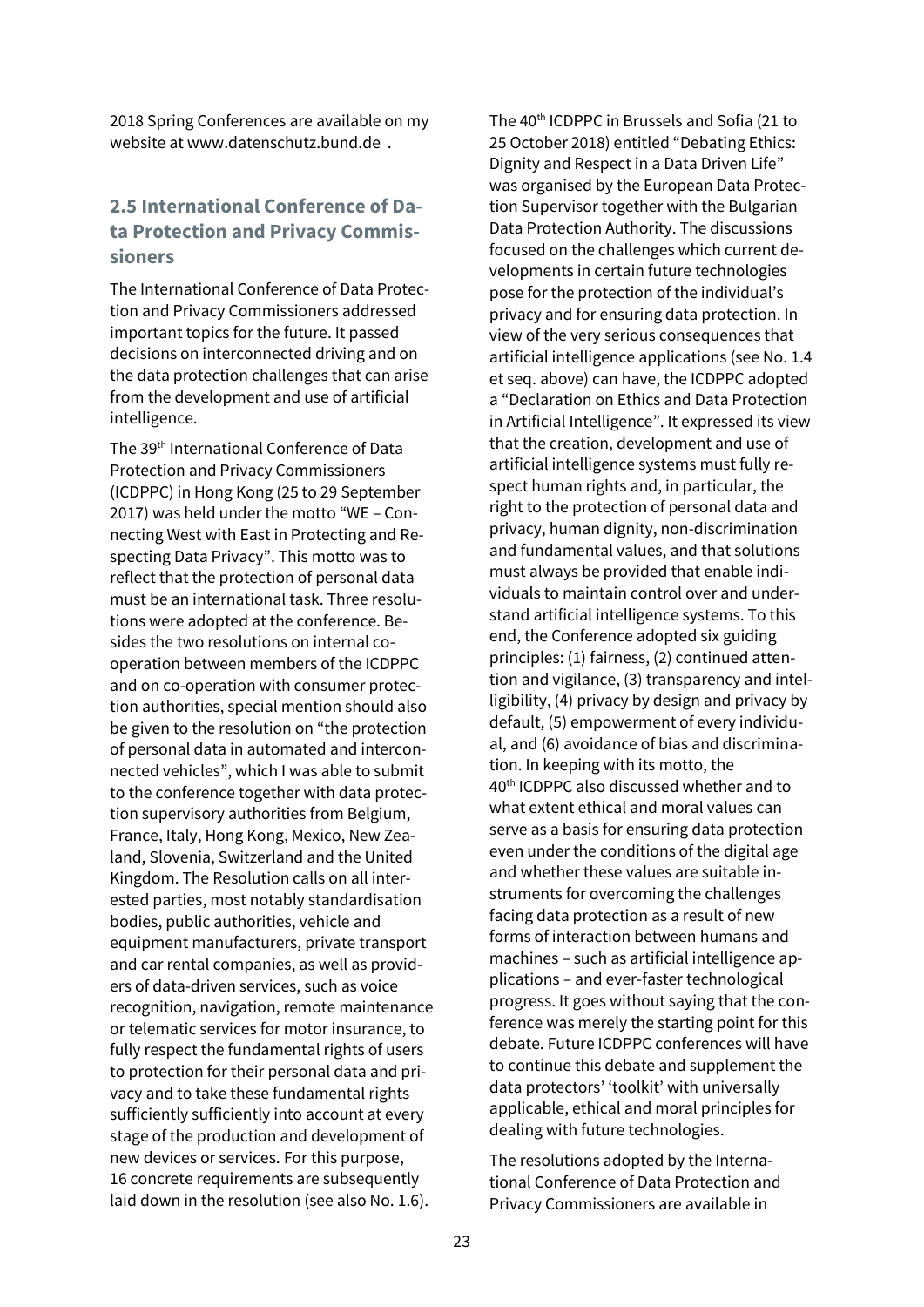English on my website (www.datenschutz.bund.de) where working translations of the resolutions are also available in German.

The 41<sup>st</sup> ICDPPC will be held from 21 to 25 October 2019 in Tirana, Albania.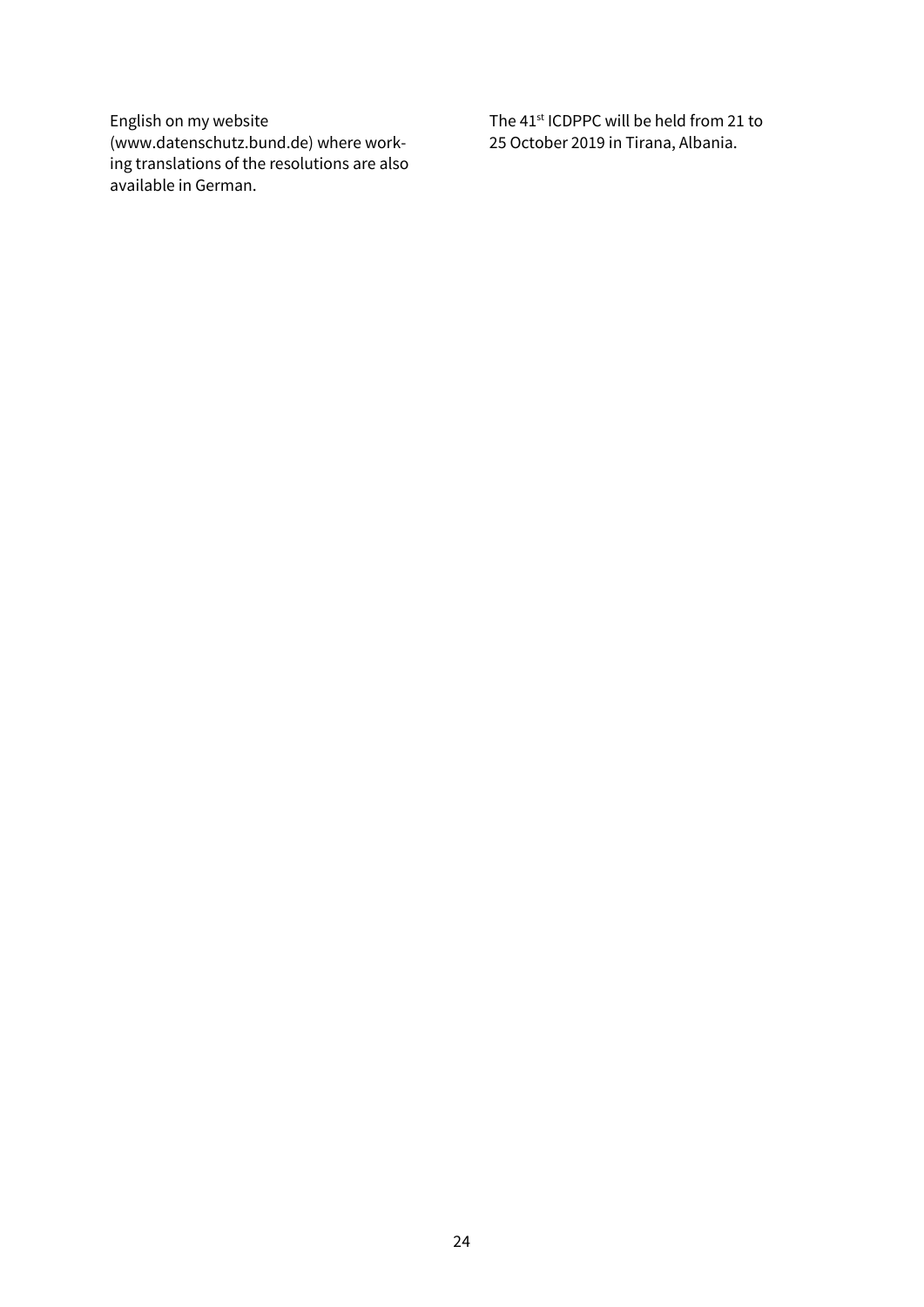## **3 Labour and social affairs committee**

## **3.1 From the legislative projects**

### **3.1.2 European Social Fund**

The EU Regulation on the European Social Fund Plus (ESF Regulation) is the result of the merger of the European Social Fund (ESF), the Youth Employment Initiative, the Fund for European Aid to the Most Deprived, the EU Programme for Employment and Social Innovation (EaSI) and the EU Health Programme. The proposed regulation does not meet the requirements of the GDPR. In my 25<sup>th</sup> Activity Report, I already reported on the ESF, the large number of bodies involved in the funded projects and the related data processing issues (see No. 9.4).

Discussions are currently underway at EU level in order to prepare the next 2021 to

2027 funding period for projects to be supported by ESF+ funds. According to the draft Regulation, personal data is to be collected primarily from registers, comparable sources or 'informed estimation' for verification purposes. In my opinion, the design proposed for this procedure does not comply with data protection law. The way in which data is processed is contrary to the purpose of the original data stored in registers. It also makes it more difficult for people participating in ESF-funded projects to exercise their rights as data subjects.

I therefore support the Federal Ministry of Labour and Social Affairs in its effort to urge the European Commission to design the procedure in a way that complies with data protection requirements.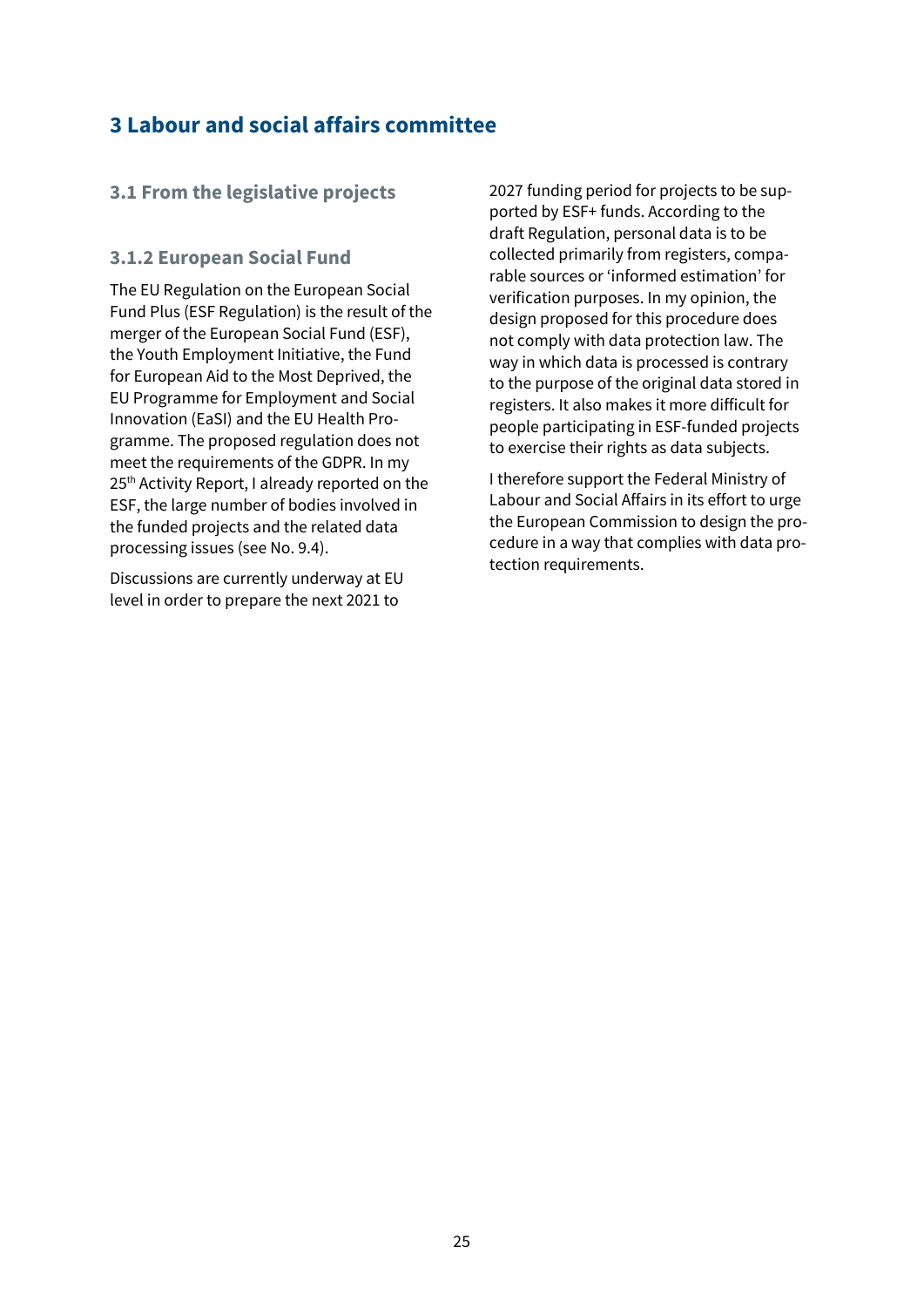## **6 Finance committee**

### **6.1 From legislation**

## **6.1.1 New task for the Federal Commissioner for Data Protection and Freedom of Information (BfDI)**

Since 25 May 2018, I have been in charge of data protection supervision tasks also for the revenue authorities of the Länder, including the revenue offices and parts of the municipal tax offices. With the Act amending the Federal Law on War Pensions and Other Regulations (*Gesetz zur Änderung des Bundesversorgungsgesetzes und anderer Vorschriften*) of 17 July 2017 (Federal Law Gazette I 2017 p. 2541), which came into effect on 25 May 2018, I was assigned the task of supervising data protection at the revenue authorities with regard to the processing of personal data within the scope of the Fiscal Code of Germany (AO, *Abgabenordnung*) pursuant to sec. 32h (1) AO. As far as the municipalities are responsible for handling property taxes, i.e. business and real estate tax, I was also made responsible for supervising data protection at municipal tax offices via the corresponding reference in sec. 1 (2) No. 1 AO. Finally, pursuant to sec. 32h (3) AO, a decision can be made under Länder law to delegate to me the supervision of the processing of personal data within the framework of Länder or municipal tax laws if data processing is based on tax bases regulated by federal law or on uniform federal provisions. The Free and Hanseatic City of Hamburg was the first Land to make use of this opportunity.

Even before the new regulations came into effect, I had worked extensively at administrative level in order to ensure that this transfer of responsibilities from the data protection supervisory authorities of the Länder to my organisation went smoothly. I supported and advised, for example, the respective working groups and working teams of the Federal Ministry of Finance and the supreme

fiscal authorities of the Länder in numerous discussions and voting rounds. This consulting activity concerned both my new supervisory responsibility and the implementation of the requirements under the GDPR by the revenue authorities.

#### **Consultation**

During the reporting period, I paid a first factfinding visit to a supreme finance authority of a Land and two revenue offices. Numerous operational issues were clarified, but also questions in conjunction with the required appointment of a data protection officer. During my visits to the two revenue offices, I was able to convince myself that they handle the tax data of their citizens carefully and in compliance with data protection regulations. Moreover, during the short time of my new supervisory responsibility, I already received and have followed up on numerous inquiries from citizens.

Moreover, both the Federal Ministry of Finance and the supreme revenue authorities have asked me for advice on individual issues. It was, for instance, possible to clarify that wage tax assistance associations as nonpublic bodies are subject to the data protection supervision of my colleagues in the Länder. The same applies to tax advisors.

## **6.2.1 International tax data exchange**

On 29 October 2014, 51 states signed an agreement in Berlin on the automatic exchange of information in tax matters, the socalled OECD standard. Up to now, 104 states have acceded to the agreement. The first data exchange between the original 51 signatory states took place in September 2017. At the level of the Organisation for Economic Co-operation and Development (OECD), a joint initiative with the G20 States and in close co-operation with the EU, a model for the Standard for Automatic Ex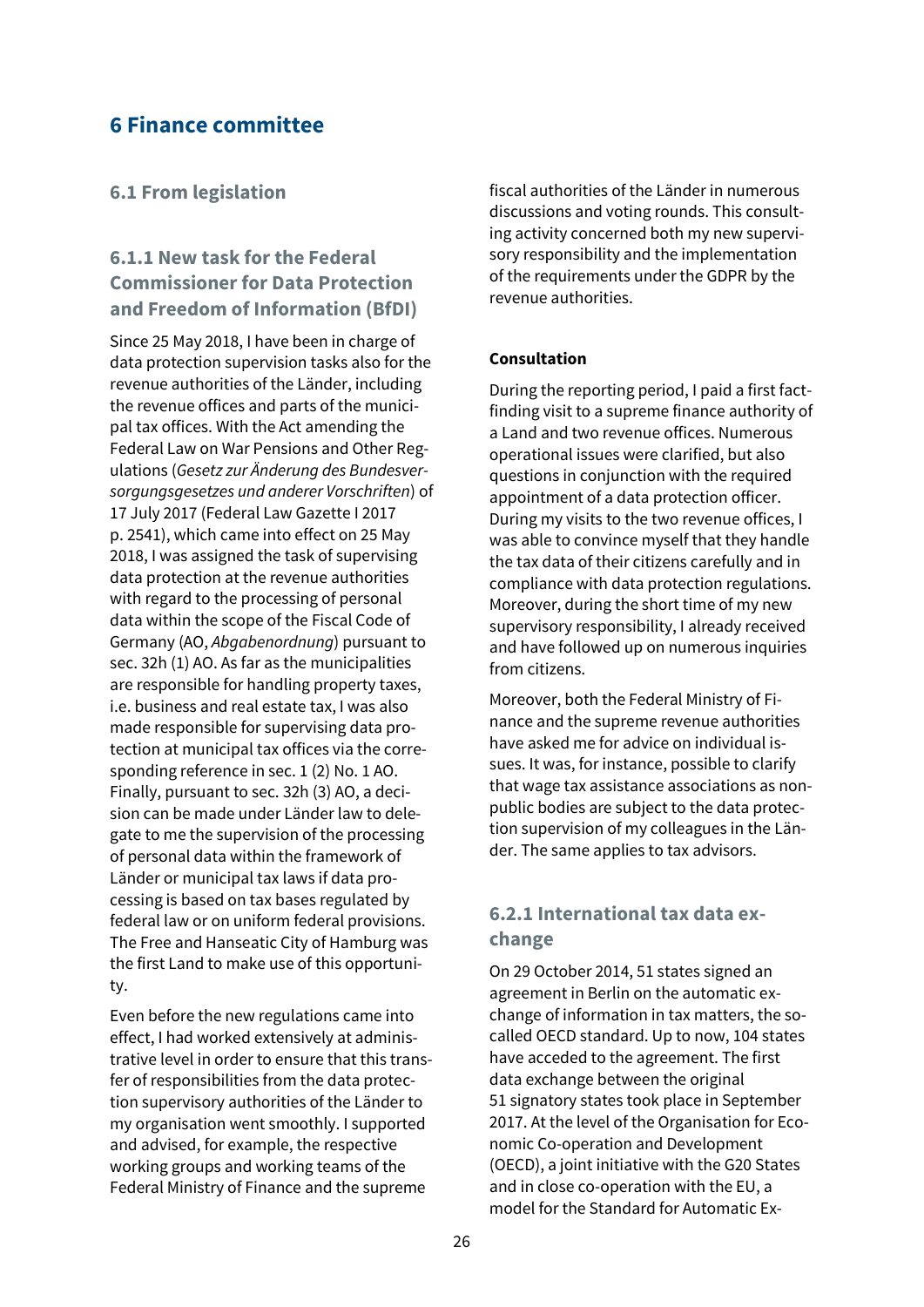change of Financial Account Information in Tax Matters was developed. This provides that the competent government bodies receive the necessary information from the financial institutions and automatically exchange it with other states once a year. On 29 October 2014, 51 states signed a multilateral agreement on this standard. Within the framework of national implementation, I tried to work towards a solution in conformity with data protection law, but did not succeed in all respects (see 25<sup>th</sup> Activity Report No. 7.9; 26<sup>th</sup> Activity Report No. 8.2.4).

The first exchange of information between

the 51 early adopters took place in September 2017.

I followed the issue through the Article 29 Working Party and the European Data Protection Board (EDPB) and I am in dialogue with the OECD via the Financial Matters Subgroup of the EDPB. The EDPB had prepared a questionnaire in order to survey the state of implementation of the OECD standard in the member states at the national ministries of finance and to gather experience with the first data exchange in September 2017. A positive takeaway from the replies is that no serious data breaches have occurred so far.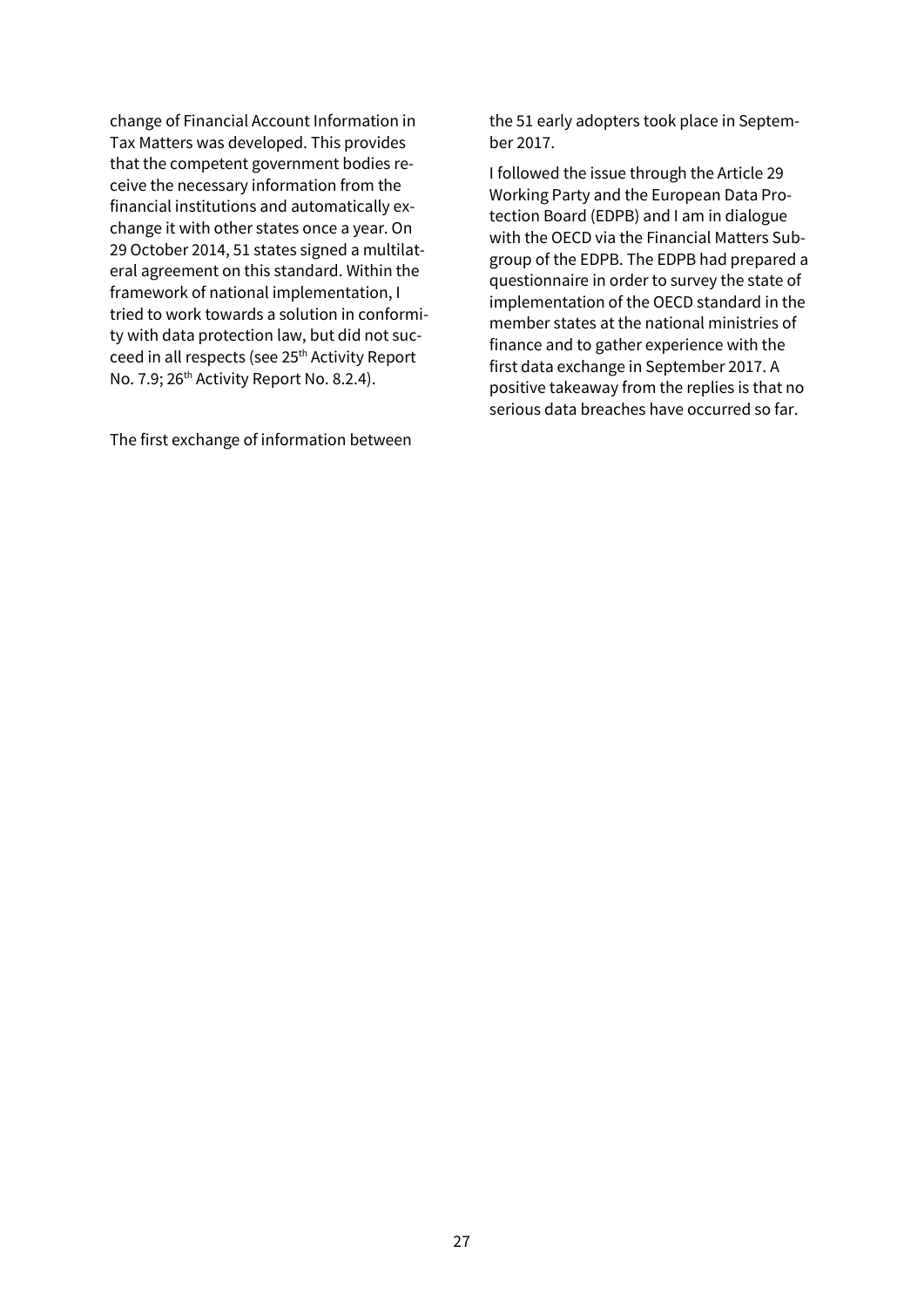## **7 Health committee**

## **7.1.1 General Data Protection Regulation in medical research and the health sector**

The legislator must guarantee the necessary protection of health-related and genetic data even in the context of research using such data. In my 26<sup>th</sup> Activity Report, I already pointed out that the digitisation of the healthcare system and rapid technological development promise new opportunities for research with health-related and genetic data, for which the GDPR now sets the framework conditions (see No. 9.1). Since the GDPR came into effect, there has been no significant experience in the field of medical research, but some uncertainty exists with regard to the legal basis for research activities. The provisions of art. 89 GDPR can be interpreted as rather research-friendly in light of the EU's general position on science and the objective of creating a European research area as laid down in art. 179 of the Treaty on the Functioning of the European Union (TFEU). Notwithstanding this, we must not lose sight of the protection of data subjects, especially in the case of sensitive health-related and genetic data.

The new version of sec. 75 Tenth Book of the Social Code (SGB X, *Zehntes Buch Sozialgesetzbuch*) is of particular importance with regard to the adaptation of the provisions on social data protection in the Tenth Book of the Social Code (see No. 3.1.1). This section lays down rules for the entitlement of social service providers to make social data available for scientific research purposes (see also 25<sup>th</sup> Acivity Report No. 9.5). This data is to a large extent health data. The previous rules for the obligation to approve the provision of social data for scientific research purposes as well as the restrictions on the processing of this data for certain research projects in the area of social benefits or scientific labour market and occupational research have been basically retained. I also expressly welcome the fact that the requesting social service provider must submit a data protection concept for the research project. This makes it easier for both the approval and the data protection supervisory authority to review the research project and ultimately ensures better protection of sensitive social data.

However, a new provision for follow-up research was introduced in subsection 2. According to this provision, the period given to researchers to process social data for research purposes may either be extended or completely redefined and further social data may be transmitted if scientific research raises a further research question related to the content of the original research question. A simplified approval procedure will then also apply if social data transmitted on the basis of the original approval is to be used for other, however, more far-reaching new research questions related to the original research question. The provision leaves room for misleading interpretation and the way approval authorities interpret the standard will have to be monitored.

I am particularly critical of sec. 75 (4) 6 th sentence SGB X which combines two different provisions in one sentence. The tenyear retention period from the first part of the sentence serves to enable the reproduction of research results. This is the result of a demand by the German Research Foundation (DFG, *Deutsche Forschungsgemeinschaft*) and a response to fraudulent scientific publications in the 1990s. There are no concerns against this provision from the point of view of data protection law. However, it must be stressed that the very purpose of the provision requires that the raw data underlying the scientific research results may not be altered so as to prevent manipulation. However, this is contradicted by the provision in the second part of the sentence pursuant to which this data, which is to be used exclusively for the purposes of verifying research results, is available for further research. Sec. 75 (4) 6<sup>th</sup> sentence SGB X thus creates the impression that its intention is to leave sensitive data to the free disposal of research irre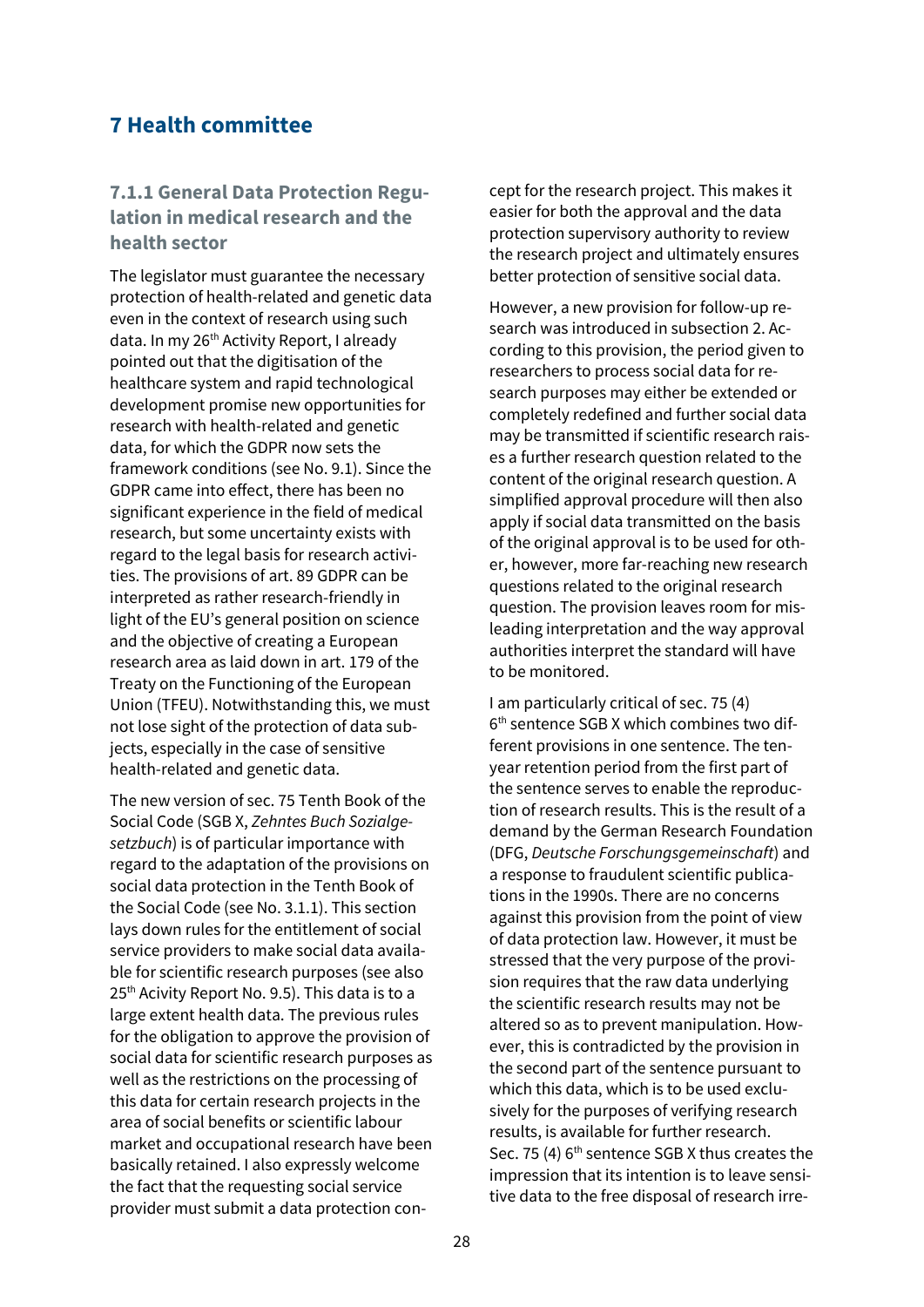spective of a specific research purpose. This goes far beyond what would even be permissible under the so-called 'broad consent' in recital 33 of the GDPR. Here, too, the yardstick must be the principle of necessity. I am concerned that the GDPR, despite all the privileges granted to scientific research, is based in principle on the informed consent of data subjects when they make their data available for scientific research, whilst provisions such as sec. 75 (4)  $6<sup>th</sup>$  sentence SGB X make the reference to 'broad consent' the rule. The idea of 'broad consent', i.e. consent for research purposes not yet sufficiently established at the time of consent, was only introduced into the GDPR in the very last late phase of the so-called trilogue on what later became recital 33. The actual text of the norm only contains provisions regarding informed consent of the data subject.

The Article 29 Working Party also pointed out in its opinion on consent that "recital 33 does not eliminate the obligations relating to the requirement of consent for the particular case". This means that scientific research projects may in principle only include personal data on the basis of consent if the purpose is precisely described. In cases where it is not possible at the beginning to specify the purposes of data processing within the framework of a scientific research project, recital 33 exceptionally allows the purpose to be described in a more general way (Working Paper (WP) 259 rev. 01 of 10 April 2018, p. 34). 'Broad consent' is hence an exception which, in accordance with the generally applicable rules of legal interpretation, must be interpreted in the narrow sense.

Unfortunately, my objections to the amended sec. 75 SGB X were not taken into consideration also with a view to the procedure chosen by the Federal Government to introduce this in the form of formulation aids in the parliamentary deliberations on the Federal Law on War Pensions and Other Regulations (see No. 3.1.1). For example, other, much more data protection-friendly consent models have not been sufficiently discussed. This includes, for example, the internationally discussed 'dynamic consent' where the

data subject has the option of granting, withdrawing or modifying their consent to individual parts throughout the course of a scientific study. In social science studies in the US and the UK, this has already been achieved using a corresponding app.

I will also keep an eye on the use of personal data, in particular, health-related data, outside the field of research involving social data. I would like to stress here that I have a very positive attitude towards scientific research. However, in the scientific evaluation of personal data, it should not be forgotten that it is not only science that can claim freedom of research. Data subjects whose data is used for scientific purposes also have fundamental rights. I will be glad to continue providing my expertise here in order to enable appropriate results in the balance between freedom of research on the one hand and the right to informational selfdetermination on the other.

## **7.1.2 Electronic health and medical records as well as so-called health apps**

A confusion of terms can also lead to harmonisation.

The press repeatedly reports on 'electronic health records' or the 'electronic medical record'. The statutory health insurance funds are beginning to offer policyholders a possibility to store and electronically access their health data. The Federal Ministry of Health is also driving developments in the field of digitalisation in the healthcare sector, which I am also working on due to the associated data protection issues.

The general public makes little or no distinction between the different solutions for health data collection. The terms 'medical record' and 'health record' are used synonymously. It is, however, important to know that the different solutions are based on different legal bases and have different consequences, especially for policyholders (see chart for No. 7.1.2).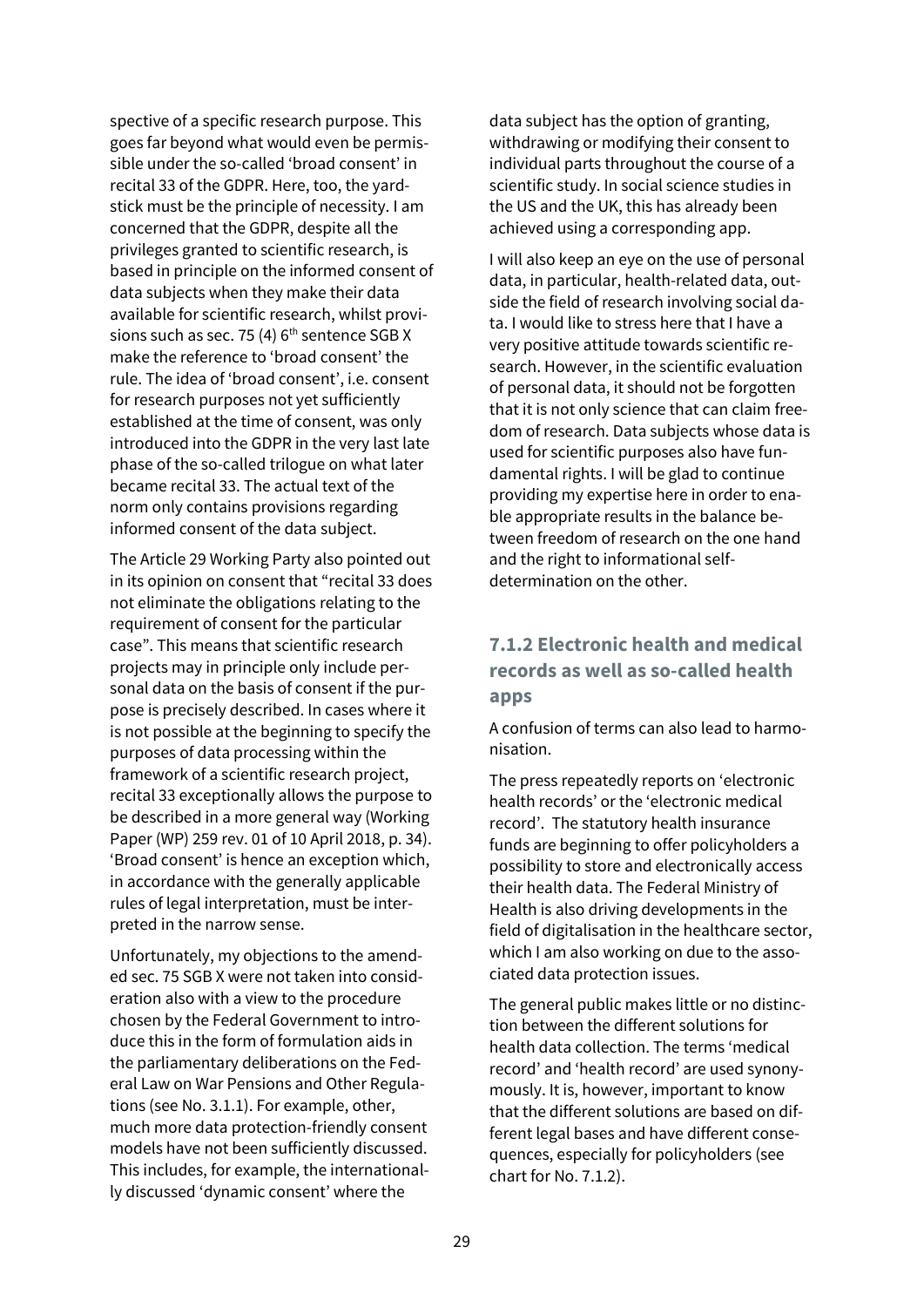#### **Electronic medical record**

The term 'electronic medical record' is used both in the German Civil Code (BGB, *Bürgerliches Gesetzbuch*) and in the Social Code (SGB, *Sozialgesetzbuch*). What the electronic patient record has in common according to both sec. 630f BGB and sec. 291a of the Fifth Book of the Social Code (SGB V, *Fünftes Buch Sozialgesetzbuch*) is that it is to be kept by service providers (physicians, psychotherapists, pharmacists, hospitals, etc.). It contains findings, diagnoses, treatment reports, etc. and documents medical treatment just like the previous printed patient record. In the case of the electronic patient record within the meaning of sec. 291a SGB V, it must also be considered that it is basically designed to be cross-institutional rather than case-related.

According to the current legal framework, the electronic patient record is to be supported by the electronic health card as contemplated in sec. 291a SGB V. Access to the data requires an electronic health professional card as well as an electronic health card with proof of the policyholder's consent. In the same way, policyholders can also make their data available to certain service providers. In contrast, the electronic patient record according to sec. 630f BGB is the implementation of the medical documentation of the treatment which only the treating and documenting physician can access.

### **Electronic health record**

There is no binding definition for the electronic health record. Instead, it evolved from the possibility for statutory health insurers, as laid down in sec. 68 SGB V, to financially support their policyholders in the use of an 'external' electronic health record. Unlike the electronic patient record, which is kept by the respective service provider for documentation purposes, the electronic health record is sometimes developed by private companies in close co-operation with statutory and private health insurers and offered as part of a 'health app'. As with an electronic patient record within the meaning of sec. 291a SGB V, the health-related data of the policyholder can be collected, processed and stored. However, this is basically independent of the telematics infrastructure and hence does not use the electronic health card.

There are no fundamental data protection concerns about the electronic health record or the electronic patient record. However, problematic data protection issues were found in several audited projects. This applies, for example, to the authentication process or to the transfer of user data by tracking services. The planned electronic transmission of certificates of incapacity for work outside the telematics infrastructure system is also questionable under data protection law. I am also sceptical about the possibility of sending health-related data within the meaning of sec. 305 SGB V directly from the health insurance company to an electronic health record. Due to the narrow interpretation of sec. 284 SGB V, the statutory health insurance funds are not entitled to transmit this data to anyone other than the policyholder. This even applies when consent has been given by the data subject. However, the draft Appointment Service and Medical Care Act (TSVG, *Terminservice- und Versorgungsgesetz*) which was still under parliamentary consideration at the time of the copy deadline will create a corresponding legal basis.

Within the scope of the Appointment Service and Medical Care Act, access to the data of the electronic patient record will be possible in future even without a health professional card. Up to now, the legislator's concept also provided for an electronic patient postbox in addition to the electronic patient record. The different access rules for this electronic patient postbox differ from those for the electronic patient record.

With the coming into effect of the Appointment Service and Medical Care Act, however, the legislator plans to merge the electronic patient postbox with the electronic patient record and standardise it. The previously planned patient postbox will then be omitted.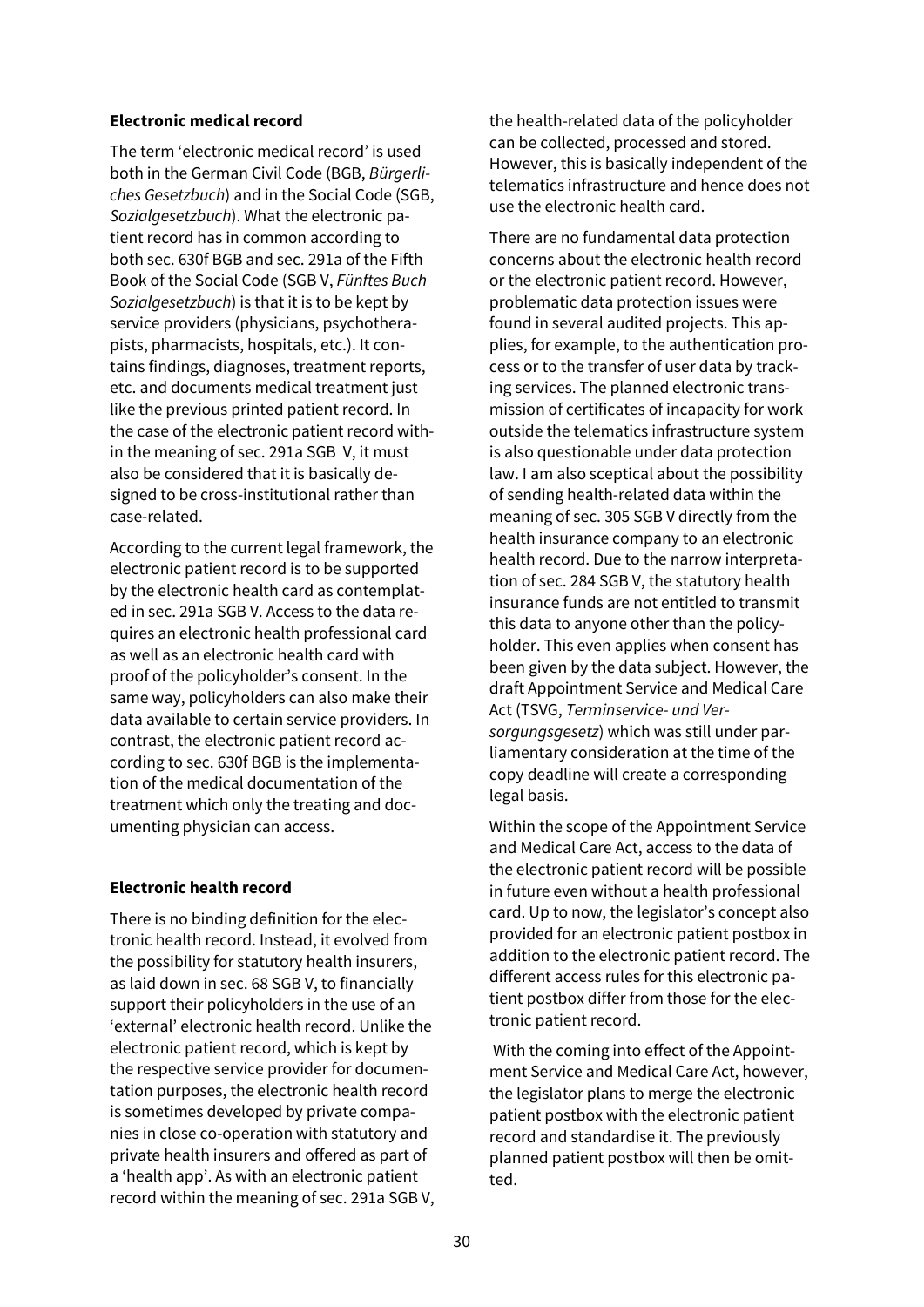In compliance with data protection requirements, the use of electronic patient and health records requires further legislation and framework conditions. In this context, special importance must be attached to ensuring that data sovereignty clearly remains with policyholders. In addition, the voluntary nature of the use of such a 'health data collection' must be warranted.

#### **Health apps**

In my 26<sup>th</sup> Activity Report (No. 1.5 and 9.2.4), I already reported on data protection issues in conjunction with the so-called health apps. Unfortunately, these problems continue to exist. Furthermore, access to electronic health records is increasingly being based on so-called health apps. In the summer/autumn of 2018, for instance, there was extensive press coverage on the app from the company Vivy GmbH. The security of the Vivy app is being examined by the Berlin Commissioner for Data Protection and Freedom of Information.

The use of mobile applications, including health apps in the field of health care, is also the subject of a report issued by a working group in which I participate and which was set up by the Federal Ministry of Health.

## **7.1.3 Electronic health card – state of an eternally unfinished procedure**

As reported in the last Activity Report, testing of the electronic health card at doctor's offices has finally begun, but first medical applications are still missing.

Even the policyholder master data service has not yet been put into operation. Patients still have to wait. In my 26<sup>th</sup> Activity Report, I reported on the planned testing measures in the Northwest and Southeast test regions (see No. 9.3.2). However, progress is very slow.

But the noticeable revival of the electronic health card project through the Act for Secure Digital Communication and Applications in Health Care (E-Health-Gesetz, *Gesetz für sichere digitale Kommunikation und Anwendungen im Gesundheitswesen*; see  $26<sup>th</sup>$  Activity Report No. 9.2.1) is taking effect. Technical concepts for the first applications (emergency data management, electronic patient record) are now available or are about to be finalised. The threat of sanctions seems to be making an impact.

In 2019, the electronic health card will finally go live. The policyholder master data service and emergency data management will be the first applications to be supplemented by the electronic patient record (ePA) by mid-2019 (see also No. 7.1.2). The necessary medical profession cards for physicians as well as institute cards are now being issued.

After application of the GDPR began in May 2018, the question arose as to who is actually responsible for the telematics infrastructure (TI) and thus has to submit a data protection impact assessment (DPIA) (see also No. 15.2.3). Many doctor's offices have fulfilled their legal obligation to prepare a DPIA. However, they did not stop at the threshold of their practice rooms, but also included the TI in their considerations. The DPIA that is prescribed by law for doctor's offices then showed that connection to the TI was not justifiable. Many physicians thus approached me on this matter.

The question as to who is the controller within the meaning of the GDPR and hence responsible for the TI was not finally answered by the copy deadline.

## **7.1.5 Use of messenger services by social security institutions**

The offer by several social insurance organisations to contact their policyholders via messenger services is problematic from the perspective of data protection law. This specifically applies to the most widespread messenger, WhatsApp, which regards its use as 'consent' even to non-transparent data transmission to Facebook and to regular address book uploads (regarding general issues of data protection problems with mes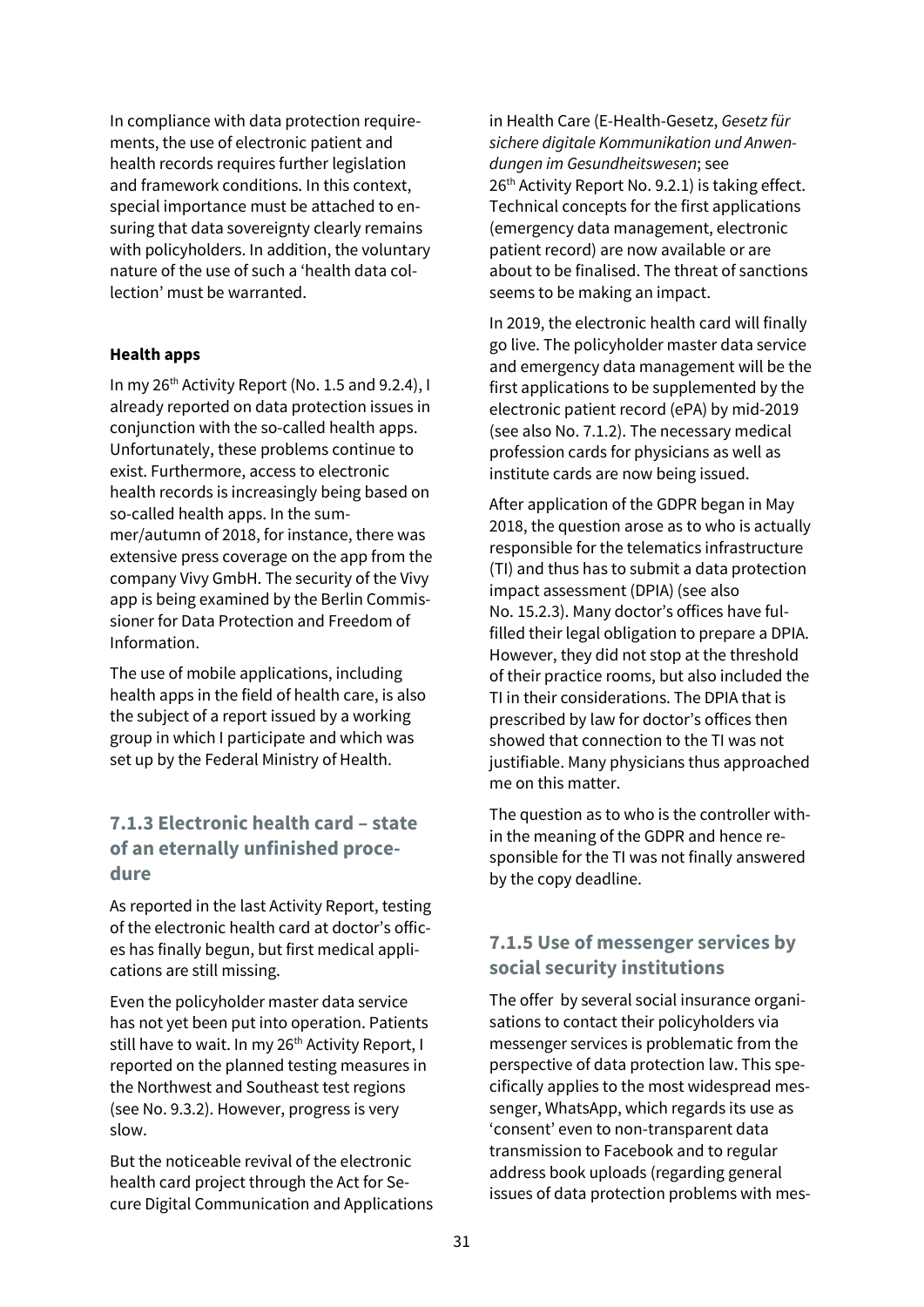senger services, see No. 15.2.6 ). Since healthrelated data, which belongs to the special categories of personal data pursuant to art. 9 (1) GDPR and therefore enjoys particularly high protection, can often be involved in contact with social security institutions, I drew

the attention of social security institutions to the fact that alternative communication procedures should currently be used due to a lack of data protection conformity.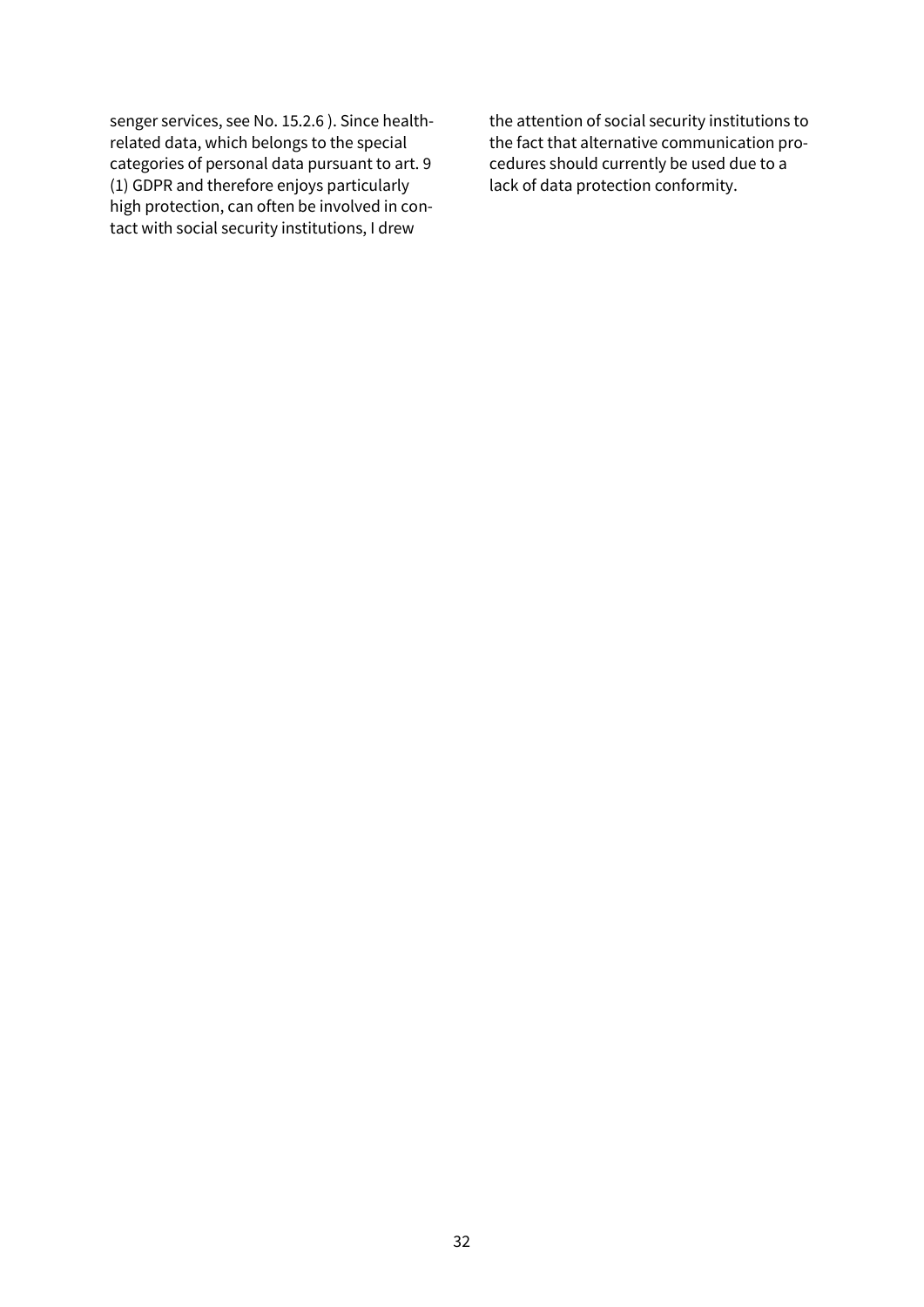## **9 Committee on Home Affairs and Community**

## **9.1 From the legislative projects**

## **9.1.3 The country needs new police laws – but which ones?**

After the Directive on police and judicial data protection (JHA Directive) came into effect in 2016, legislators at federal and Länder level became active. In my last Activity Report, I already reported on the new Federal Criminal Police Act (BKAG, *Gesetz über das Bundeskriminalamt und die Zusammenarbeit des Bundes und der Länder in kriminalpolizeilichen Angelegenheiten*) which is now in effect. However, one should not forget that internal security actually lies within the competence of the Länder. The Federation has only a supplementary function and the Federal Criminal Police Office merely a coordinating function. Although the Federal Police Act (BPolG, *Gesetz über die Bundespolizei*) was amended, the Directive was not transposed into national law. A corresponding draft was announced for the beginning of 2019.

### **Federal Criminal Police Act – a short gleaning**

The new Federal Criminal Police Act came into effect in May 2016 (see 26<sup>th</sup> Activity Report No. 10.2.9.1). It was pushed through under enormous time pressure, so that little time was spent on detailed deliberations of its content by parliament.

Especially the new information system that was determined against my advice – a central information system was already permitted under the old law – was presented as highly urgent during the negotiations. It is therefore all the more surprising that it is now suddenly no longer so urgent in practice (see No. 9.2.4). The Act did at least address my demand that the so-called automatic drag-along mechanism in conjunction with deadlines for the examination of the need to

erase incorrect or unlawfully transmitted data (see also 26<sup>th</sup> Activity Report No. 10.2.9.1) be omitted.

The police authorities of the Länder need the Federal Criminal Police as a well-functioning central institution which must coordinate and, where appropriate, work towards a targeted, effective exchange of information between the competent police authorities to these ends. This is also unobjectionable from a data protection perspective. But one should not forget that the tasks of the central institution are limited (see also No. 9.3.6 et seq.). The Länder remain responsible for threat prevention. It is therefore questionable also from a data protection perspective if more and more tasks and powers are to be transferred to federal authorities. This will lead to more data being processed at a central location. However, security is not mainly produced by the Federation and above all not by extensive central databases. The general question is: Will new and more comprehensive powers lead to greater security? Far too little attention is being paid to the question as to whether the police authorities are well positioned in practice or whether enforcement deficits exist. Legislative actionism is of little use here.

### **The Federal Police Act**

The JHA Directive has not yet been transposed for the Federal Police, so that the transposition deadline was missed. Although a corresponding draft was announced, it was not yet available by the copy deadline.

However, the Federal Police Act was amended by the Act to Improve Investigation in Particular Hazard Situations and to Protect Civil Servants of the Federal Police (*Gesetz zur Verbesserung der Fahndung bei besonderen Gefahrenlagen und zum Schutz von Beamtinnen und Beamten der Bundespolizei*). This act introduced the so-called bodycam for federal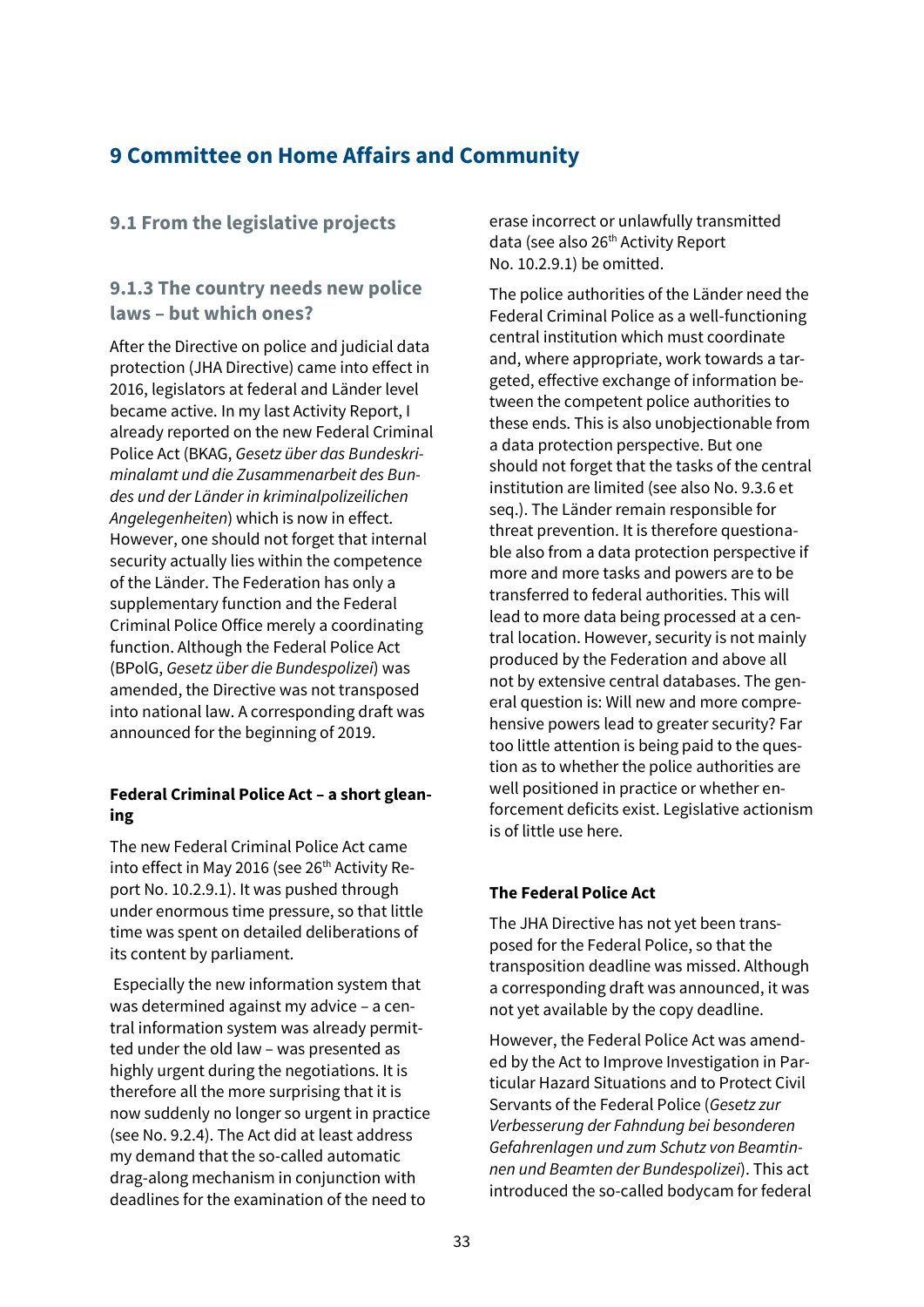police officers. In this context, some of my remarks were taken into account in the deliberations by the department. The following point, for instance, was important to me: If the cameras are used, this should be not only to the disadvantage of the individuals concerned, but also to their benefit. The data collected cannot only be used for criminal prosecution. Citizens affected by measures may also request that the recordings be used to check the legality of police operations. I also criticized the location where the Federal Police store and process the bodycam data. The data is stored and processed on cloud servers of a US company. In this case, the Federal Police do not have an exclusive right to issue instructions to the processor under the United States Act (*Clarifying Lawful Overseas Use of Data Act*). It is possible for US authorities to demand the surrender of data. Only the cloud provider and not the Federal Police who are responsible can contradict to this. US courts then decide on the protest. This does not correspond to the clear requirements for processing carried out on behalf of a controller pursuant to sec. 62 of the Federal Data Protection Act (BDSG, *Bundesdatenschutzgesetz*) and is therefore unlawful. I repeatedly pointed this out to the Federal Police (see also No. 9.3.3).

Another new feature is license plate recognition which can, for instance, be carried out if a risk of serious near-border or cross-border offences exists. In this area, in particular, I expressed doubts as to whether a sufficient time restriction is ensured for the measures to be taken. The risk is therefore that a measure will be established permanently. Furthermore, it is not clear against which search database the data can be checked. Especially in this area, the Federal Constitutional Court called for legal clarification.

## **9.1.4 New Customs Investigation Act**

The provisions of the Directive on police and judicial data protection (JHA Directive) should have been implemented by 6 May 2018 for the Customs Investigation Service

(see No. 1.2 above). This also applies to the requirements issued by the Federal Constitutional Court regarding the handling of data from secret investigation measures by investigating authorities (see 26<sup>th</sup> Activity Report No. 1.3). The draft bill in its present form does not fully comply with these requirements. Firstly, the draft maintains the so far limited level of the division of tasks between the general customs administration and the customs investigation service. The assignment of tasks to the Customs Investigation Service is not limited to the prevention and prosecution of criminal and administrative offences, the detection of unknown offences and the preparation of future criminal proceedings within the competence of the customs administration. It also includes various support and participation tasks for the general customs authorities. The limits of the respective powers are not sufficiently clearly defined.

The Customs Criminal Investigation Office (ZKA, *Zollkriminalamt*), as the central institution, is also responsible for comprehensive risk management for all tasks performed by the customs administration, including customs investigations.

This task sets in at a very early stage and corresponds to low-threshold data processing powers, for example, already in the case of participation in the cross-border movement of goods. A differentiated regulation is lacking that distinguishes between the collection and the further use for the various fields of customs investigations and, if necessary, sets its own thresholds for this. Data that is processed in the context of risk management may not be processed automatically and without additional requirements also for the purposes of hazard prevention and preparations for law enforcement measures.

The lack of differentiation between the collection and the further use of data is omnipresent through the entire bill. This means that the principles established by the Federal Constitutional Court for limiting the purpose when data is further used cannot be adequately addressed. The JHA Directive does not stand in the way of further differentiation because it only sets a minimum standard and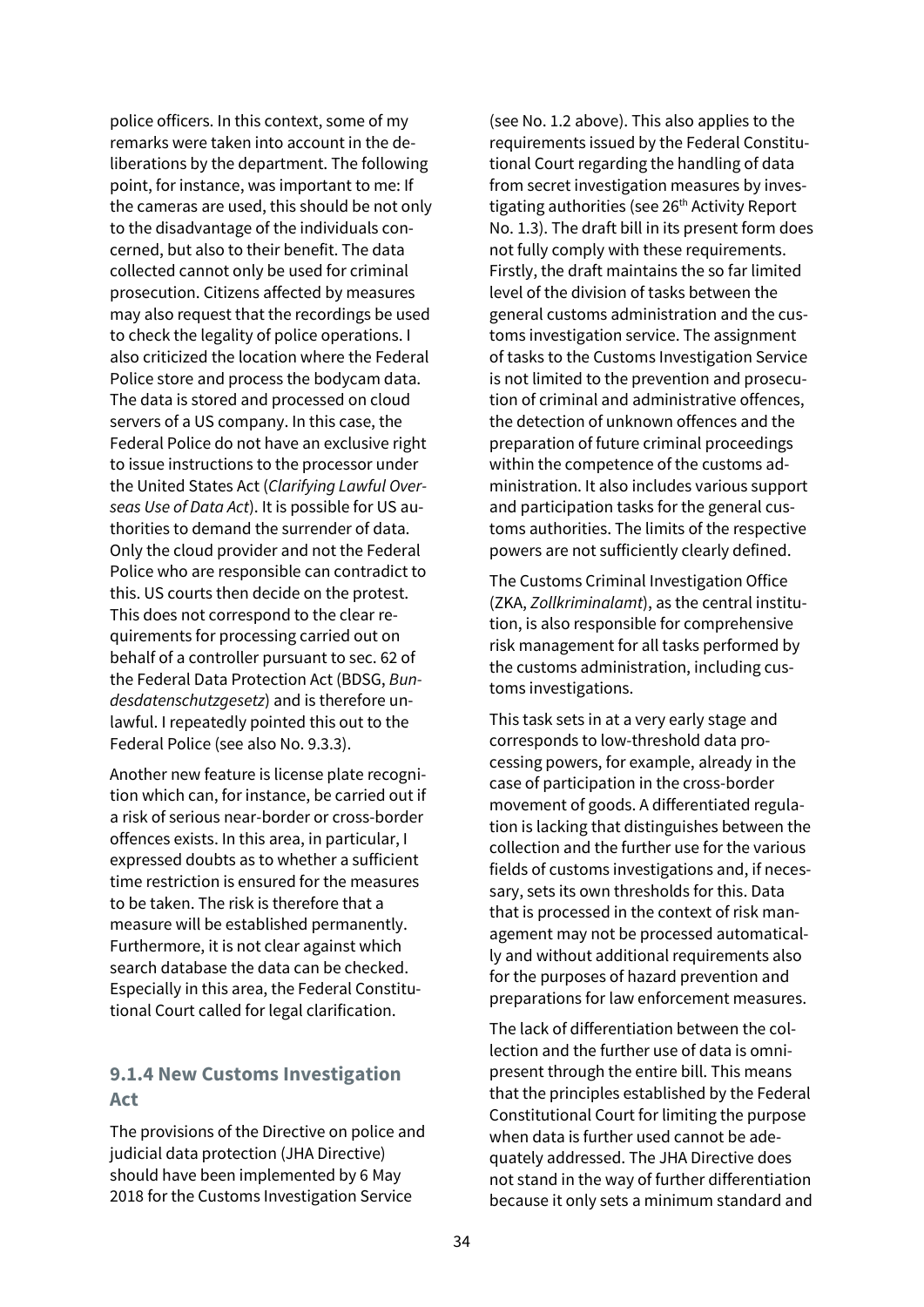always allows for higher national protection standards.

I consider the rules for stock data disclosure and allocation of IP addresses to be disproportionate. This is made possible whenever necessary for the tasks of the Customs Investigation Service. As a result, this information can be permanently retrieved and continuously added to existing data throughout the entire storage period.

I also consider the so-called 'unfoundedsuspicion files' to be inadmissible. In these files, data on individuals is stored in precautionary files and processed further even though no negative prediction can be lawfully determined with regard to these individuals at the time of storage. Storage enables subsequent 'enrichment' of the data stock with the aim of being able to justify a negative prediction in the future. The data is stored here in order to create suspicion. Mere limitation of the storage period does not solve the problem.

The need for the new powers to use covert investigators is not sufficiently justified.

That being said, I expressly welcome the improvements that have already been achieved during the course of reconciliation of the draft law. For example, the draft included a provision for opening orders, the prediction requirements in the rules for telecommunications surveillance, for the collection of traffic and user data and for the identification and localisation of mobile phone cards and telecommunications devices were concretised and the initially foreseen drag-along mechanism for periods after which the elimination of data had to be examined was deleted again.

## **9.1.5 Control-free spaces in the area of intelligence services and cooperation with other supervisory authorities**

There are unfortunately still areas where I cannot fully supervise the processing of personal data. I am trying to compensate for this by working closely with other supervisory bodies, as is also required by the Federal Constitutional Court.

The Federal Constitutional Court obliges supervisory authorities to co-operate via the intelligence services – an aspect designed to balance weak legal protection of individuals' rights against corresponding covert measures. However, the performance of this duty constantly means with new challenges.

Co-operation with the committees of the German Bundestag and the requirements of the Federal Constitutional Court for cooperation between the supervisory bodies were already described in my last activity report (see 26<sup>th</sup> Activity Report No. 10.2.10.2 and No. 10.3.5). During the current reporting period, I also co-operated extensively with the G10 Commission. Several joint successful inspections and fact-finding visits were carried out, the content of which I cannot elaborate on here for reasons of confidentiality.

Contacts also exist with the newly appointed Plenipotentiary of the Parliamentary Control Body. I would like to develop co-operation with the Parliamentary Control Body itself and also establish contact in the future with the Independent Body of the Federal Intelligence Service set up at the Federal Supreme Court with the task of supervising foreign telecommunications intelligence of the Federal Intelligence Service.

Control-free spaces can be due to different reasons. Either there are several control bodies whose responsibilities are not clearly defined or which, at least in practice, do not (or cannot) co-operate in such a way that data processing operations can be fully checked, or the legislator does not provide for comprehensive data protection control for certain areas from the outset.

The processing of personal data by the Federal Intelligence Services is controlled both by myself and by the G10 Commission which, however, controls data processing exclusively within the framework of restrictions against the secrecy of letters, post or telecommunications under the Act on Restricting the Secrecy of Letters, Post or Telecommuni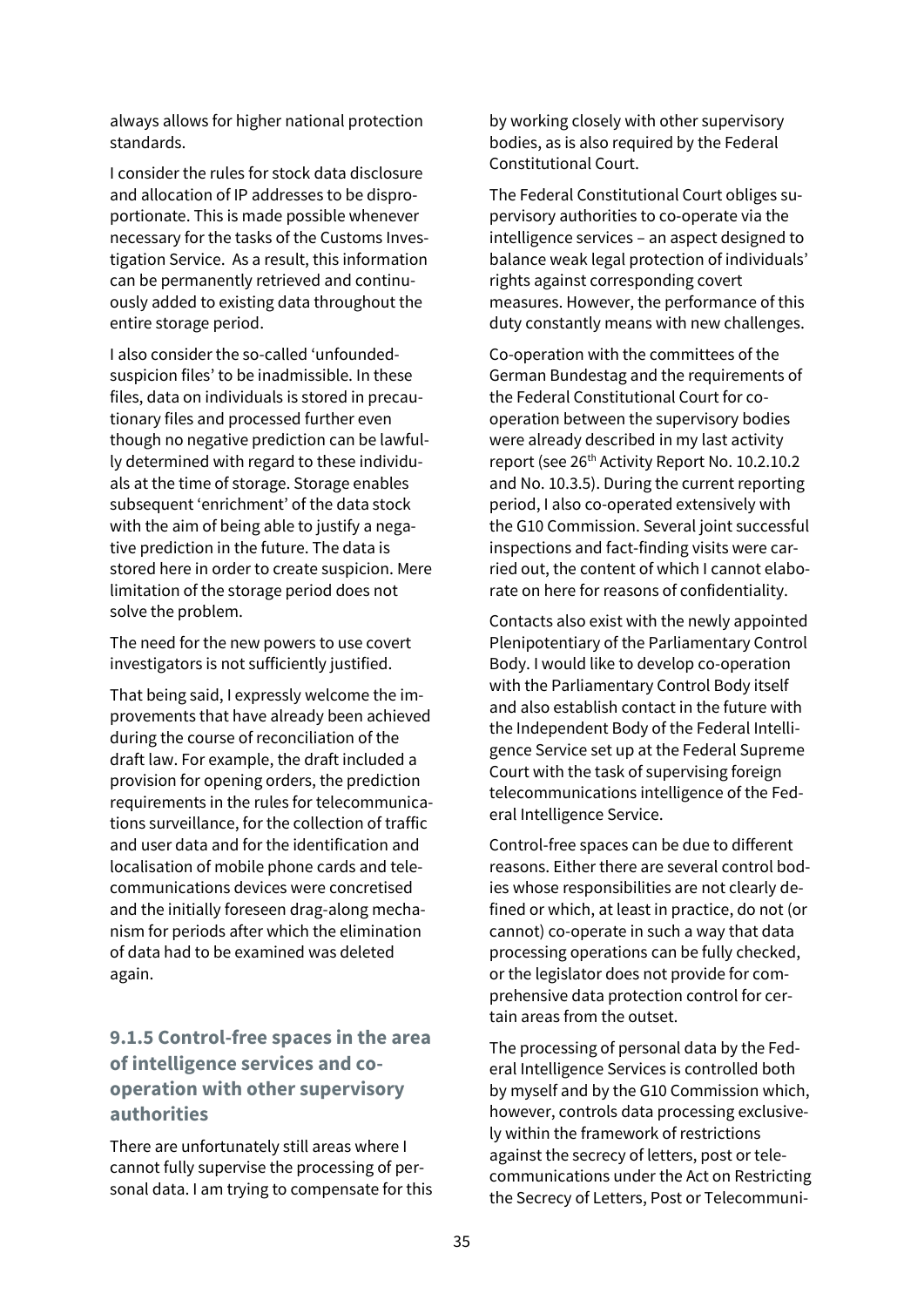cations (G10 Act, *Gesetz zur Beschränkung des Brief-, Post- und Fernmeldegeheimnisses*), so that its material control competence is limited. This concerns requests by intelligence services to survey the telecommunications of individuals for whom the legal requirements pursuant to sec. 3 of the G10 Act are met. With regard to the distinction between my sphere of competence and that of the G10 Commission, I already commented on this in detail in the  $24<sup>th</sup>$  Activity Report (No. 7.7.2) and since then have called on the legislator to clarify this (24<sup>th</sup> Activity Report No. 7.7.2 and 26<sup>th</sup> Activity Report No. 10.2.10.3). Such clarification is still lacking at legislative level. However, the legislator has introduced an at least rudimentary clarification in the reasons for sec. 26a of the Federal Constitutional Protection Act (BVerfSchG, *Bundesverfassungsschutzgesetz*) (added by art. 2 of the Adaptation of Data Protection Law to Regulation (EU) 2016/679 and on the Implementation of Directive (EU) 2016/680' (DSAnpUG-EU, *Datenschutz-Anpassungs- und Umsetzungsgesetz EU*) of 30 June 2017 – see No. 1.1). Since the coming into effect of this law, I carried out two joint inspections with the G10 Commission (see also No. 9.3.5). There were no problems in this respect during the inspection at the Domestic Intelligence Service (BfV, *Bundesamt für Verfassungsschutz*). During the inspection at the Federal Intelligence Service (BND, *Bundesnachrichtendienst*), the G10 Commission was not granted comprehensive access to all data on the grounds that the data in question was not "G10 data". I am talking to the Federal Intelligence Service, the Federal Chancellery and the G10 Commission about how joint constitutional control can be ensured in these cases. This problem is also the subject of a constitutional complaint (see also No. 9.1.6).

I have come across the phenomenon of control-free spaces due to a lack of legislative norms in the field of international cooperation between intelligence services. In 2016, the Federal Intelligence Service and the Domestic Intelligence Service were given legal power to participate in joint files with foreign intelligence services and to keep such

files themselves under their own responsibility. As already stated in the  $26<sup>th</sup>$  Activity Report, the Federal Ministry of the Interior, Building and Community and the Federal Chancellery deny me the authority to inspect on site the data of German intelligence services in files kept by a foreign intelligence service (see 26<sup>th</sup> Activity Report No. 10.2.10.1). They justify this by reference to the wording of the corresponding regulations in the Federal Constitutional Protection Act as well as in the Federal Intelligence Service Act, (BNDG, *Gesetz über den Bundesnachrichtendienst*) pursuant to which the rules concerning independent data protection supervision by the Federal Commissioner for Data Protection and Freedom of Information in cases of the establishment of joint files with foreign intelligence services apply only to data entered by the respective intelligence service and its retrievals. With regard to the sharing of files with foreign intelligence services, there is no reference to the rules on independent data protection control. Unfortunately, nothing has happened here since my last Activity Report.

I therefore recommend that the legislator create clear responsibility roles for the Federal Commissioner for Data Protection and Freedom of Information and the G10 Commission and also set forth rules for cooperation between these supervisory authorities. Furthermore, the control authority of the Federal Commissioner for Data Protection and Freedom of Information should also be comprehensively recognised and, if necessary, clarified when joint files are kept by the Domestic Intelligence Service and foreign intelligence services.

I recommend that the legislator create clear responsibility rules for the control activities of the Federal Commissioner for Data Protection and Freedom of Information and the G10 Commission, which also cover issues of cooperation between these two supervisory authorities. I also recommend that the control authority of the Federal Commissioner for Data Protection and Freedom of Information should be comprehensively recognised when joint files are kept by the Domes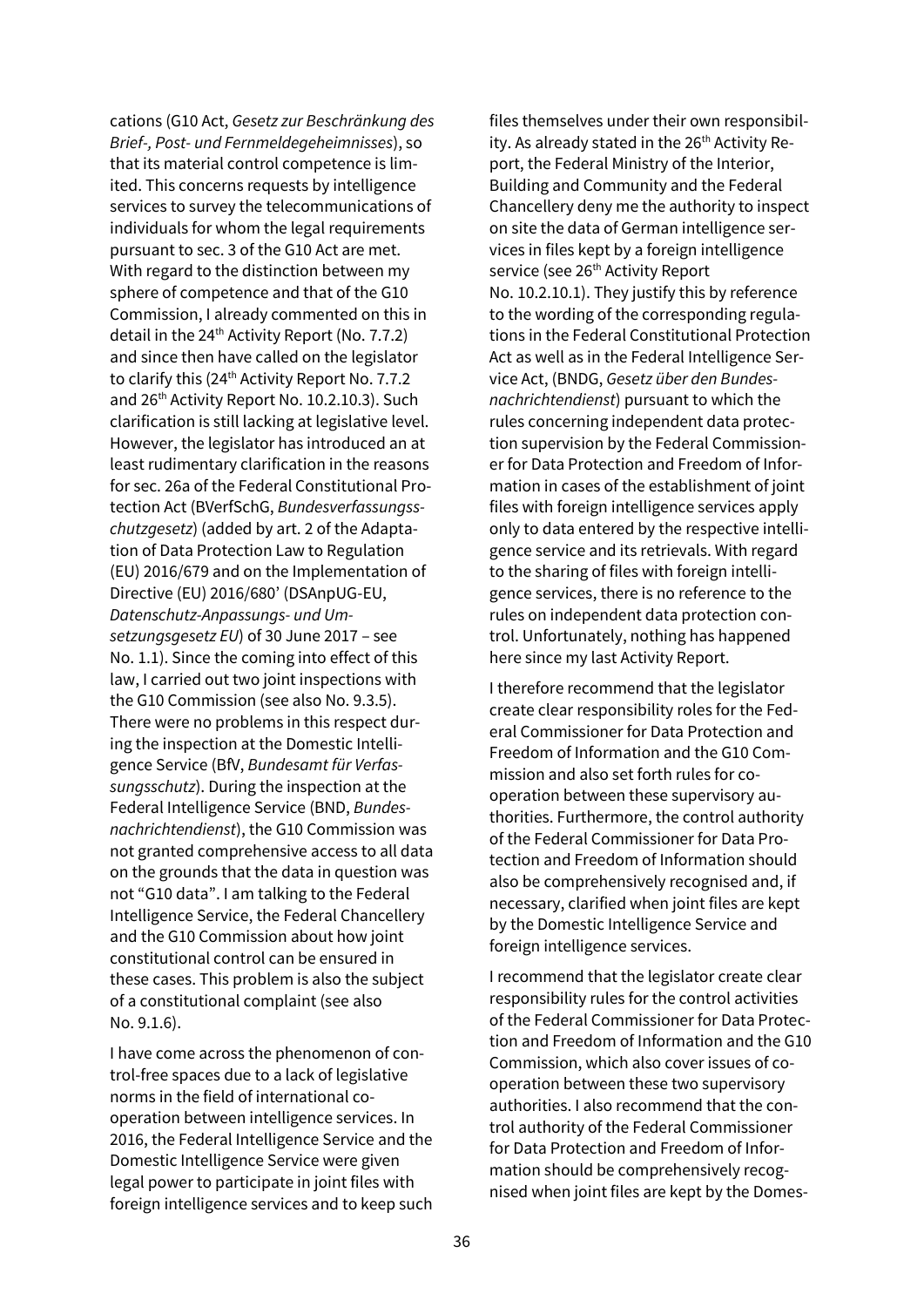tic Intelligence Service and foreign intelligence services, and that clarifying legislation be adopted if necessary.

## **9.1.6 Current constitutional complaints in the field of intelligence services**

During the reporting period, I commented on two constitutional complaints concerning the Federal Intelligence Service. The decisions are eagerly awaited. In one other case, I participated in the ongoing procedure by answering a questionnaire.

### **Statement on the constitutional complaint against the G10 Act and the Federal Data Protection Act**

A constitutional complaint is currently pending before the Federal Constitutional Court which also deals with the relationship between the G10 Commission and the Federal Commissioner for Data Protection and Freedom of Information with regard to their control activities. Sec. 26a of the Federal Constitutional Protection Act (BVerfSchG, *Bundesverfassungsschutzgesetz*) which by reference also applies both to the Domestic Intelligence Service (BfV, *Bundesamt für Verfassungsschutz*), the Military Counter Intelligence Agency (MAD, *Militärischer Abschirmdienst*) and the Federal Intelligence Service (BND, *Bundesnachrichtendienst*) as well as sec. 15 (5)  $2^{nd}$  sentence of the G10 Act are claimed to be unconstitutional since the splitting up of the control task does not guarantee proper supervisory control of strategic telecommunications surveillance. The G10 Commission decides on the admissibility and necessity of restrictions on the secrecy of letters, post or telecommunications. Its power of control extends to the entire processing of personal data obtained under this act by the federal intelligence services, including the decision on communications to data subjects. Pursuant to sec. 26a of the Federal Constitutional Protection Act in conjunction with sec. 32 of the Federal Intelligence Service Act, (BNDG, *Gesetz über den Bundes-* *nachrichtendienst*), I supervise compliance with data protection regulations by the Federal Intelligence Service. In as far as compliance with regulations is subject to control by the G10 Commission, it is not subject to my control unless the G10 Commission requests me to monitor compliance with data protection regulations in specific activities or areas and to report solely to it on this matter.

I have commented on this constitutional complaint and stated that I have long wished to see clearer legislation. This specifically applies to how the obligation to co-operate is designed and the clear distinction between spheres of responsibility. If the duty of supervisory bodies to co-operate is taken seriously by both the authorities supervised and their supervisors, it may be possible to interpret the rules in compliance with the constitution. It remains to be seen which view the court will adopt.

Statement on the constitutional complaint against the Federal Intelligence Service Act, (BNDG, *Gesetz über den Bundesnachrichtendienst*) in the version of the Act on Foreign Telecommunications Intelligence (BNDAAFAufklG, *Gesetz zur Ausland-Ausland-Fernmeldeaufklärung des Bundesnachrichtendienstes*) of 23 December 2016

The action against the act that came into effect in January 2017 was brought by Reporters sans frontières and a number of journalists based in Germany and in other European and non-European countries. The subject of the constitutional complaint is the question of the constitutional conformity of the rules adopted for strategic foreign-toforeign telecommunications intelligence with regard to the territorial and personal validity of the protection of fundamental rights as well as co-operation of the Federal Intelligence Service with foreign institutions.

The strategic foreign-to-foreign telecommunications intelligence is characterised by a broad-based approach aimed at obtaining data from communication networks in order to fulfil the legal mandate of the Federal Intelligence Service. For the purposes of this mandate, personal data from the networks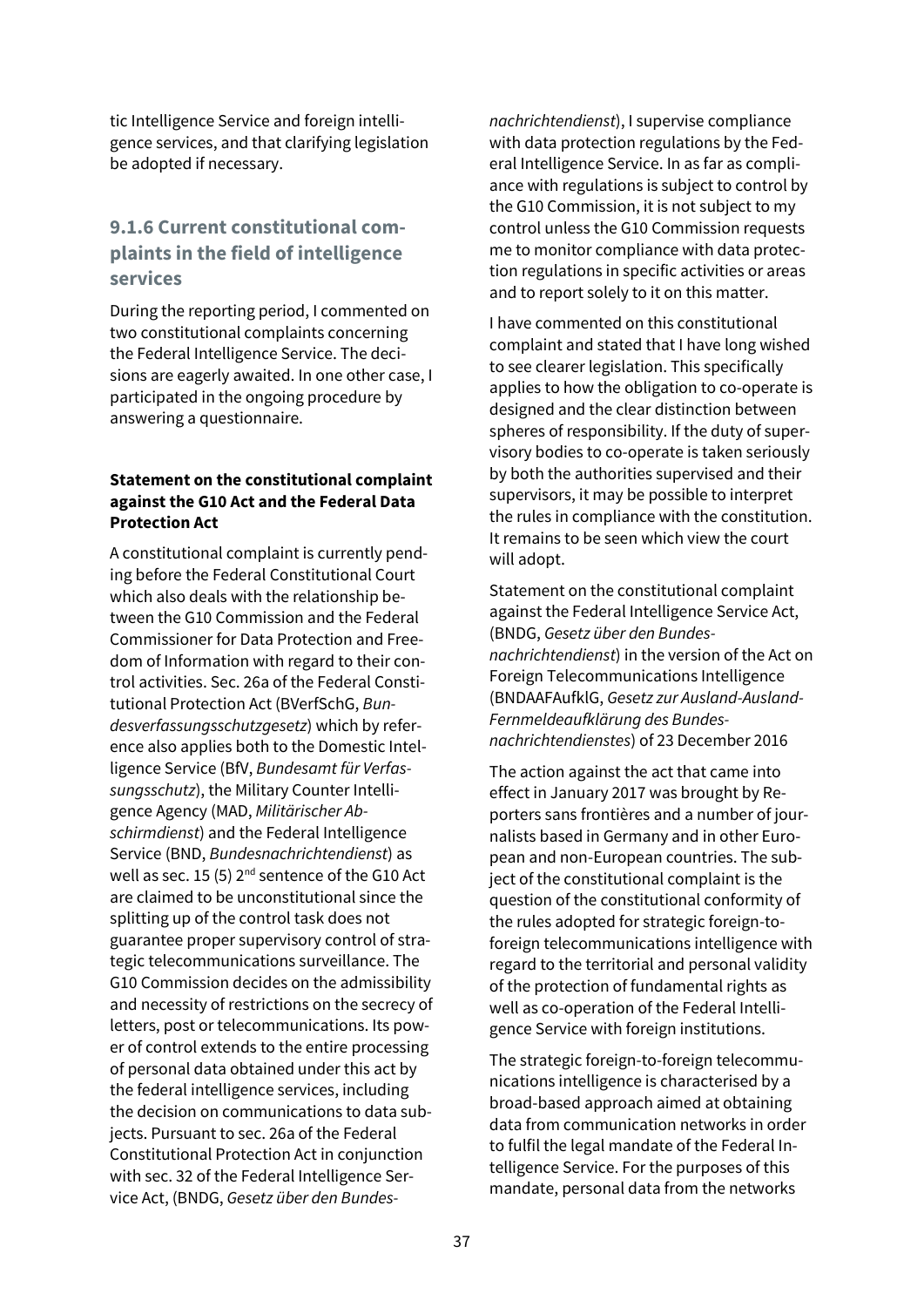to be surveyed may be collected and analysed using so-called selectors. To put it simply, selectors can be referred to as search terms, such as telephone number ranges or domain names.

In the case of foreign-to-foreign telecommunications intelligence and depending on the given constellation, this can be communication data of foreigners recorded from within Germany or abroad. The law does not require a concrete reason to collect personal data of foreigners from abroad. The principle of strategic telecommunications intelligence thus stands in contrast to the principle of individual intelligence, which always requires concrete suspicion and judicial authorisation with regard to the individual concerned and hence prevents the state from blanket recording of personal data without cause. The principle of individual intelligence applies unrestrictedly in Germany.

The fact that no concrete reason is required for strategic foreign-to-foreign telecommunications intelligence means that the special protection which a participant in communications enjoys in Germany in relation to the German state, in particular also as a member of a group of persons who are holders of secrets for professional reasons (lawyers, physicians, journalists) and whose communications with clients, patients, eyewitnesses requires particular protection, is not granted. This reduced protection compared to the legal situation in Germany also applies, for instance, to the transmission of data to foreign intelligence services. The transfer of personal data within such co-operation schemes is partially automated.

The journalists who filed the action claim that the requirements for co-operation with foreign intelligence services mean that sensitive information about communications with journalistic sources is passed on without any further differentiation. Depending on which data is passed on in which co-operation relationship, this would lead to serious risks to journalists and their sources. Free journalistic activity is hence also significantly restricted.

I have commented on these facts from the point of view of data protection law against the background of case law of the Federal Constitutional Court and the current debate on the actual possibilities of the differentiated collection of telecommunications data. One key aspect of the statement addresses the fact that the Federal Constitutional Court, in view of the necessarily covert encroachments on fundamental rights by the Federal Intelligence Service, assigned the supervisory bodies a compensatory function (Federal Constitutional Court BVerfG 1 BvR 1215/07, para. 207, 1 BvR 966/09, para 14) for the protection of the fundamental rights of those affected. The implementation of this case law is the joint responsibility of the authorities and the legislator. However, this requirement has not yet been comprehensively met in the field of intelligence services. A further focus concerns the presentation of the growing importance of the right to informational self-determination in the field of intelligence activities in relation to other relevant liberties in light of the diversity of data collected by foreign-to-foreign telecommunications intelligence. Finally, I presented my practical assessment of the cooperation requirements for the supervisory bodies responsible for supervision of the Federal Intelligence Service. It seems necessary to provide a permanent basis for cooperation already underway so that comprehensive and effective control of intelligence services by the control bodies can be guaranteed as demanded by the Federal Constitutional Court.

### **Statement on the constitutional complaint against sec. 6a of Anti-terror File Act (ATDG,** *Antiterrordateigesetz***)**

In the context of a constitutional complaint against sec. 6a of the Anti-terror File Act, the Federal Constitutional Court gave me the opportunity to submit my comments and sent me a list of questions regarding facts relevant to the proceedings. Sec. 6a of the Anti-terror File Act regulates the extended project-related use of data stored in the antiterror file. As a precondition for this, it must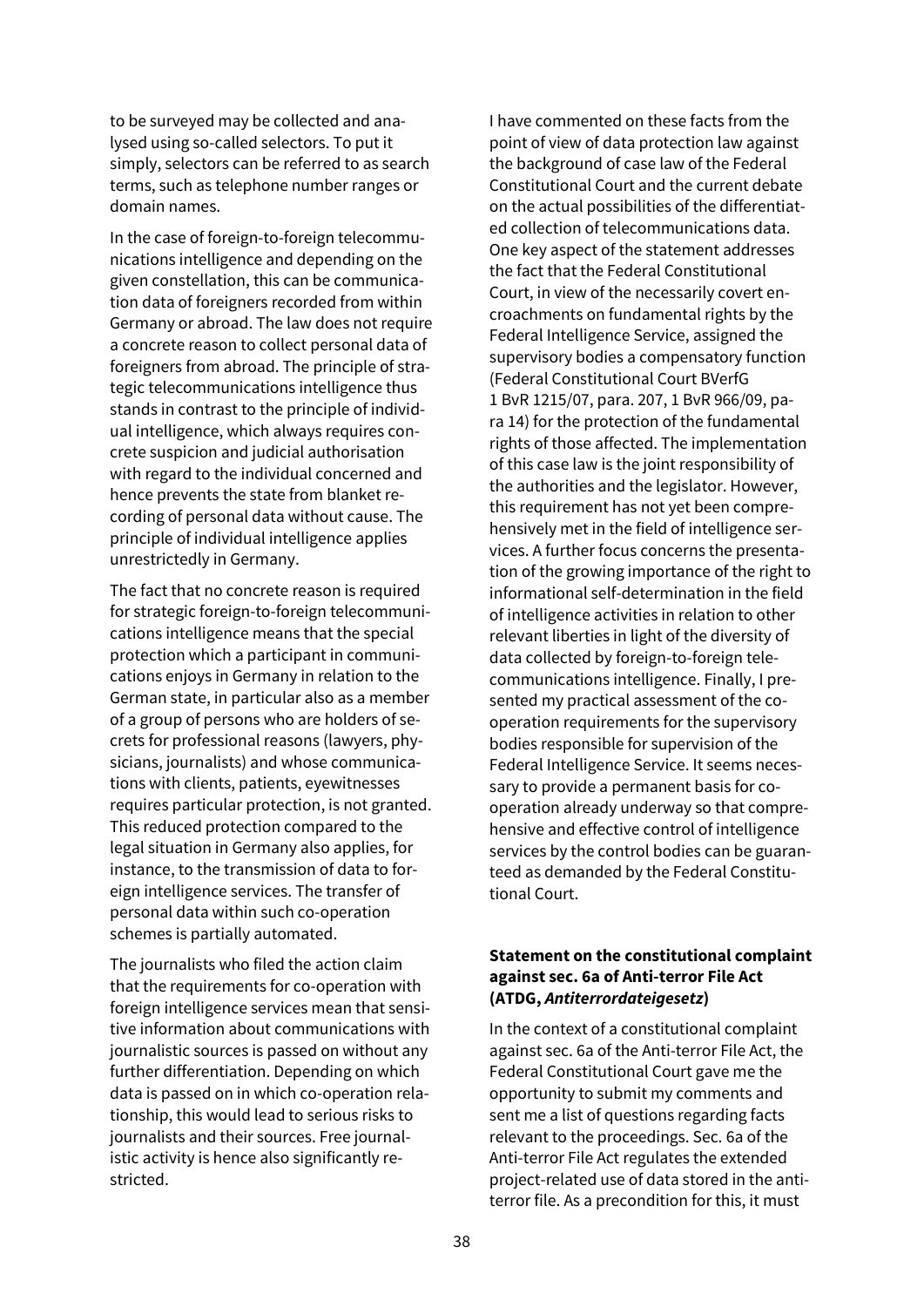be necessary to establish further facts of specific cases within the scope of a given caserelated project for the collection and evaluation of information on international terrorist plans, where certain facts justify the assumption that offences of international terrorism as contemplated in in accordance with sec. 129a, 129b and 211 of the Criminal Code (StGB, *Strafgesetzbuch*) will be committed and that this constitutes a threat to the life, limb or liberty of individuals.

The provision was added to the Criminal Code when the Anti-terror File Act was amended in 2014, arguing that even complex queries of the anti-terror database were necessary. To my knowledge, the regulation has not yet been implemented in practice due to a lack of technical parameters, so that such use has not yet taken place. Irrespective of constitutional concerns, this fact alone should be reason enough to abolish the provision since it has proven to be superfluous.

### **9.2.1 Census 2021 in sight**

Since the 2021 Census Preparation Act (ZensVorbG 2021, *Gesetz zur Vorbereitung eines registergestützten Zensus einschließlich einer Gebäude- und Wohnungszählung 2021*) came into effect in March 2017, preparations for the next census in 2021 have been underway. This year, I was extensively involved in work on amending this act with a provision for a trial run of the census and in the work on the 2021 Census Act.

The new sec. 9a that was added to the 2021 Census Preparation Act regulates the transfer by the respective statistical offices of the Länder to the Federal Statistical Office of certain data of all persons registered by German registration authorities as per the specified deadline. The aim is to review and further develop the transmission channels and the quality of the data records transmitted as well as the programmes for implementing the 2021 census. Sec. 9a (6) of the 2021 Census Preparation Act provides for the erasure of all data records processed for this purpose at the latest after completion of the trial phase which is scheduled for a maximum of

#### two years.

I criticised the fact that the trial run will be carried out on the basis of real data from the registration authorities and that this data is to be kept available for the entire period of the trials. My request to carry out the trial run – at least temporarily – using pseudonymised data records and to provide for their successive erasure at the end of the respective parts of the trials was not taken up by the legislator. However, at my instigation, the explanatory memorandum at least clearly states that the preparations for the 2021 Census according to the 2021 Census Preparation Act and hence expressly also the trial run pursuant to sec. 9a of the 2021 Census Preparation Act are already part of the 2021 Federal Statistics Census and that in this respect the requirements of the Federal Statistics Act (BStaG, *Gesetz über die Statistik für Bundeszwecke*), such as secrecy pursuant to sec. 16 of the Federal Statistics Act and electronic data transmission pursuant to sec. 11a of the Federal Statistics Act, are applied. Since my concerns could not be completely dispelled in the legislative process, I will closely accompany the trial run for the 2021 census as the data protection supervisory authority responsible for the Federal Statistical Office.

Shortly before the end of the reporting period, I received the Draft Law on the Implementation of the Census in 2021 (ZensG 2021, *Entwurf eines Gesetzes zur Durchführung des Zensus im Jahr 2021*) as part of the interdepartmental coordination procedure. Just like the last census in 2011, this census too will be register-based and include a population as well as a building and housing census, a household survey on a sample basis and surveys at addresses with special areas.

## **9.2.2 Citizen portals and digital administration**

With the Act to Improve Online Access to Administrative Services (Online Access Act (OZG, *Onlinezugangsgesetz*)), the Federal Government has created the prerequisites for interconnecting the administration portals of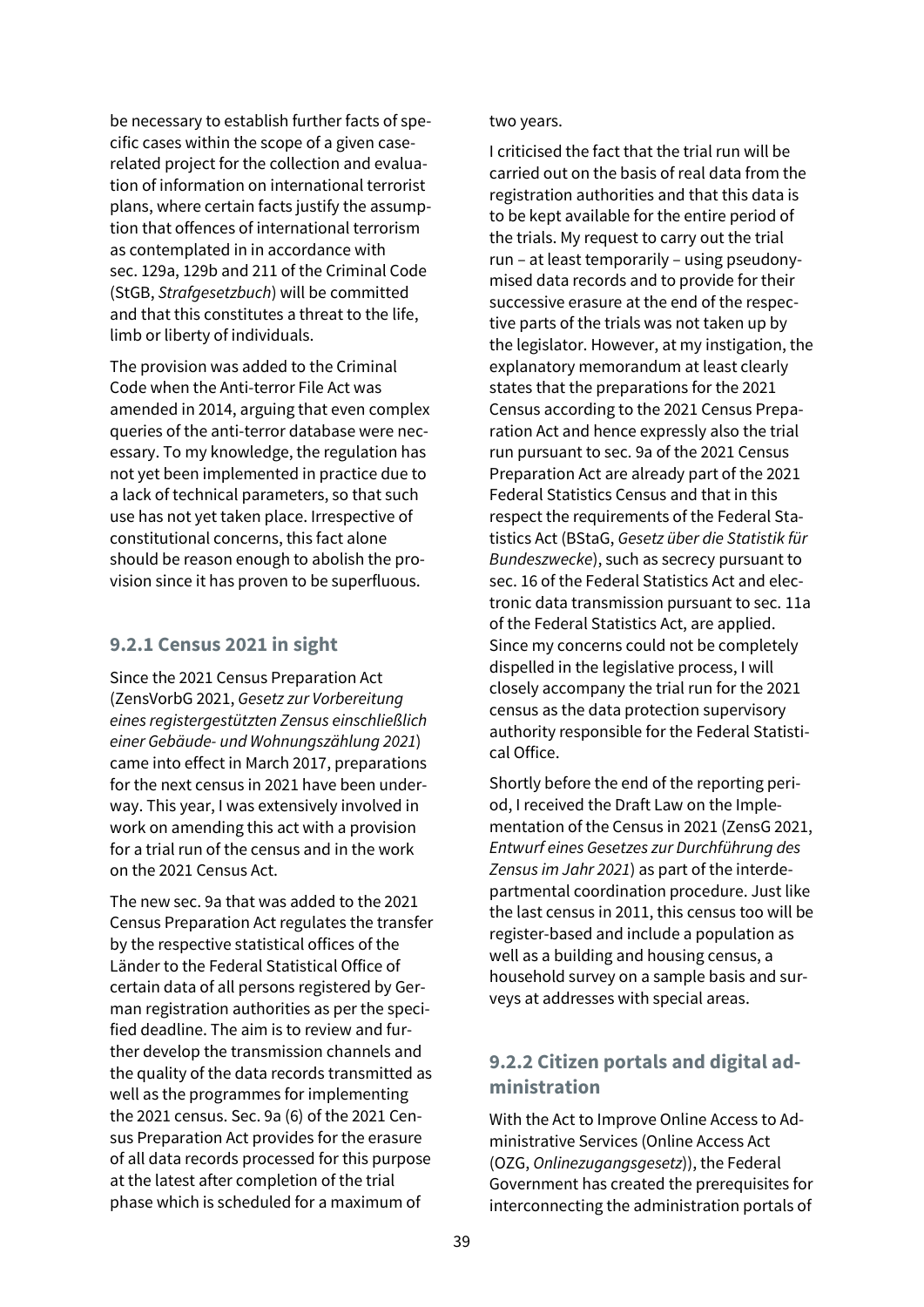the Federal Government, of the Länder and of municipalities. Citizens should have access to all administrative services offered online at an administrative portal of their choice without having to identify themselves more than once. The associated promise that further information will only have to be entered once must be implemented in such a way that it does not pose any risks to the privacy of data subjects.

If access to all administrative services offered electronically is to be provided from a single point of contact, this requires users to register for electronic access to administrative services via just one portal in order to then be able to use administrative services throughout Germany. The individual administrative services will continue to be offered by the respective competent authorities under their own data protection responsibility. Portal operators only have the right to transfer the data necessary for identification to the authority providing a particular administrative service. With this regulation, I welcome the fact that there are no plans to create a central database to serve all administrative services, that identification at a portal does not require the identity card to be used and that administrative services can also be used online without setting up a permanent service account. The 'core data record' that is sometimes discussed in conjunction with citizen portals is limited by the Online Access Act to the data required for identification.

During the reporting period, the concept of a sector-specific personal identifier was also pursued, which ultimately represents a leaner variant of a sector-spanning personal identification number with lifelong validity. The personal identification number is designed to ensure unambiguous classification and reliable retrievability. However, this also makes it considerably easier or even possible to merge the data stocks of individual authorities for purposes which may be considered to be comprehensible when viewed individually. This real use possibility, however, increases the risk of abuse. The resultant potential threat to the right to informational self-determination led the Federal Constitutional Court in 1983 to classify the creation of a system of personal identifiers as unconstitutional. This legal framework, which was developed by the supreme court, is still valid today and is the yardstick for the constitutional evaluation of any kind of personal identifiers.

This threat to the right to informational selfdetermination that arises from the possibility to compile catalogues can only be countered by creating some kind of 'equality of arms'. When it comes to implementing the Online Access Act, it is therefore important to ensure that citizens have full transparency at all times and can see which data they are providing to whom and for what purpose. It is essential that data subjects first consent to the automated collection of data from other sources if, for example, an application is processed using data which the data subjects would otherwise have to provide themselves. Details of the residential address for issuing a residential parking permit, for instance, may only be verified with the applicant's consent by means of an automated query in the residents' registration register. In the upcoming implementation of the Online Access Act at federal level with the establishment of a federal portal, I will ensure that these rules are observed.

### **9.2.3 A new legal basis for Europol**

Europol has been given a new legal basis which also includes a new data protection supervision function and hence also a new role for me. Europol's mission is to support co-operation between EU Member States in order to prevent and combat organised crime, terrorism and other forms of serious crime involving at least two Member States. This is to be achieved especially by promoting the exchange of information between the EU Member States and the analysis of criminal investigation intelligence.

The legal framework for the performance of these tasks has changed considerably over the past 20 years, most recently as a result of a new Regulation which came into effect on 1 May 2017 (Regulation (EU) 2016/794 of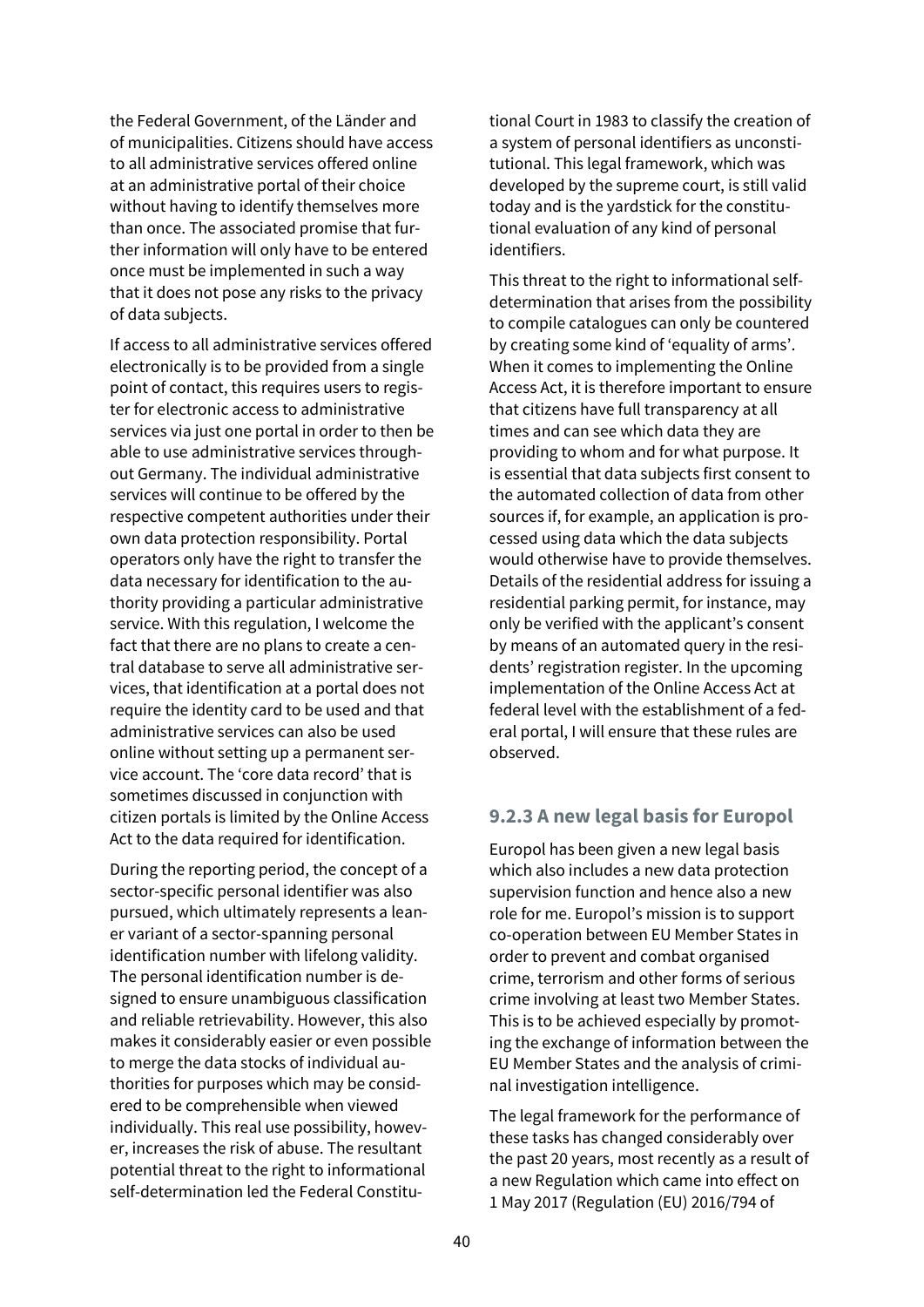#### 11 May 2016).

The new Regulation also implies a change in Europol's data protection supervision role. While the Joint Supervisory Body (JSB), made up of representatives of the data protection authorities of the EU Member States, was previously responsible for this task, it is now the European Data Protection Supervisor (EDPS) who has both more resources and more powers to carry out these tasks.

The new supervisory structure also changes my tasks. In addition to supervising the national central office, i.e. the Federal Criminal Police Office in Germany, I am now a member the newly established 'Advisory Board for Cooperation' together with the other national supervisory authorities and the EDPS. This Board is responsible for both general questions regarding the interpretation of the Europol Regulation and specific cases raised by national supervisory authorities or the EDPS. My authority appoints the deputy chair of the Advisory Board.

## **9.2.4 Machine Learning needs to be learned**

Police and intelligence services also want to make use of state-of-the-art electronic data processing. Machine Learning is therefore finding its way into their IT landscapes in many ways and poses new challenges for all stakeholders. This does not necessarily call for a major revolution in the IT systems that drive and expand the possibilities to analyse existing data. In some cases, it is only technical progress, for instance, from video surveillance using conventional surveillance equipment to 'smart' video analytics using Machine Learning (ML). In contrast to 'hardwired' programming, Machine Learning refers to procedures where the internal data processing model is trained during the development phase on the basis of selected and known data records.

The sensible use of ML techniques in the security sector requires large amounts of data to be available. In order to guarantee effective data protection supervision in

these applications, the transparency of the individual processing steps is essential as is the evaluation of the effect and hence of the proportionality of fundamental rights encroachments within the framework of data processing by the authorised authorities. The effect of current ML methods is by definition essentially determined by the quality and systematics of the training data used during the development of the respective software product.

The use of training data for development purposes, in particular, poses a data protection problem: The training of ML models with real data can, depending on its content, already constitute processing of personal data. Furthermore and depending on the method used, a review of the training phase, which may have been completed long ago, may be necessary during subsequent live operation in order to understand and assess the IT system. At an early stage of the respective project, it must be decided how the documentation, development processes and mode of operation of the individual systems are to be designed in order to comply with data protection law and to enable the required effective data protection supervision.

To date, none of the authorities working in this field have informed or involved me regarding the processing of personal data within the framework of the development of new IT systems for the purpose of training ML models. In future, however, the source of the training data for such technical systems will have to be scrutinised by data protection authorities. At several consultation and factfinding meetings during the reporting period, this issue was already addressed in different contexts. During trials in the context of developments and product approvals of IT systems, the use of real data is subject to strict requirements due to its restrictive purpose limitation. I repeatedly pointed out at meetings that the same procedures must also apply to the training of ML models. One possible way would be to use synthetic data, which for many reasons is the best choice for developing and testing conventional and MLbased IT. This technologically demanding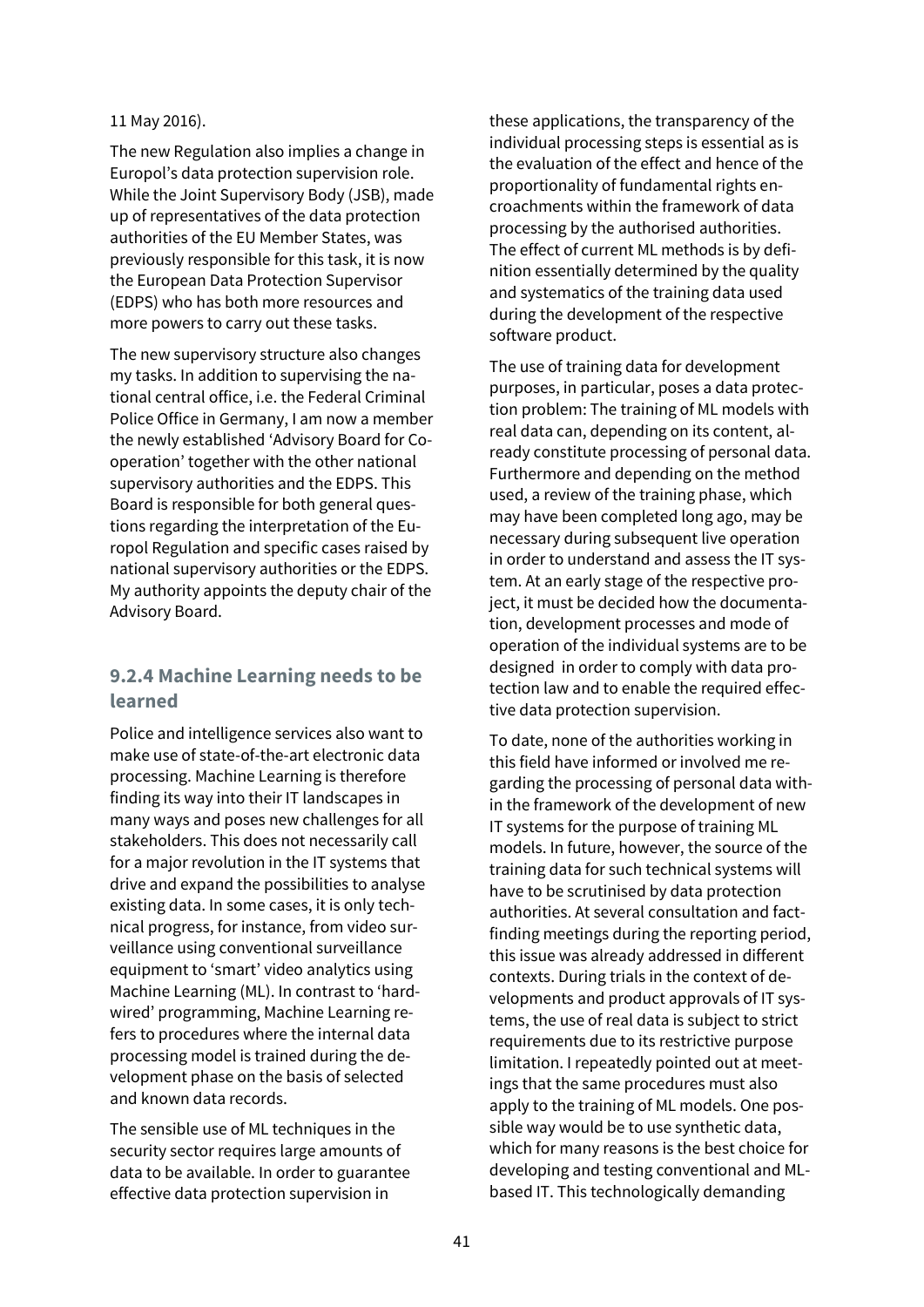task would indeed permanently help to avoid problems with the introduction of future MLbased IT processes from the very outset.

## **9.2.5 Effective data protection according to the 'state of the art'**

The aim of the GDPR is to achieve optimum protection of the rights of data subjects. An important building block for this is technology design that complies with data protection and data security. Besides other requirements, the GDPR demands that the 'state of the art' be taken into account. How is this 'state of the art' defined? Reference to the 'state of the art' can be found in several places in the GDPR, for example, in conjunction with the central obligation to ensure data security in art. 32 of the GDPR. Controllers and processors within the meaning of the GDPR must implement appropriate technical and organisational measures in order to ensure protection against unauthorised access, unlawful processing or unintentional loss of data. However, the state of the art must also be taken into account pursuant to art. 25 (1) GDPR which addresses the issue of data protection by design and default. Recitals 78 and 83 also refer to the state of the art: Producers of products, services and applications are to be encouraged to adequately take into account the right to data protection and the state of the art. Measures, such as encryption, must ensure a level of protection appropriate to the risks posed by the processing and the nature of the personal data to be protected, taking into account the state of the art and the costs of implementation.

In all these cases, the 'state of the art' clause is intended to ensure that the best technology available in practice is used. This refers to success models that are based on proven findings and are sufficiently available in order to be adequately implemented. Relevant international, European and national norms and standards are to be taken into account in particular, but also other concepts that have already been tested in practice. The obligation therefore does

not preclude the possibility of new or different concepts if this ensures equally effective protection.

National and European data protection supervisory authorities need to work together in order to clarify which technical and organisational measures correspond to the state of the art and to ensure uniform requirements for private business and public administrations. This is the only way to ensure a uniform European level of data protection for products, services and applications that are generally available worldwide.

## **9.2.3 Projects of the Federal Police**

During the period under review, the Federal Police launched two projects that are controversial under data protection law, i.e. testing facial recognition software at Südkreuz railway station in Berlin and testing bodycams. I became involved too late and not to a sufficient extent. In August 2017, the Federal Police launched the pilot project at Südkreuz railway station, initially with the testing of facial recognition software. Three different software products for facial recognition were used in the live operations and their suitability for use in practical police work was tested. Footage from selected cameras of the video-surveyed railway station was compared with a mock stock of wanted persons' photographs that was created from photographs taken by voluntary test subjects. Processing was carried out in a separate and isolated network and reconciliation with police databases did not take place. The test subject recognition rate was evaluated.

Although I was informed about the project in the run-up to trial operations, communications did not remain that good in the long run. For example, I first learned about the use of active transponders from the press and could only respond to this instead of being proactively involved beforehand. I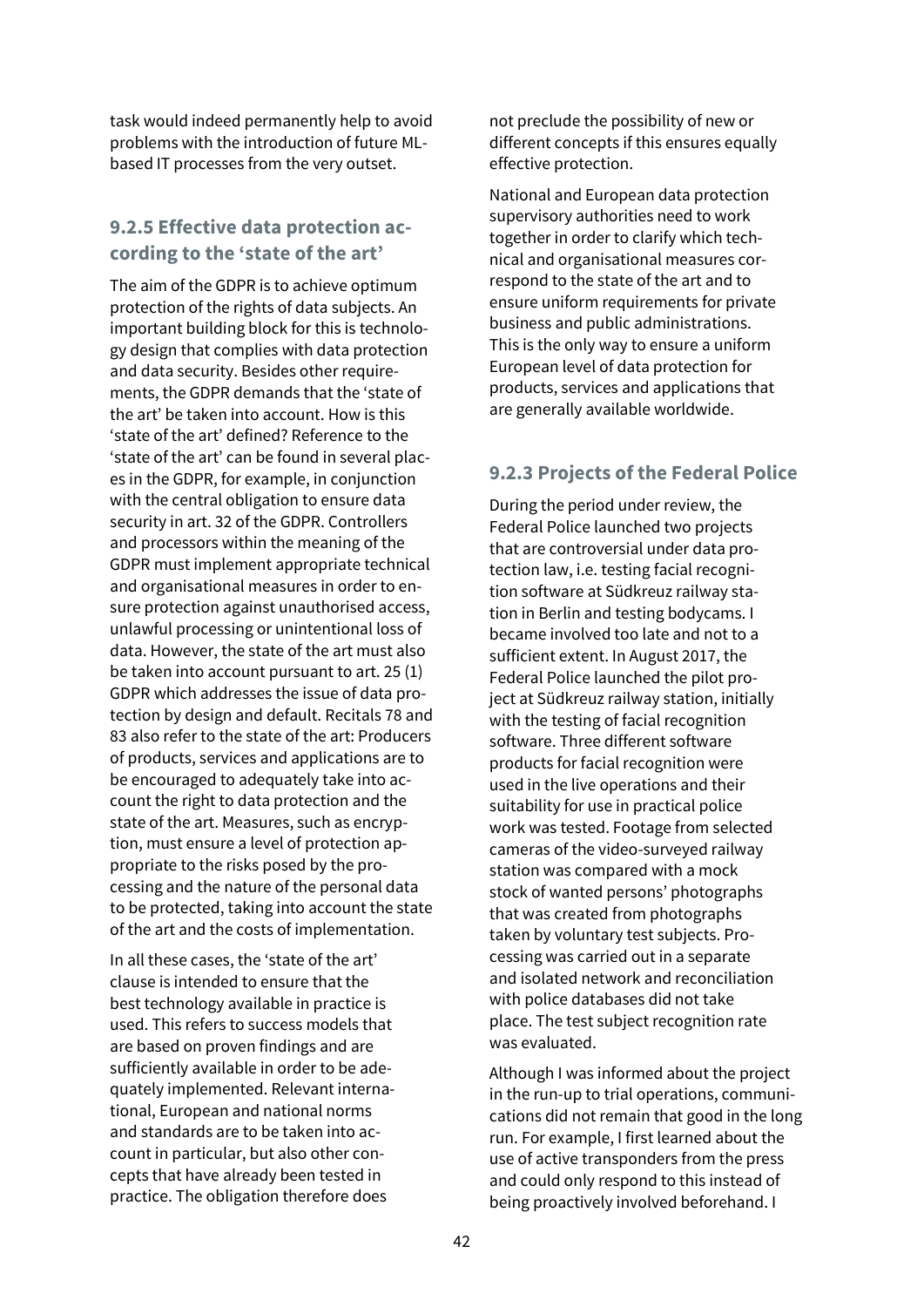also did not receive the final report of the first test phase as usual, i.e. before its publication, even though I had requested it several times. The second test phase is currently being planned, during which several scenarios will be tested, such as entering defined areas and recognising people lying down. The plans for this were communicated to me in several information events so far.

Although I understand that video surveillance with face recognition can be a good tool in everyday police work, I consider the use of this new technology, which goes beyond conventional video surveillance, in everyday police work to be unlawful in the current legal environment. Face recognition is an intervention-intensive measure that affects a large number of people. This intervention requires a sufficiently determinate legal basis which presently does not exist. It is questionable whether the high constitutional requirements for correspondingly far-reaching encroachments on fundamental rights can be met at all.

The test and the planned introduction of bodycams is another important project by the Federal Police. Bodycams are portable video recorders that officers can attach to their clothing and activate and deactivate as required.

They are intended to help offers protect themselves better and to improve documentation of conflict situations. Recordings may only be made in the public space and after prior announcement. In the first tests, the Federal Police found a significant de-escalating effect. The legal basis for use is sec. 27a of the Federal Police Act (see No. 9.1.3 above). I am currently discussing with the Federal Police the question as to where the video data is to be processed and stored. The Federal Police and my authority have conflicting views on this matter. After information regarding the planned storage type was provided only at a very late point in time in this case too, i.e. without prior reference and only at the

time of submission of the changed draft of the opening order for the bodycam, I hope that I will be informed sooner in future.

## **9.3.4 Projects of the Federal Criminal Police Office**

With the 'Police 2020' programme, the IT landscape of the German police is set ot undergo fundamental reorientation. This also shows that the Federal Criminal Police Office is increasingly positioning itself as a central IT service provider for the police, such as the uniform case management system and a new telecommunications surveillance system. The previous compound files of the nationwide police information system (INPOL) are to be abolished and replaced by a new information network as part of the 'Police 2020' programme. The basis for this is the amended Federal Criminal Police Act (see No. 9.1.3). I already submitted extensive critical comments on the draft law (see 26<sup>th</sup> Activity Report No. 10.2.9.1).

Unlike in the past, the police data network is no longer to be divided into different logically separated files. Instead, the Federal Ministry of the Interior, Building and Community and the Federal Criminal Police Office intend to create a 'joint data house'. Police data will then be kept in this house for the police forces of the Federation and the Länder. However, rules for access to this data have not yet been sufficiently clarified. In particular, the criteria according to which access rights for individual users will be assigned have yet to be defined. It goes without saying that other fundamental issues of data protection law must be considered in this context. First of all, however, it should be noted that neither the Federal Ministry of the Interior, Building and Community nor the Federal Criminal Police Office have provided me with detailed and meaningful documents for the planned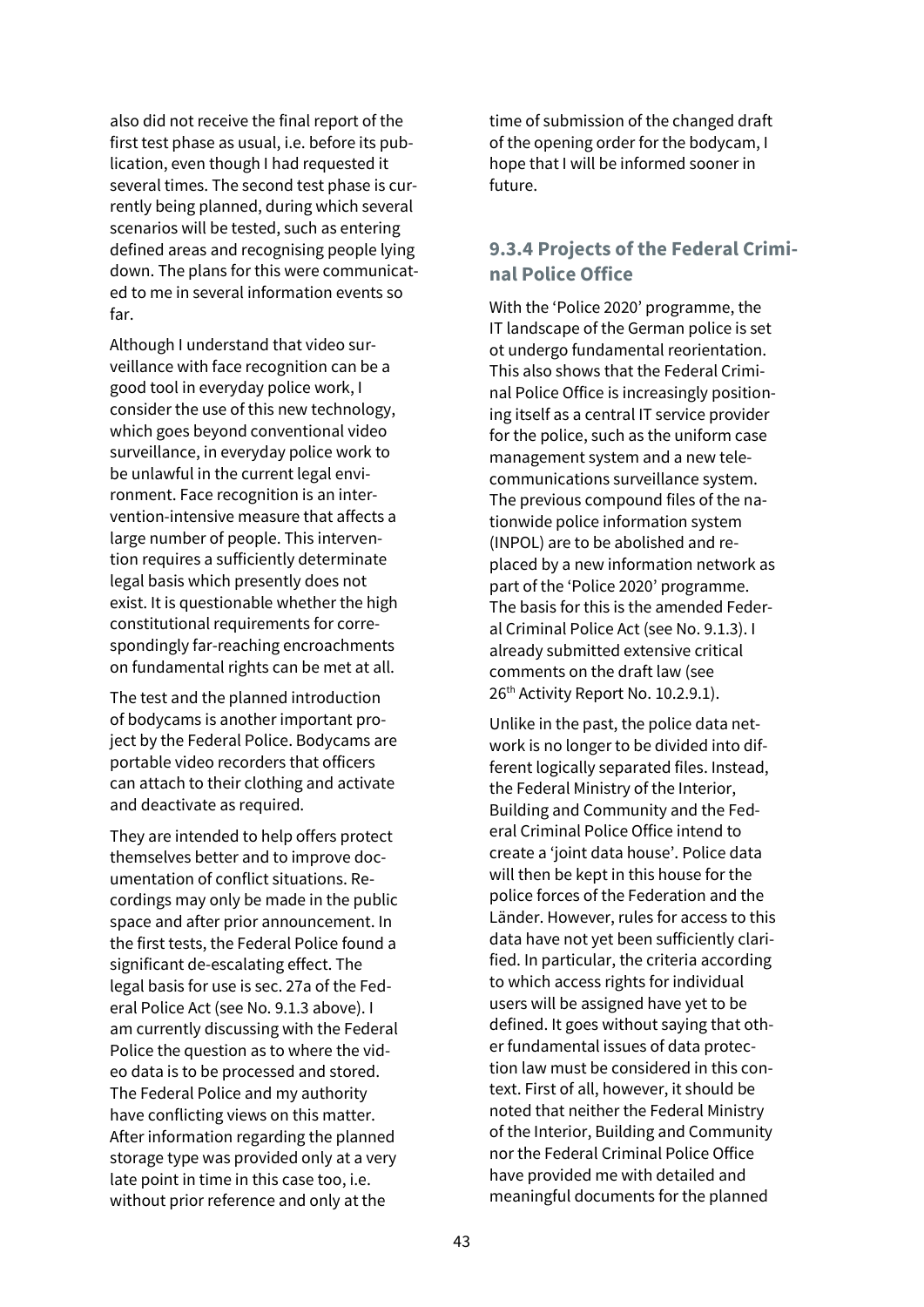new IT structure of the German police. Only some details are known to me. The basis for a detailed assessment under data protection law is hence still lacking.

'Police 2020' is a programme designed to take several years. It is still unclear when the new IT landscape will be introduced. However, the files which currently exist will be retained at the same time under transitional rules. From today's perspective, this project is highly unlikely to be introduced in 2020 despite its ambitious name.

The new information network will also integrate existing projects and procedures, such as the provision and operation of a uniform case management system by the Federal Criminal Police Office. The uniform case management system is still in the process of being set up. The aim is to consolidate the decentralised case management systems of the police forces into a uniform management system.

Independent of the 'Police 2020' programme, the Federal Criminal Police Office submitted to me its PHOENIX project to implement a next-generation telecommunication surveillance system.

The aim of the project is to set up a next-generation telecommunication surveillance system as a central service offering for joint use by different authorities. The project is still in its initial phase. Specifications are currently being drawn up. Since telecommunications surveillance typically involves a major data protection component, I will accompany the project under data protection law.

The problems that may arise in the new information network are also illustrated by experience gained from inspections which I carried out in the past, for example, regarding the processing of identification data or on the narcotics case file.

past on the processing of identification documents (21<sup>st</sup> Activity Report No. 5.2.4.1; 22<sup>nd</sup> Activity Report No. 16.21; 24<sup>th</sup> Activity Report No. 7.4.3). I recently pointed out that a separate deadline for the examination of the need to erase incorrect or unlawfully transmitted data must be allocated to identification data, so that this data is separated more strictly from other personal data and can be erased separately. Furthermore, the Federal Criminal Police Office was obliged to ensure that it only stores identification data based on its own findings. In the meantime, both responsibilities and erasure rules were revised. The system of shared responsibility, which I criticised, will no longer be used. During the course of this change process, comprehensive data cleansing was initiated and is still ongoing in the area of identification data. Up to now, around 2.1 million files and/or entries have already been deleted, and hundreds of thousands of new files were created according to the new rules and provided with dedicated deadlines for the examination of the need to erase incorrect or unlawfully transmitted data. The process is expected to continue until 2023.

The control of the narcotics case file was also very successful (26<sup>th</sup> Activity Report No. 10.3.2). On a positive note, I found a significant reduction in the number of cases stored since then. In the area of customs investigations alone, of the 54,543 individuals originally stored (as of 30 June 2015) only 11,091 are still stored in the new interconnected system after the cleansing process associated with the migration to a new file. This means that 43,452 personal data records stored unnecessarily were deleted at federal level alone. There were also significant, albeit very different, reductions in the volumes of data stored at Länder level.

#### **9.3.5 Mandatory inspections in the**

I already reported several times in the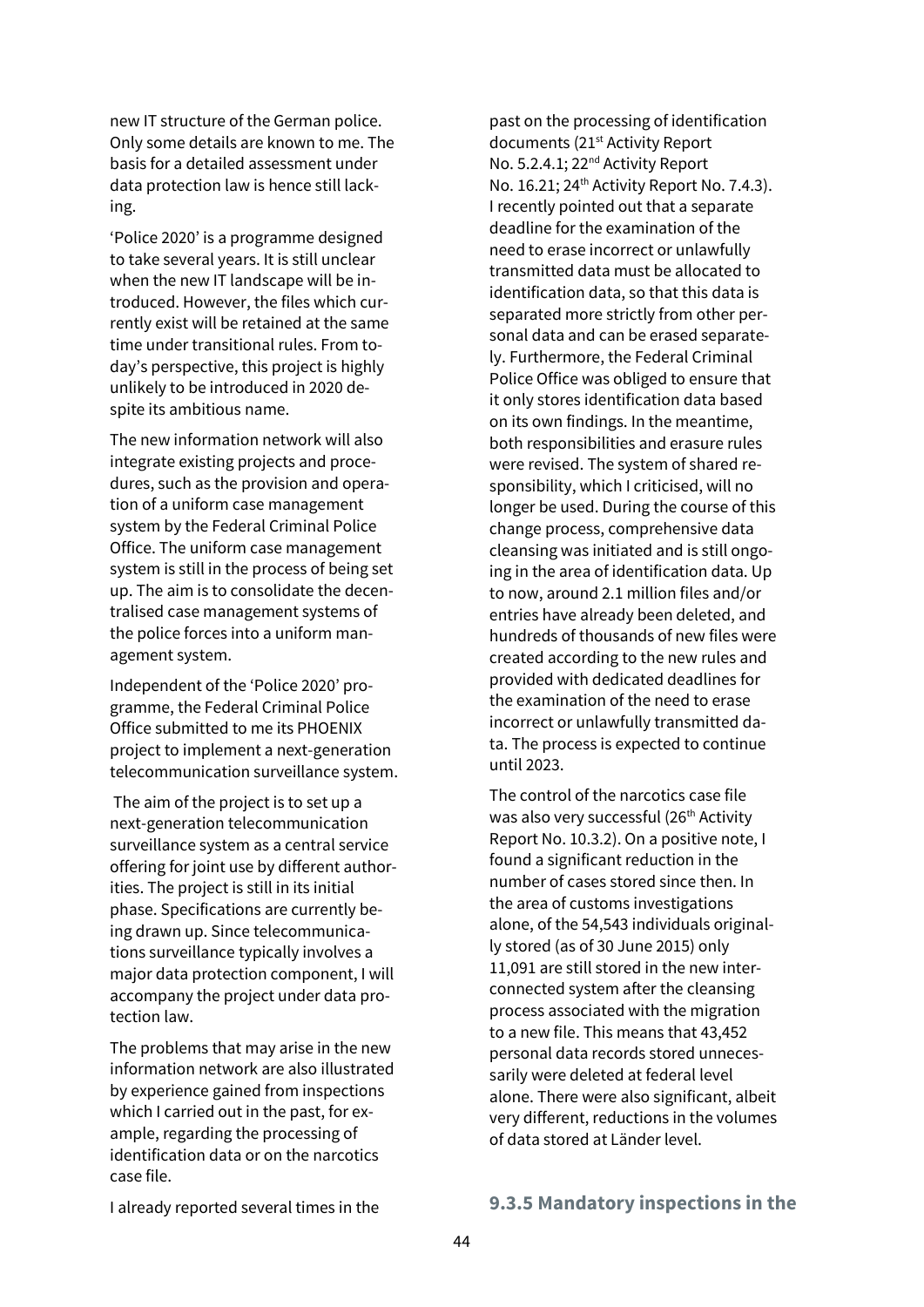### **field of internal security**

Both national laws and EU law increasingly provide for data protection inspections for certain files or investigative measures to be carried out on a regular basis. First experience with the different mandatory inspections was already gained.

### **National mandatory inspection of 'unloved files'**

National law obliges me to verify at least every two years whether the authorities that store data use the antiterror file and the right-wing extremism file in compliance with data protection law.

Whilst these inspections have become well established, the two files tend to be the 'stepchildren' of the authorities concerned. The question hence arises as to whether they still make sense.

During the current reporting period, I carried out the following inspections:

Anti-terror file: Federal Police (BPol) (2017), Customs Criminal Investigation Office (ZKA) (2017), Domestic Intelligence Service (BfV) (2017), Military Counter Intelligence Agency (MAD) (2018), Federal Intelligence Service (BND) (2018). Right-wing extremism file: Federal Criminal Police Office (BKA) (2018), Federal Police (BPol) (2017), Domestic Intelligence Service (BfV) (2017), Military Counter Intelligence Agency (MAD) (2017). I will probably not have to issue a complaint as a result of any of these inspections; some inspections were not yet completed by the copy deadline.

I found that the police authorities handled the data in a way that was commensurate with the sensitive nature of the files. The storage requirements were thoroughly checked and were usually easy to understand. The systems are subject to strict security measures and strict authorisation concepts. So far I

only had to issue minor recommendations regarding the handling of the files.

The inspections of the anti-terror file at the Domestic Intelligence Service and the Federal Intelligence Service were carried out as joint inspections with the G10 Commission of the German Bundestag (see No. 9.1.5).

During the inspection of the anti-terror file at the Military Counter Intelligence Agency, my staff were accompanied by a member of the secretariat of the G10 Commission. Although the Military Counter Intelligence Agency had stated in the run-up to the inspection that it did not store any 'G10 data' in the antiterror file, so that participation of the G10 Commission was not considered to be necessary, the participants agreed that I would ask the G10 Commission to accompany me in order to be able to inspect, if necessary, any 'G10 data' which we did find during the inspection. This approach turned out to be practicable.

The Domestic Intelligence Service has meanwhile remedied the procedures and errors which I had criticised in the past (see 26<sup>th</sup> Activity Report No. 10.3.5). For example, responsible staff were trained and technical problems on the part of the storing authorities were eliminated or minimised.

However, I found during all these inspections that the authorities inspected consider the value of both files for counter-terrorism and anti-extremism purposes to be rather low. All in all, my impression was also that the purpose of the files, i.e. to create a contact initiation tool for the authorities involved, is not achieved either.

The design of both files is obviously not flexible enough for everyday police work. Information essential in the fight against terrorism and extremism is in practice exchanged at the common centres of the authorities, i.e. the Joint Centre for Countering Extremism and Ter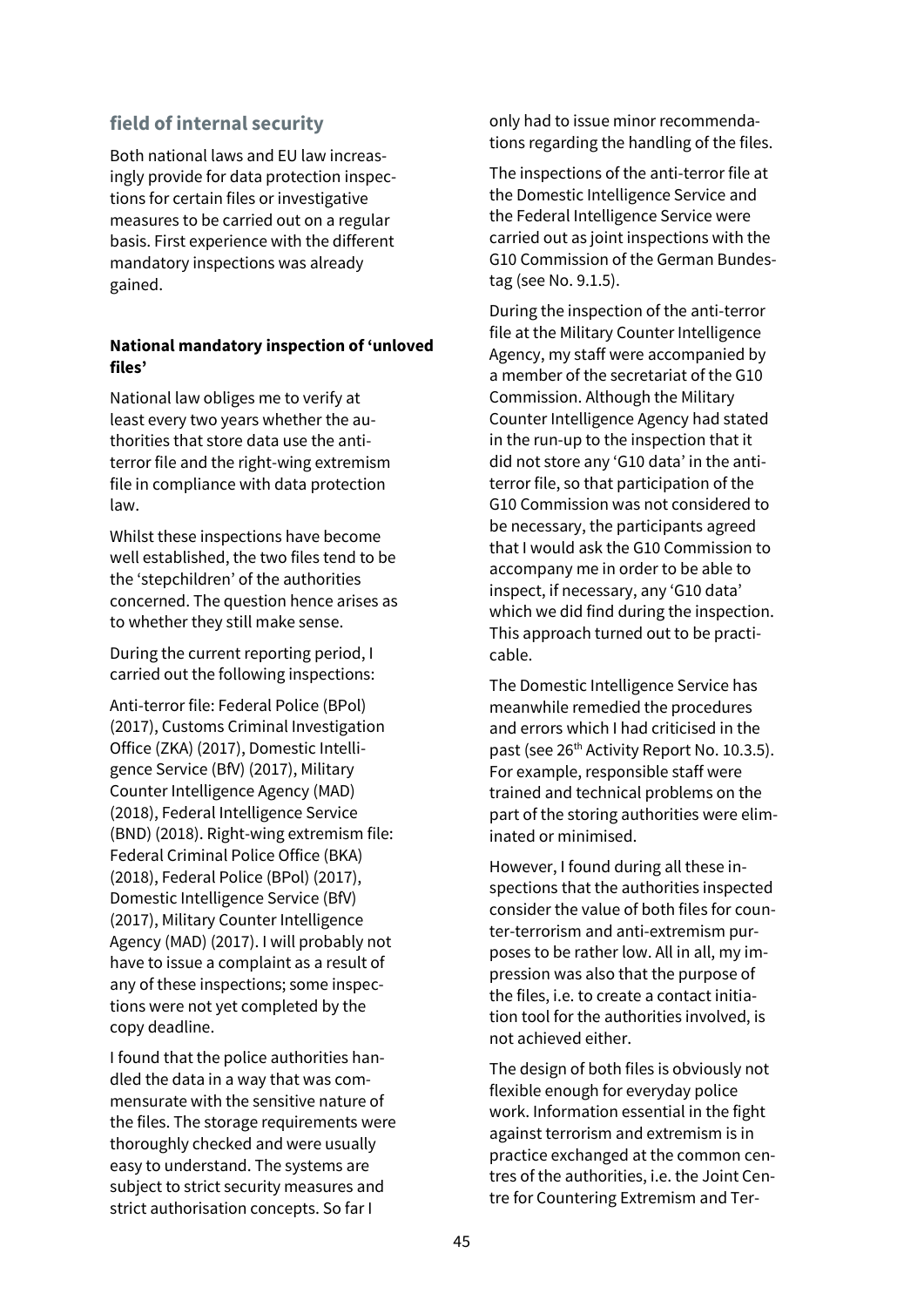rorism (GETZ, *Gemeinsames Extremismus- und Terrorismusabwehrzentrum*) and the Joint Counter-Terrorism Centre (GTAZ, *Gemeinsames Terrorismusabwehrzentrum*). The work of these centres was described to me as being more target-orientated than the operation of the right-wing extremism and anti-terror files. This also corresponds to the assessment by the intelligence services. In relation to the benefit, staff at the authorities have to invest an enormous amount of time and effort in order to enter, update and erase the relevant data in compliance with the law. In addition, the technical problems already mentioned in the previous Activity Reports still exist and make using the anti-terror and right-wing extremism files even more difficult (see 26<sup>th</sup> Activity Report No. 10.2.10.1 and No. 10.3.5).

I therefore began to discuss this topic with the Federal Criminal Police Office as the authority storing the files and the Federal Ministry of the Interior, Building and Community as its supreme supervisory instance (see No. 9.3.11).

### **Mandatory inspections regarding the use of European systems**

EU law requires mandatory inspections to be carried out in three areas. These are the national use of the secondgeneration Schengen Information System (SIS II) and, in individual cases, searches by the security authorities in the Visa Information System (VIS) and in the European Eurodac database which are permitted in individual cases (see No. 2.2).

Such inspections were carried out for the first time during the current reporting period:

SIS II: Federal Criminal Police Office (BKA) (2017), Federal Police (BPol) (2018)

VIS queries: Federal Police (BPol) (2017), Customs Criminal Investigation Office (ZKA) (2018), Domestic Intelligence Service (BND) (2018)

Eurodac queries: Federal Criminal Police Office (BKA) (2017), Federal Police (BPol) (2018)

Since April 2013, the police and border control authorities of the Schengen area have been using SIS II for central alerts on persons for the purpose of refusing entry and stay pursuant to Regulation (EC) No 1987/2006 of 20 December 2006, and for central person and property searches for the purposes of police and judicial cooperation in criminal matters on the basis of Council Decision 2007/533/JHA of 12 June 2007 (see No. 1.3). I am obliged to verify use of the system in compliance with data protection on a regular basis and the security standards at least every four years.

During the period under review, I determined the security precautions existing at the Federal Criminal Police Office for the national components of the system as well as the extent of the logging of storage prerequisites and issued corresponding recommendations. This specifically concerned the necessary predictive decisions for preventive entries in search lists for the refusing stay and entry. On the other hand, no shortcomings were found in the field of police co-operation with regard to entries in search lists.

Since 2013, the police authorities and intelligence services are entitled under certain conditions to perform data queries in the Visa Information System. The inspections carried out did not give rise to any objections. In the cases examined, queries were carried out in a specific hazard prevention or investigation procedure in order to defend against or prosecute sufficiently serious criminal offences and also appeared to be suitable for promoting the objective of the query. There was nothing to complain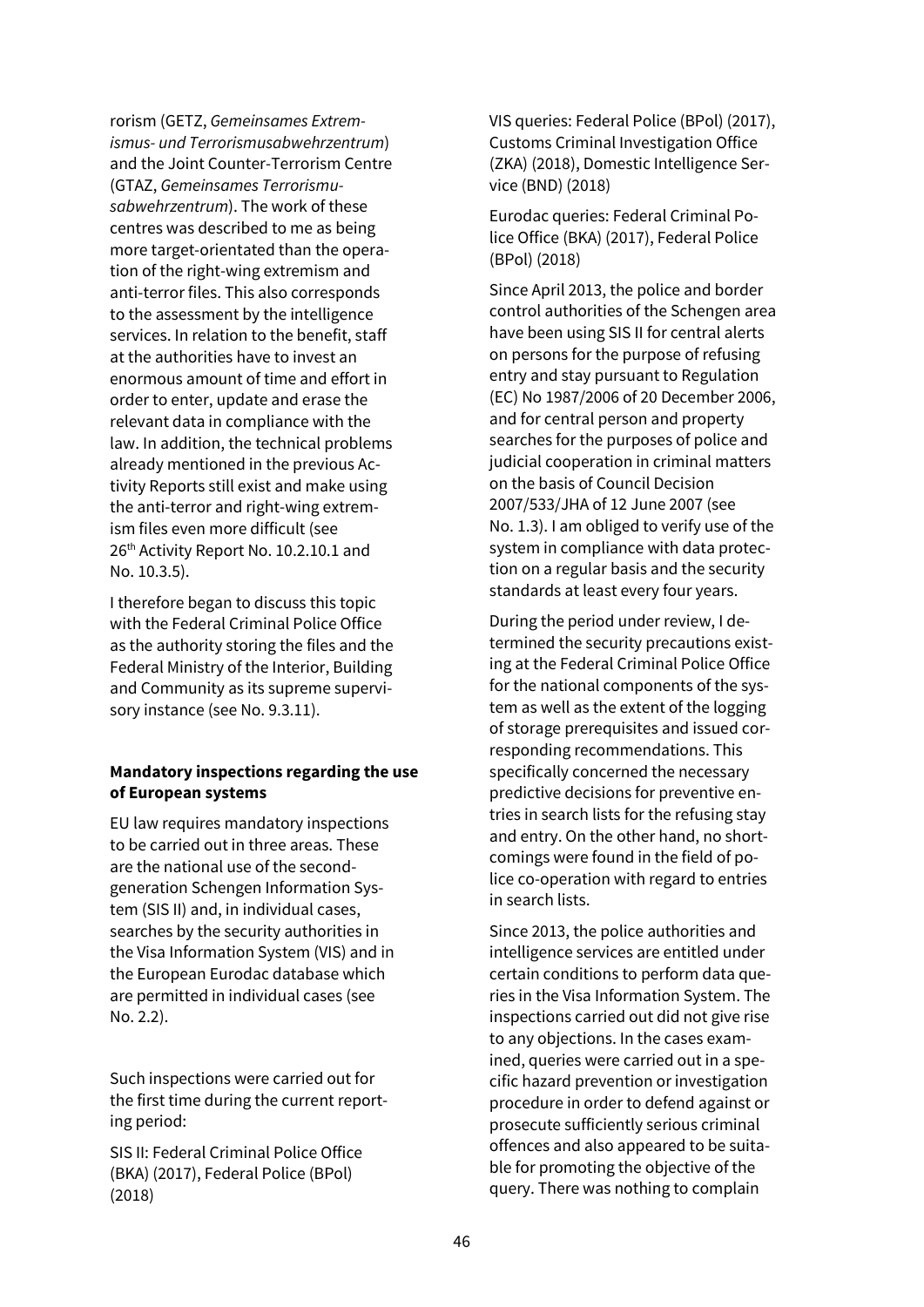about at the Customs Criminal Investigation Office. Documentation there was complete and easy to understand. I issued a recommendation to the Federal Police to improve documentation because the need for queries was not always apparent directly from the content of the files. The inspection at the Domestic Intelligence Service was not yet completed by the copy deadline.

Since 2015, the police authorities have been authorised under certain conditions to check fingerprints against data of asylum seekers in Eurodac. Little use has so far been made of this possibility, probably due to restrictive access requirements as well as the relatively small amount of data (for example, no photographs). One additional condition for access – the remaining ones being designed analogous to the VIS – is the so-called query cascade which means that certain other databases have to be searched first within a reasonable period of time (and not, for instance, three years before the Eurodac query as in one of the cases examined). As a result, I recommended that the Federal Criminal Police improve its documentation. The inspection at the Federal Police was not yet completed by the copy deadline. However, documentation shortcomings are already apparent at this organisation too.

I recommend that the police authorities make sure they have meaningful documentation when accessing Eurodac and the VIS Information System. I recommend that the legislator abolish the anti-terror and right-wing extremism files in view of their limited practical value.

## **9.3.7 Accreditation procedure at the G20 summit**

On 6 and 7 July 2017, 32 journalists who had initially been granted accreditation to cover the G20 summit in Hamburg, had their accreditation withdrawn. This

subsequently led to the accusation of data protection violations in conjunction with the accreditation procedure and the storage of personal data in police and security authority files. This prompted me to examine both the accreditation procedure and the handling of the personal data of the journalists concerned. The accreditation procedure was carried out by the Federal Criminal Police Office. The decisions were based on personal data collected by the federal police authorities, the Domestic Intelligence Service and the police and domestic intelligence authorities of the Länder and/or fed into the nationwide information systems.

Most of the decision-relevant information concerned data stored under the responsibility of the Länder. My data protection supervision and evaluation activities had to be limited to data from the federal authorities because my colleagues at the Länder are responsible for the data of their respective Länder. As a result, I concluded that the accreditation procedure for the G20 summit, in as far as the Federal Criminal Police Office was responsible, was unobjectionable in terms of data protection law with regard to the 32 journalists whose cases were investigated. Although the Federal Criminal Police Office issued a list of names of journalists to officers of the Länder police without being entitled to do so, the Federal Criminal Police Office argued that this happened unintentionally. Since this was not a structural shortcoming, but a mere oversight and because the Federal Criminal Police Office itself had detected this mistake and promised to avoid it in future cases, I did not raise any objections in this respect either.

The Domestic Intelligence Service had, under its own data protection responsibility, stored data on 14 individuals whose accreditation had been withdrawn and had transmitted this information to the Federal Criminal Police Office. Both the storage of the data and its transmission were lawfully carried out with regard to 13 of these individuals. In one case, it was not possible to assess whether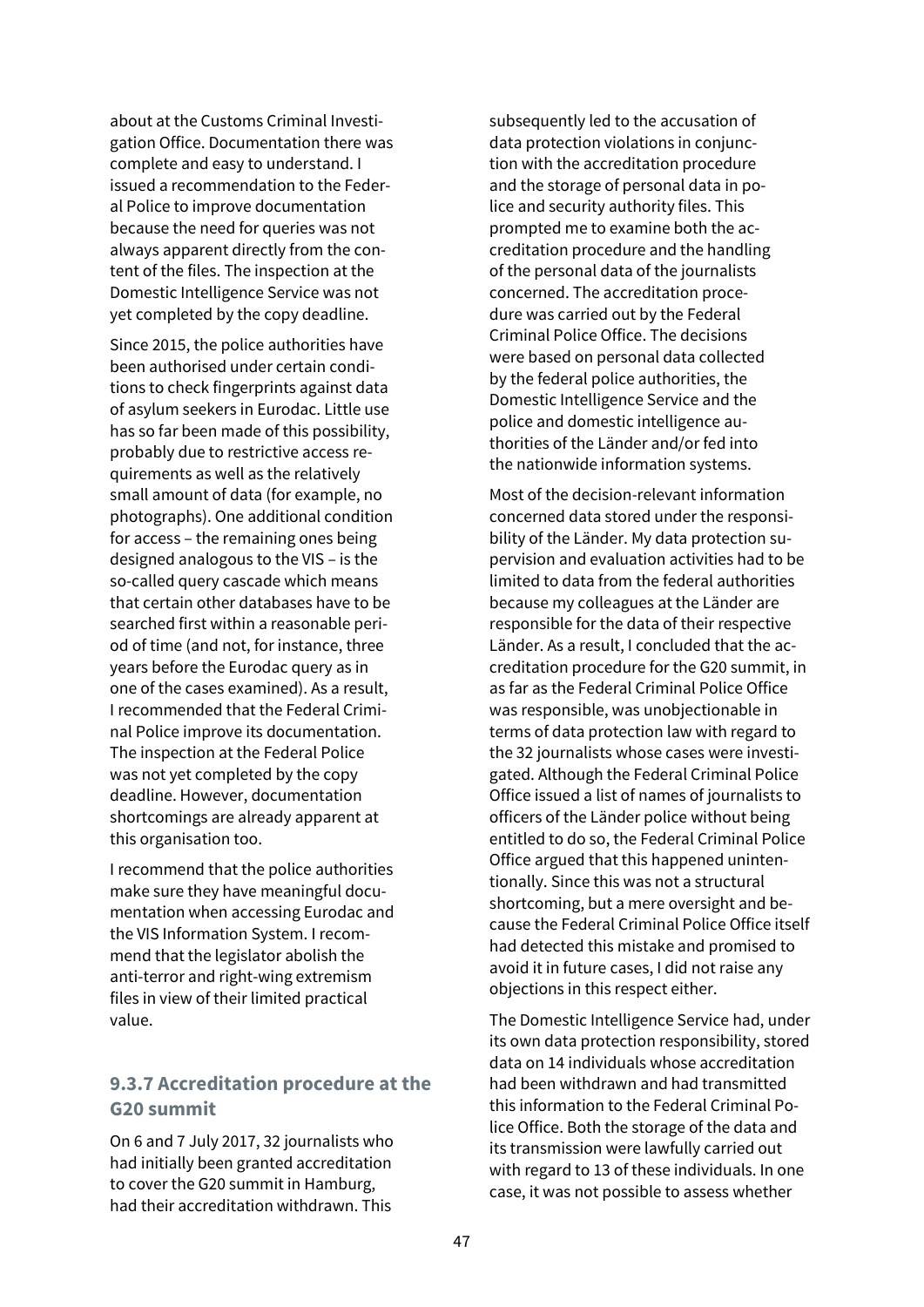the transmission was lawful because the authorities had unlawfully failed to handle the case on its individual merits. The Domestic Intelligence Service already informed me during the inspection that it had come to the conclusion that the data record was no longer necessary for the performance of the task and could be erased. However, it could not be erased until my inspection was completed. After I had declared the inspection to be completed, the Domestic Intelligence Service informed me that the data record had then been deleted.

Since I saw a need to check the quality of police and intelligence data even beyond my area of responsibility, I informed the respective data protection commissioners of the Länder with regard to the data storage by the Länder authorities discovered during my inspection and left it to the Länder authorities' discretion to perform inspections under their own responsibility.

A final report on this topic to the Interior Committee of the Bundestag, which also takes into account the test results of the Länder intelligence services involved, is currently being coordinated with these authorities.

## **9.3.8 Transmission of passenger data to customs authorities**

I received notification that shipping companies transmitted passenger lists to customs authorities. After my examination and conclusion that the measure was unlawful, this practice was immediately discontinued. This contributed significantly to greater data protection in the area of customs.

The shipping companies of the German Baltic Sea ports were requested by customs investigation offices to forward all passenger lists to customs without any restrictions. I took this as an opportunity for an inspection. I found that all passenger lists of shipping companies operating ferry lines between the Baltic ports and Scandinavia were requested by customs. The passenger lists of cruise ships operating in the

area were also affected. The customs authorities suspected this area to be a regular route for cigarettes and drug trafficking and attempted to use this measure as a means for successful investigation. The customs authorities referred to sec. 208 (1) (3) and sec. 93 of the Fiscal Code of Germany (AO, *Abgabenordnung*), the general clause in sec. 24 (1) and sec. 27 (1) of the Customs Investigation Act (ZFdG, *Gesetz über das Zollkriminalamt und die Zollfahndungsämter*) and, alternatively, the voluntary nature of the shipping companies' data transfers.

My examination revealed that there was no legal basis for this significant encroachment on fundamental rights. The Fiscal Code of Germany did not constitute a legal basis since there was no sufficient cause for investigation. The general clause of the Customs Investigation Act is not sufficient for such far-reaching intervention which affects an indefinite number of innocent citizens. Nor was it possible to claim the voluntary contribution by the shipping companies with regard to transfers since such extremely intensive intervention always requires a sufficiently determinate legal basis. I was able to convince the customs administration of this view. The transmission of passenger lists was stopped immediately and no objections were raised.

## **9.3.11 Anti-terror file and the rightwing extremism file – signs of fatigue**

The anti-terror file, just like the right-wing extremism file, was created with great hopes of improving co-operation between security authorities. Both files fail to meet this claim and to fulfil the hope placed in them.

Data protection controls relating to the anti-terror and right-wing extremism files are very complex: Besides the storage in the files themselves, the so-called source files of the authorities storing the data must be examined. It is also difficult to check the storage on the basis of log data. First talks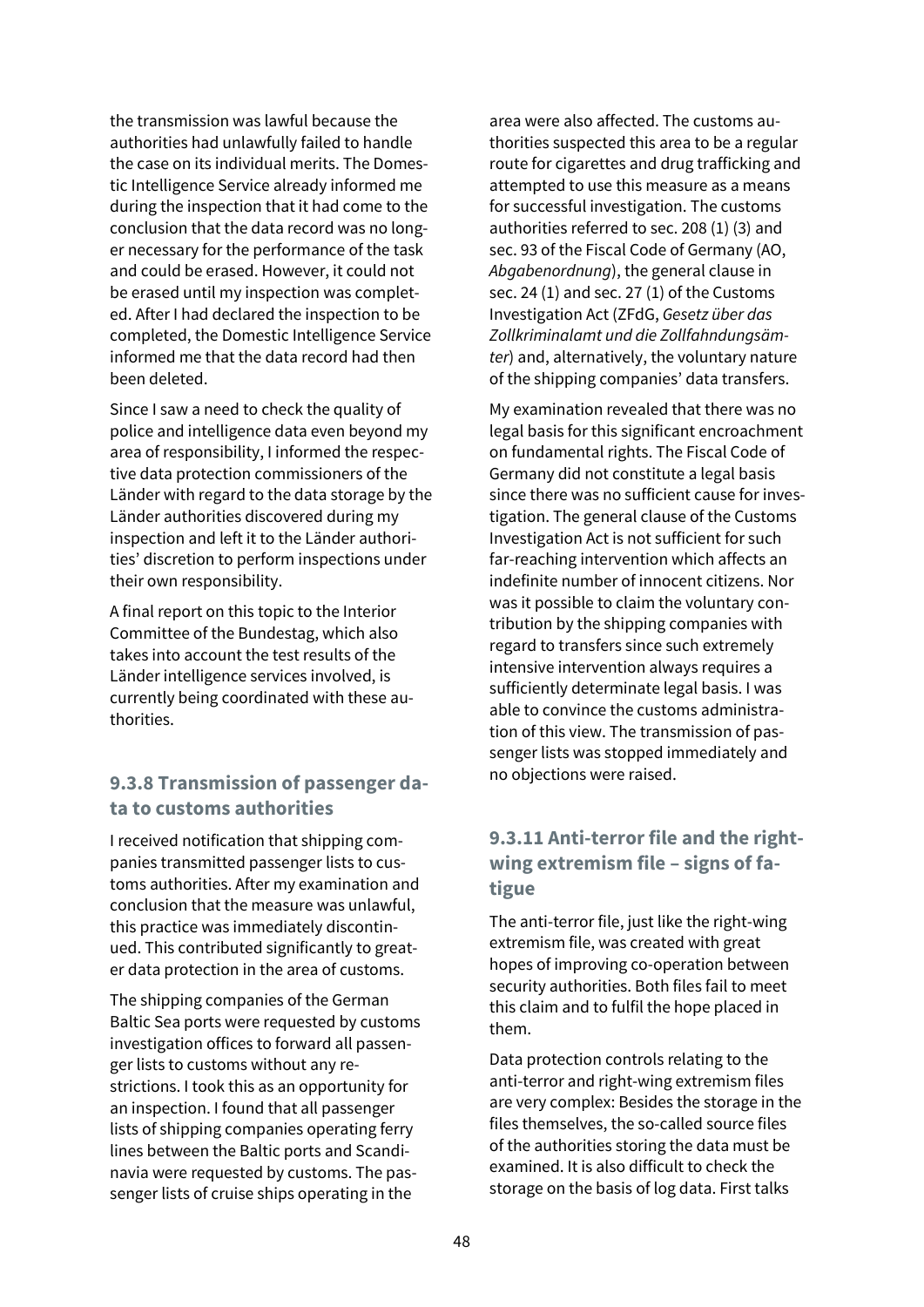were held with the Federal Ministry of the Interior, Building and Community and the Federal Criminal Police Office in order to improve this unsatisfactory situation.

During the inspections, the mood of the users was clear: The participating authorities have long since lost their interest in both files. The possibility of analysing these files pursuant to sec. 7 of the Right-wing Extremism File Act (RED-G, *Gesetz zur Errichtung einer standardisierten zentralen Datei von Polizeibehörden und Nachrichtendiensten von Bund und Ländern zur* 

*Bekämpfung des gewaltbezogenen Rechtsextremismus*) and sec. 6a of the Antiterror File Act (ATDG, *Antiterrordateigesetz*) has not yet been realised (see also No. 9.1.6) and appears not to have been demanded by the security authorities to be absolutely necessary. Based on the impressions I gained from practical inspections, consideration should be given to abolishing these files due to their minor significance (see also No. 9.3.5).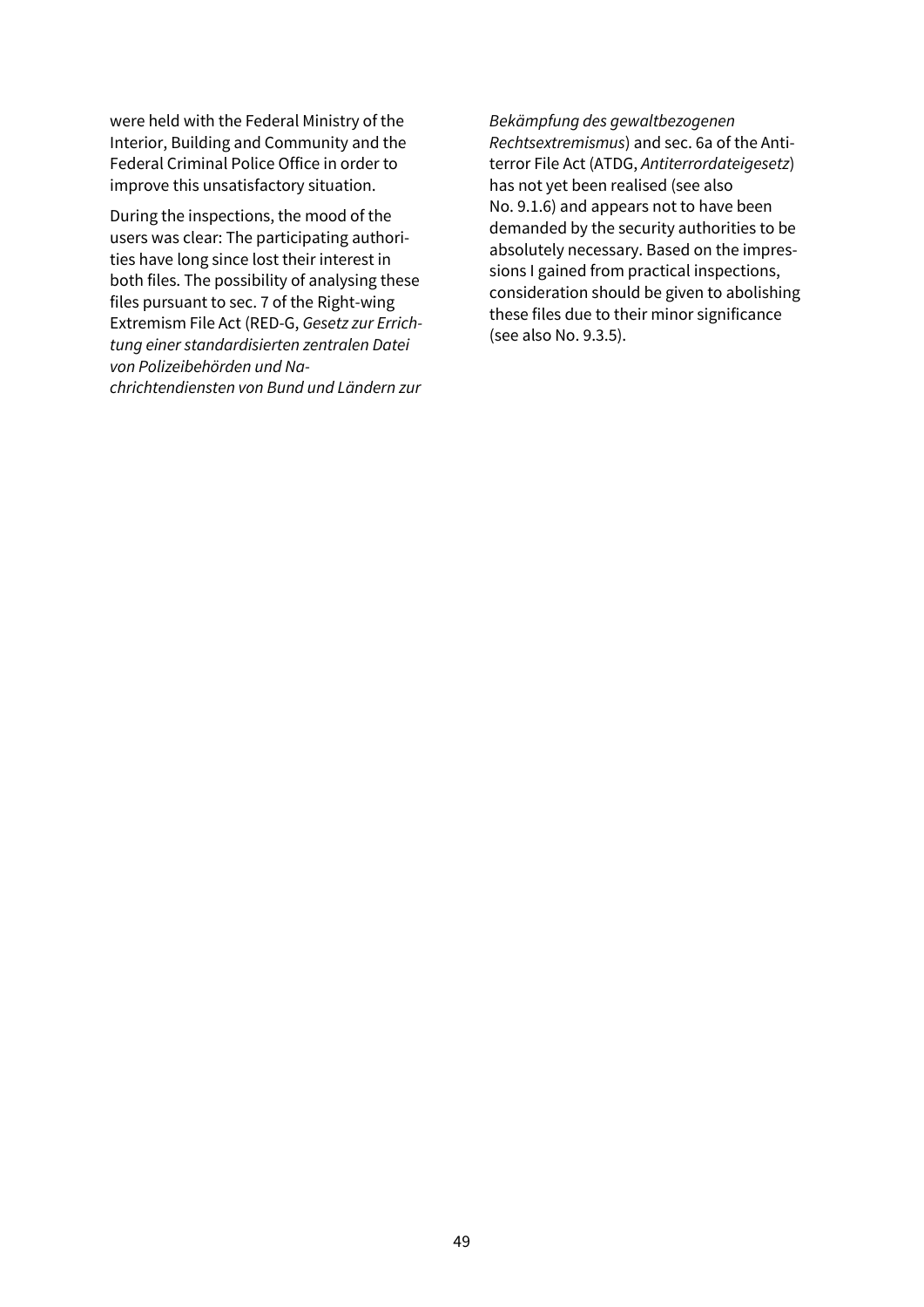## **11 Committee on Legal Affairs and Consumer Protection**

## **11.1 From the legislative projects**

## **11.1.1 Law to Strengthen Fair Competition**

Final court decisions regarding the relationship between competition law and the GDPR must put an end to the uncertainties that still exist. I consider a legal restriction of the possibilities for an abusive use of cease and desist requests to be a meaningful parallel measure.

The coming into effect of the GDPR on 25 May 2018 led to fears, especially among small and medium-sized enterprises, of mass and abusive requests to cease and desist due to alleged violations of the GDPR. Although the feared wave of cease and desist requests did not materialise, uncertainty still exists. The question as to whether cease and desist requests under competition law with regard to violations of the GDPR are permissible under the Act Against Unfair Competition (UWG, *Gesetz gegen den Unlauteren Wettbewerb*) is controversial in literature and has not yet been conclusively clarified by case law.

In the meantime, the Federal Ministry of Justice and Consumer Protection has included a provision in its draft bill to strengthen fair competition which excludes the right to reimbursement of the costs of cease and desist requests from competitors in the event of violations of all information and labelling obligations on the Internet. This at least prevents any incentive for abusive cease and desist requests in the case of violations of the provisions of the GDPR on data protection policy statements on the Internet.

In view of this unclear legal situation, it will probably be left to the European Court of Justice to make a final decision on the relationship between competition law and the GDPR.

## **11.1.4 Proposal for an e-evidence Regulation**

New possibilities for production orders are intended to fundamentally change the cross-border collection of evidence. With its draft e-evidence Regulation, the European Commission made a corresponding proposal to this effect. I reject this draft in its current version, because it currently fails to generally foresee the involvement of the judicial authorities at the provider's place of business, so that a major procedural safeguard does not exist. If evidence in criminal proceedings is located abroad, the investigating law enforcement authority must request legal assistance there. Should this principle change in the digital age simply because 'electronic evidence' is now globally available regardless of the physical location of its storage or territorial boundaries?

The European Commission has submitted a proposal for a new Regulation authorising law enforcement authorities in the Member States of the European Union to require providers of telecommunications and Internet services in other EU Member States and in third countries to transmit inventory, traffic and content data in criminal proceedings. The warrants would be binding on all providers offering their services in the EU. If the company does not have its seat in the EU, it would have to appoint a representative to whom the production order would be served.

I understand the Commission's interest in a proposed procedure that speeds up criminal investigations. However, together with my colleagues in the Länder, I reject the draft as it stands. This position was adopted by the Conference of the Independent Data Protection Supervisory Authorities of the Federation and the Länder in a resolution of 7 November 2018 (available at www.datenschutz.bund.de).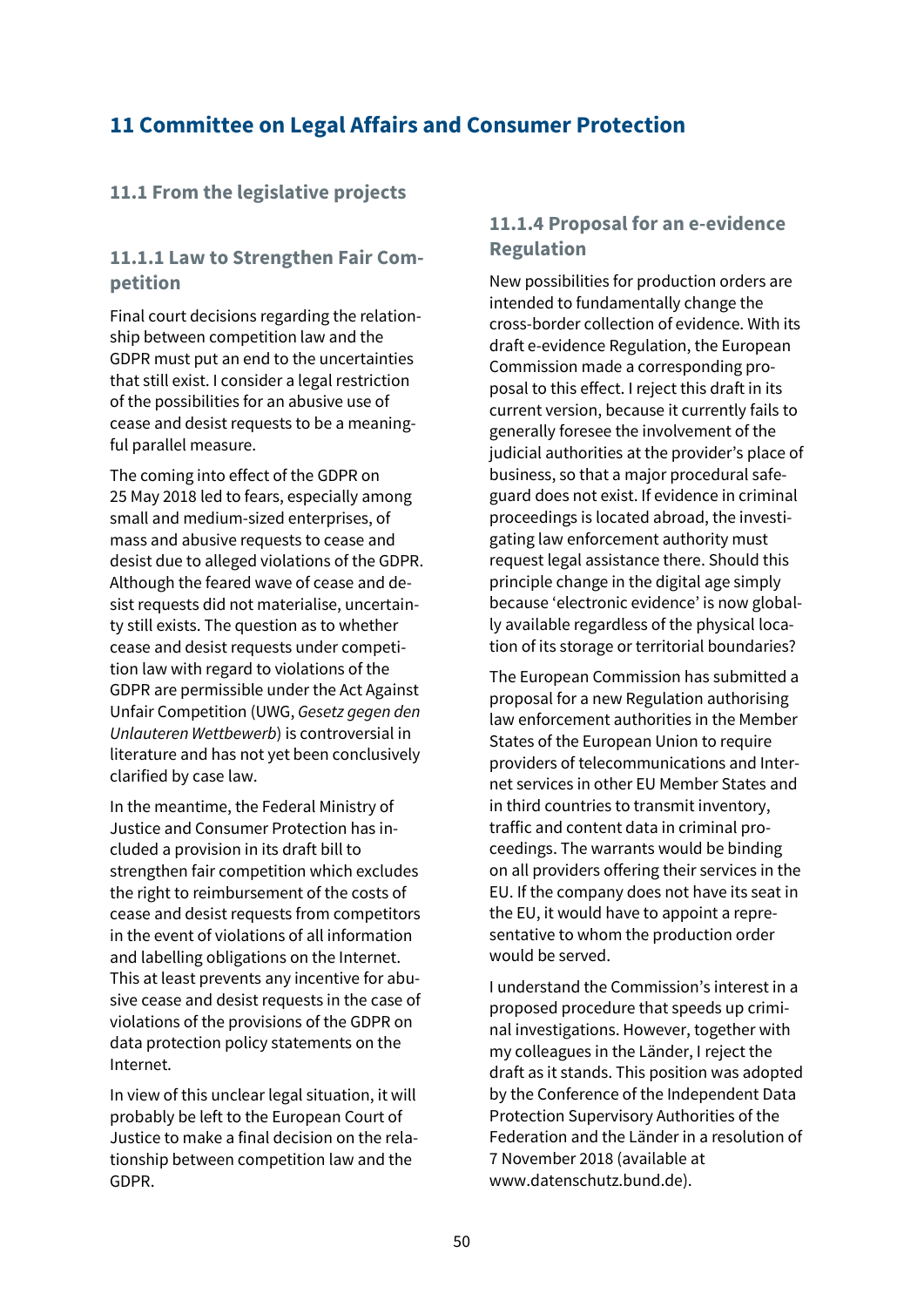In a detailed opinion, the European Data Protection Board, with my participation, also raised a number of critical questions, some of which I would like to address in this report. The full text of the opinion is available at[: www.datenschutz.bund.de](http://www.datenschutz.bund.de/)

One major point of criticism concerns the bypassing of the judicial authorities of the state in which the provider requested to produce evidence has its seat. Requests to providers in Germany are only brought to the attention of the German judiciary if the undertaking refuses to transmit the data and is requested by the judicial authority of the requesting Member State to execute the order. It therefore depends solely on the conduct of the requested provider whether the legality of the request is verified outside the requesting state. I am in no way suggesting that providers lack legal knowledge or legal intuition. However, it is also true that they pursue their own economic interests and are subject to obligations other than those of judicial authorities.

Another problem is that the proposal no longer makes the disclosure of data dependent on whether the offence is at all punishable in the requested state. Cases are therefore conceivable where companies based in Germany are obliged to transmit data to other European investigating authorities for the prosecution of criminal offences even though the offences in question are not punishable in Germany, for example, in the case of political statements. Companies could object to such requests, but would be threatened with sanctions if they did not comply.

It is also to be feared that third countries will use the EU regulation as a blueprint for their own regulations. Providers in EU Member States would then find themselves increasingly exposed to surrender orders from third countries, which could be used to prosecute crimes based on a completely different legal tradition.

The draft is currently under discussion in the Council of the European Union and the European Parliament.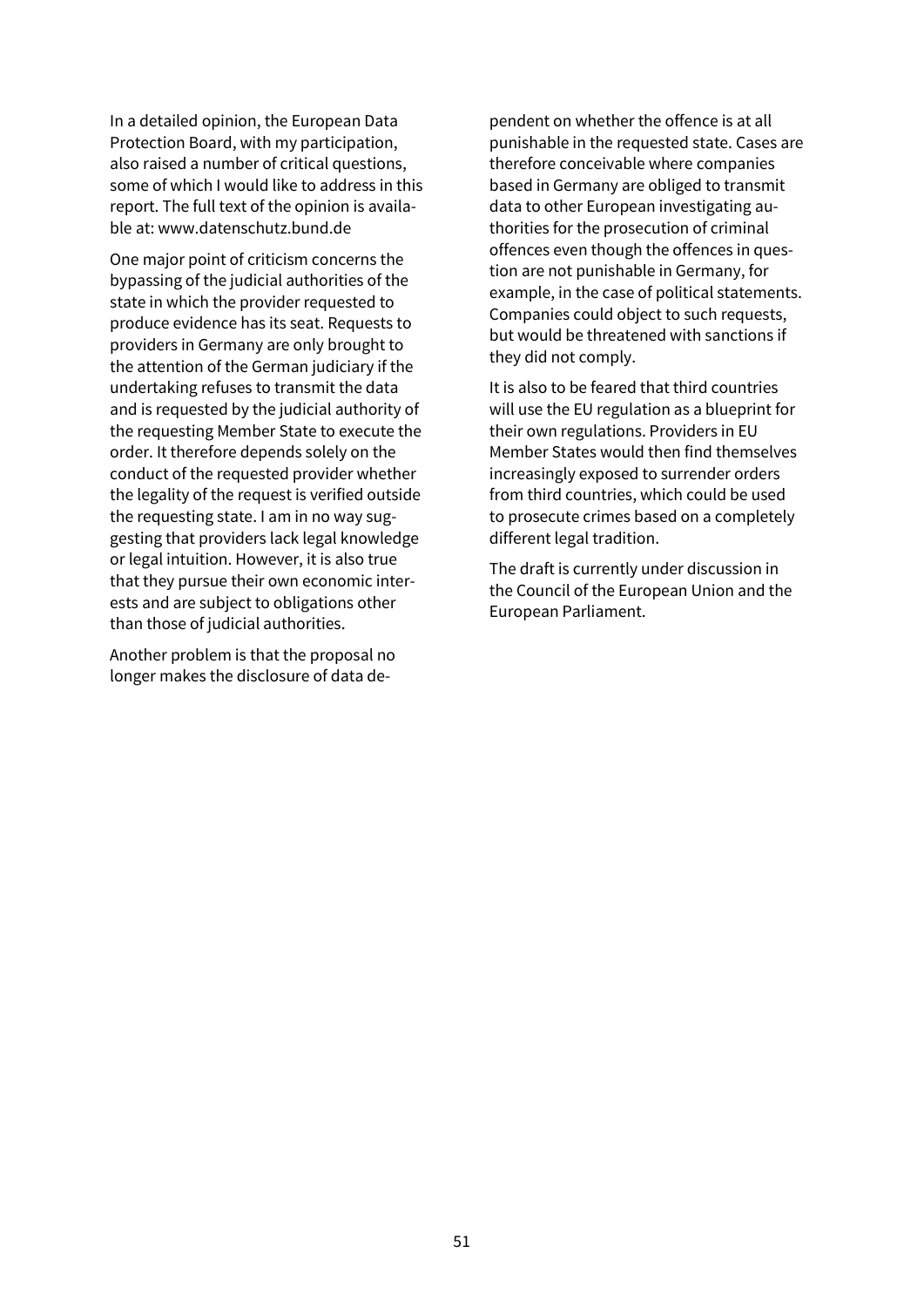## **14 Committee for the Scrutiny of Elections, Immunity and the Rules of Procedure**

## **14.1.1 Between data protection and the free mandate – The validity of the GDPR in the German Bundestag**

The provisions of the GDPR also apply mutatis mutandis to the German Bundestag, the parliamentary groups and the members of parliament. However, data protection supervision does not take place.

When the GDPR came into effect on 25 May 2018, the question arose as to what extent the provisions of the GDPR apply to the German Bundestag, the parliamentary groups and committees and individual members of parliament and whether they are subject to my supervision under data protection law (see also No. 1.1 above). The aforementioned institutions and individuals process personal data for a variety of purposes. For example, data from citizens is processed in the context of petitions or enquiries (for instance, from constituencies). The same applies to public relations work, for example, via parliamentarians' homepages or the diverse activities of members of parliament in social networks. Last but not least, members of parliament are also employers and hence also process their employees' personal data. However, processing operations connected with legislative activity do not fall within the scope of European law. In this respect, the GDPR does not apply directly, but mutatis mutandis via sec. 1 (8) of the Federal Data Protection Act. This means that the GDPR must also be observed for these processing operations. Since the German Bundestag, the parliamentary groups and committees as well as individual members of parliament are public bodies of

the Federation, I am objectively responsible for these (sec. 9 of the Fedetral Data Protection Act). However, I do not have any supervisory powers in the area of legislative activity, to which the GDPR belongs as a simple federal law. Constitutional requirements, especially the principle of the separation of powers (art. 20.2 2<sup>nd</sup> sentence of the Basic Law for the Federal Republic of Germany (GG, *Grundgesetz für die Bundesrepublik Deutschland*) and the free mandate (art 38.1 2<sup>nd</sup> sentence 2 GG), contradict this. Notwithstandinng this, I also perform my consulting tasks in this area.

For the future, I recommend that the German Bundestag give itself its own data protection rules based on the requirements of the GDPR. The data protection rules should also provide for an internal data protection supervisory body which could receive and process complaints from data subjects concerning the processing of their personal data. Corresponding rules exist, for instance, in Schleswig-Holstein.

In order to answer the most urgent questions of the members of parliament regarding the GDPR, I prepared a guidance document which was sent to the members of parliament in December 2018. This guidance document is also available on my website at: (https:[//www.bfdi.bund.de/DE/Datenschutz/](http://www.bfdi.bund.de/DE/Datenschutz/) Datenschutz-

GVO/Aktuelles/Aktuelles\_Artikel/BfDIBeraetA bgeordneteBT.html?cms\_templateQueryStri ng=Hanreichung&cms\_sortOrder=score+desc ).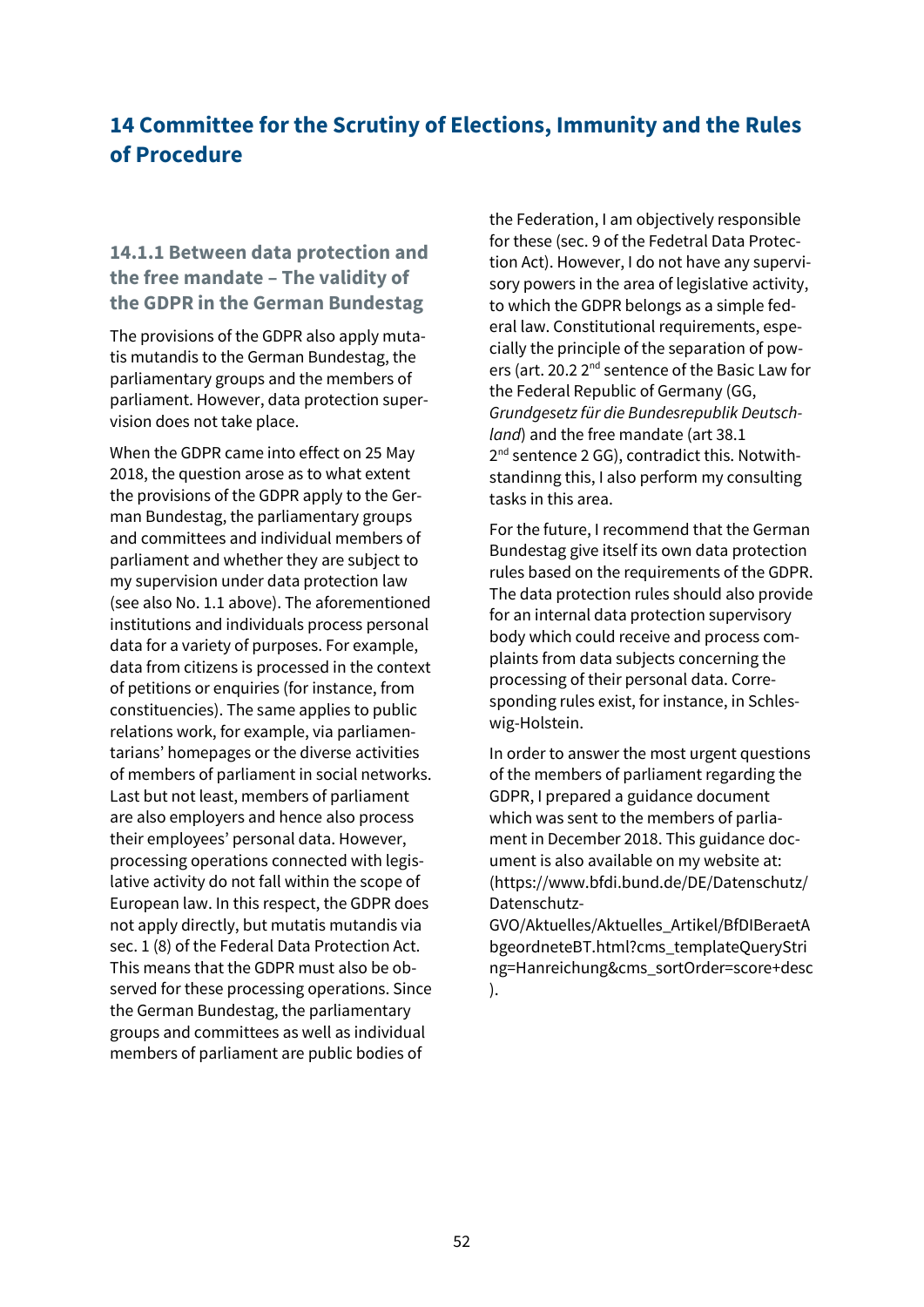## **15 Committee on Economic Affairs and Energy**

### **15.1 From the legislative projects**

## **15.1.1 Confusion about the further applicability of Part 7 of the Telecommunications Act**

Whether the Telecommunications Act (TKG, *Telekommunikationsgesetz*) will be adapted to the GDPR is uncertain now that the Federal Government has withdrawn the corresponding draft law at short notice and without giving reasons. The GDPR has been in effect since 25 May 2018. As a directly applicable European regulation, it generally takes precedence over national data protection law unless national provisions must be given priority on the basis of a collision rule, an implementation mandate or an opening clause of the GDPR. The national data protection provisions of the Telecommunications Act are only applicable to the extent to which they serve to implement the e-privacy Directive (Directive 2002/58/EC) (see art. 95 GDPR). Since 25 May 2018, for instance, the processing of data stocks, i.e. customer data collected for the purpose of establishing, structuring the content of, amending or terminating a contract for telecommunications services (sec. 3 No. 3 of the Telecommunications Act), has been primarily subject to the provisions of the GDPR. However, details as to when the GDPR and when the Telecommunications Act are to be applied to a given situation are still unclear. This is due to the fact that the 7<sup>th</sup> part of the Telecommunications Act has not yet been adapted to the new legal situation and misleadingly still contains provisions that have no longer been applicable since 25 May 2018 due to the priority application of the GDPR. This leads to great legal uncertainty for companies and customers. Many affected stakeholders therefore contacted me during the reporting period and asked for support in legal matters. Besides many consultations with telecommunications companies and processing inquiries from citizens, I therefore repeatedly

drew the legislator's attention directly to the mandatory, timely adjustment of the Telecommunications Act. The first ministerial draft bills for the Second Act on the Adaptation of Data Protection Law to Regulation (EU) 2016/679 and on the Implementation of Directive (EU) 2016/680 (2. DSAnpUG-EU, *Zweites Datenschutz-Anpassungs*‑ *und Umsetzungsgesetz EU*) therefore still demanded the necessary adaptation of the Telecommunications Act. However, these plans were then discontinued at short notice and without giving reasons (see also No. 1.1). There is an urgent need for action here on the part of the legislator.

## **15.1.2 The long labour pains of the e-privacy Regulation**

In the  $26<sup>th</sup>$  Activity Report (No. 17.2.4.1), I already reported on the reform of the e-privacy Regulation and ended with the European Commission's draft that was presented on 11 January 2017. The e-privacy Regulation, which has been in the legislative process since then, is intended to regulate the handling of data and information within the framework of electronic communications and to concretise the GDPR in specific areas. Since developments in the electronic communications sector are progressing at a rapid pace, the Regulation is of paramount importance for the protection of privacy in this area. In this respect, the originally planned time schedule according to which the e-privacy Regulation was to enter into effect at the same time as the GDPR was definitely a sensible consideration in order to implement the necessary legal adjustments with the shortest possible delay following rapid technological innovations.

The Working Party on Telecommunications and Information Society of the European Council has been discussing the Commission draft since February 2017, but so far without a final result. In the meantime, the Council has submitted several drafts for further dis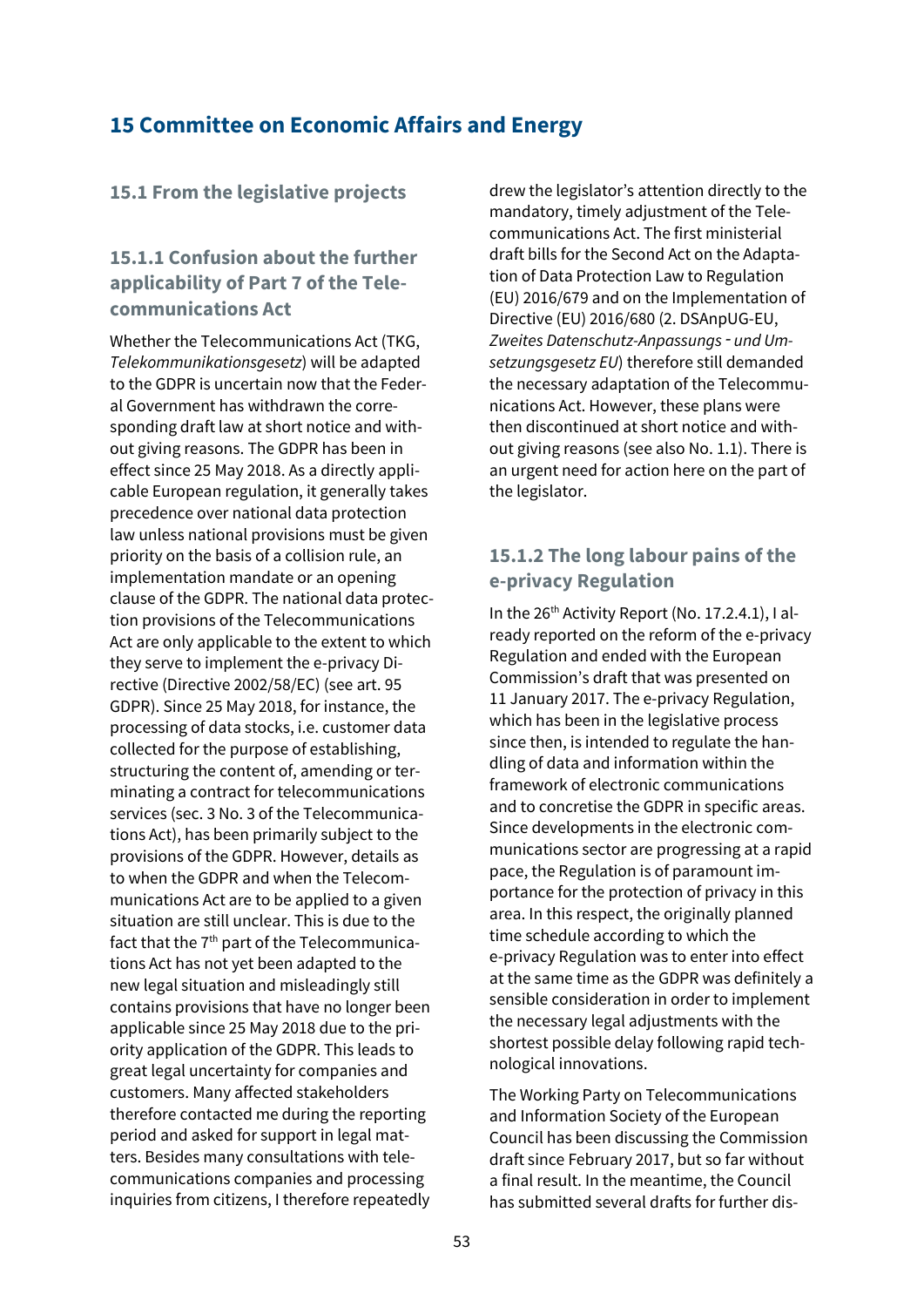cussion. The latest drafts, in particular, show a gradual softening of the rules at the expense of data protection and a lack of balance between the legitimate interests of users and industry. This is particularly evident in the example of Article 6 where the catalogue of facts justifying permission to process electronic communication data is to be extended in many respects. I take a critical view, for example, of the proposals to introduce a provision similar to art. 6 (4) GDPR permitting the processing of data for purposes other than the original purpose of collection. Such a norm constitutes an unacceptable exception to the data protection law principle of purpose limitation and does not adequately reflect the sensitive nature of electronic communications data protected by the telecommunications secrecy of art. 10 of the Basic Law.

→ I repeatedly expressed my opposition to making user access to certain online services dependent on the user's consent under data protection law. Such cookie walls do not meet the requirements for voluntary consent. Otherwise, financially disadvantaged users would have to pay with their data or even forego certain offerings, such as information from online media. It is important to me that the purpose of Article 8, i.e. to give users control over their devices, is not bypassed.

I am committed to better enshrining the principles of privacy by design and privacy by default in the Regulation. I therefore support Article 10 of the draft adopted by the parliament, which states that privacy by design is to be implemented through data protectionfriendly default settings when software is installed. In order to support and speed up negotiations, the Article 29 Working Party published a first assessment of the draft in April 2017 (Opinion 01/2017 – Working Paper 247 of the Article 29 Working Party). On 28 May 2018, the European Data Protection Board (EDPB) issued a further opinion on the current legislative procedure. The aim of the publication was to clarify specific issues raised by the proposed amendments by the legislative bodies. The EDPB demands, for instance, that the new regulation enforce the

consent requirement for cookies and similar technologies and that service providers provide technical tools for obtaining consent. The Board also points out that the future regulation must not under any circumstances fall short of the current level of protection.

At national level, many departmental discussions have now taken place in which my position is unfortunately not shared by all sides. At a public meeting of the EU Member States in Brussels on 8 June 2018, the German representative demanded "that the use of online services financed by advertising can be made dependent on the user's consent to the setting of cookies for advertising purposes". This ignored my demand and that of the data protection commissioners of the Länder which we had already published on 5 February 2015 in the resolution entitled "No cookies without consent" (*Keine Coookies ohne Einwilligung*). The background for this German position may have been the stakeholder meetings with representatives of industry and NGOs. For example, the Federal Ministry for Economic Affairs and Energy commissioned its in-house WIK Institute to prepare an expert opinion on the effects of the Commission's draft on the Internet/advertising industry, in which only stakeholders from the digital economy, publishing houses and the online advertising industry were interviewed. In my press release of 1 December 2017 on this study, I made it clear that the potential opportunities that could arise for the industry as a result of the changes favoured by me were not even marginally considered, and made it very clear that data protection must not be driven by commercial considerations.

On a positive note, the Federal Government shares my position that the e-privacy Regulation should also apply after the communication has been received and after the transmission has ended. This point is a shortcoming of the Commission's draft, which seeks to protect data only during transmission.

In order to create a legal framework in the field of electronic communications corresponding to that of the GDPR, the e-privacy Regulation must be adopted as quickly as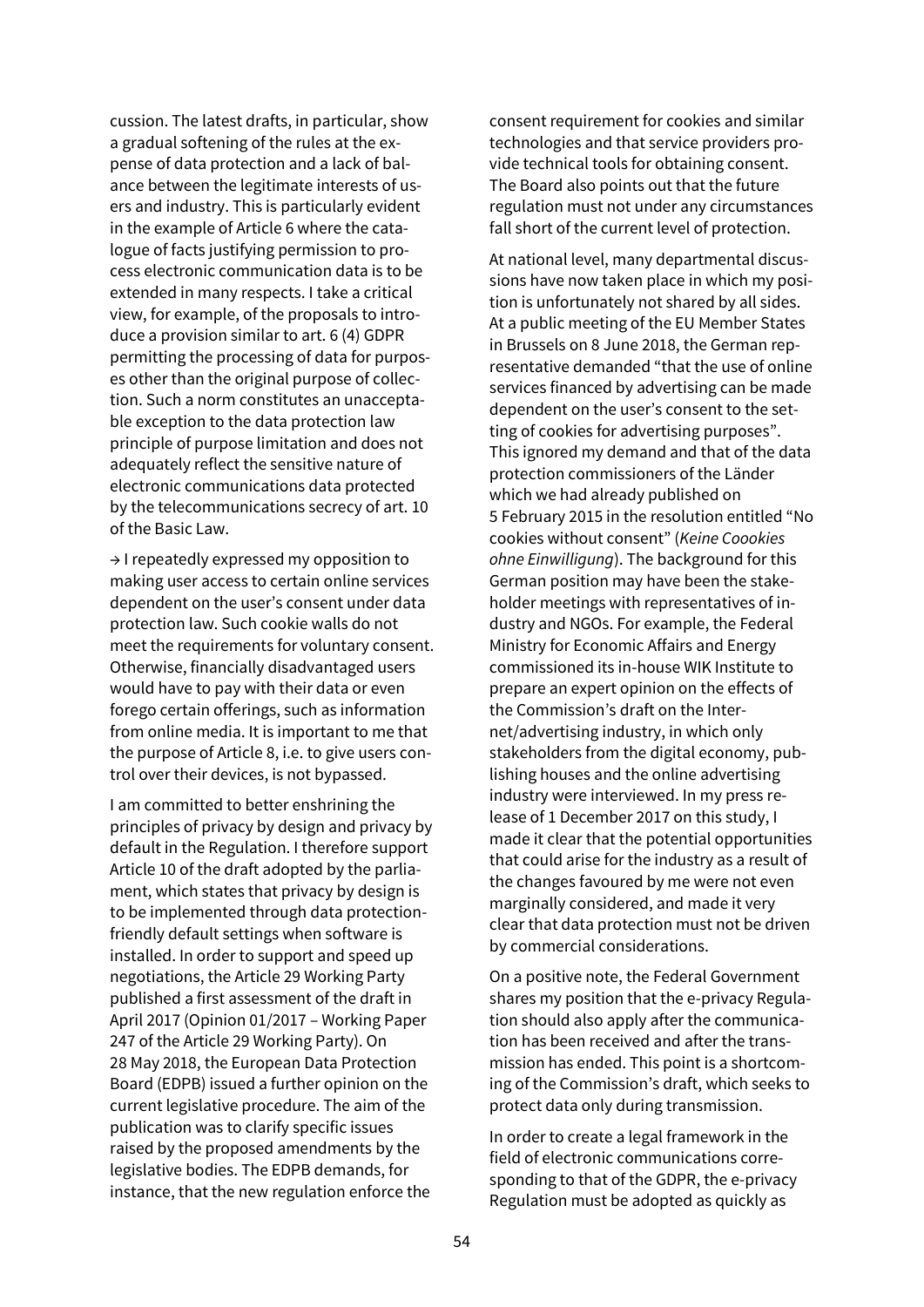possible. The current application of the national provisions adopted on the basis of Directive 2002/58/EC no longer adequately reflects current developments and creates legal uncertainty for all the parties concerned. Questions regarding the applicability of national law parallel to the GDPR arise time and again (see also No. 15.1.1 and No. 15.2.4).

### **Telemedia: Cookies and more**

Before 25 May 2018, I received several requests for advice from both telecommunications service providers and public authorities of the Federation asking for clarification as to which rules will apply to the use of cookies in the future. I also received many questions from citizens regarding the extent to which the setting of cookies is still permitted under the GDPR. My colleagues in the Länder had a similar experience in this area. After the data protection supervisory authorities learnt in March 2018 that the Telemedia Act (TMG, *Telemediengesetz*) would not be part of the draft of a Second Act on the Adaptation of Data Protection Law to Regulation (EU) 2016/679 and on the Implementation of Directive (EU) 2016/680, a sub-working group of the Conference on Data Protection (DSK, *Datenschutzkonferenz*), of which I am a member, directly addressed the legal situation in the area of telemedia, taking into account the GDPR and the TMG that had not been adapted. Our position regarding the Telemedia Act which, in sec. 11 to 15a, contains data protection provisions for the relationship between providers and users of telemedia was adopted by the Data Protection Conference on 26 April 2018 and subsequently published (available at www.datenschutz.bund.de).

As a result, the specific data protection provisions of the Telemedia Act can no longer be applied parallel to the GDPR. Especially since the provisions are not a transposition into national law of the e-privacy Directive, they will not impose additional obligations on the grounds of art. 95 GDPR. Whether the processing of personal data is also lawful in the

field of telemedia is therefore now assessed on the basis of the GDPR.

In order to exchange views with the companies and associations concerned, the Data Protection Conference initiated a consultation procedure in the summer of 2018. 19 associations/companies made use of this possibility. In October 2018, individual stakeholders were invited to a meeting with several data protection supervisory authorities in order to discuss with them their views from the written consultation procedure. Comments on the position are now to be finalised by the sub-working group and the Data Protection Conference will make them available to the groups concerned. This is important because the e-privacy Regulation is still a long way off and the adaptation of the Telemedia Act cannot be expected in the near future. In order to protect the data of users, I will work to ensure that it is published quickly.

I strongly recommend that the e-privacy regulation be adopted as soon as possible. The current application of the national provisions adopted on the basis of Directive 2002/58/EC no longer adequately reflects current developments and creates legal uncertainty for all the parties concerned. This specifically applies to the relationship between the German Telecommunications Act and the GDPR.

## **15.2.1 Video identification**

In the digital age, there is an increasing demand for secure identification possibilities which do not require personal presence but can be handled online. Business enterprises, such as online banks, but also public authorities, rely here on procedures for online identification via video chat. This is convenient, but also poses risks.

Most recently, the Federal Network Agency for Electricity, Gas, Telecommunications, Post and Railway (*Bundesnetzagentur*) recognised video identification as an admissible other identification method within the meaning of sec. 11 (1) of the German Trust Services Act (VDG, *Vertrauensdienstegesetz*). This Act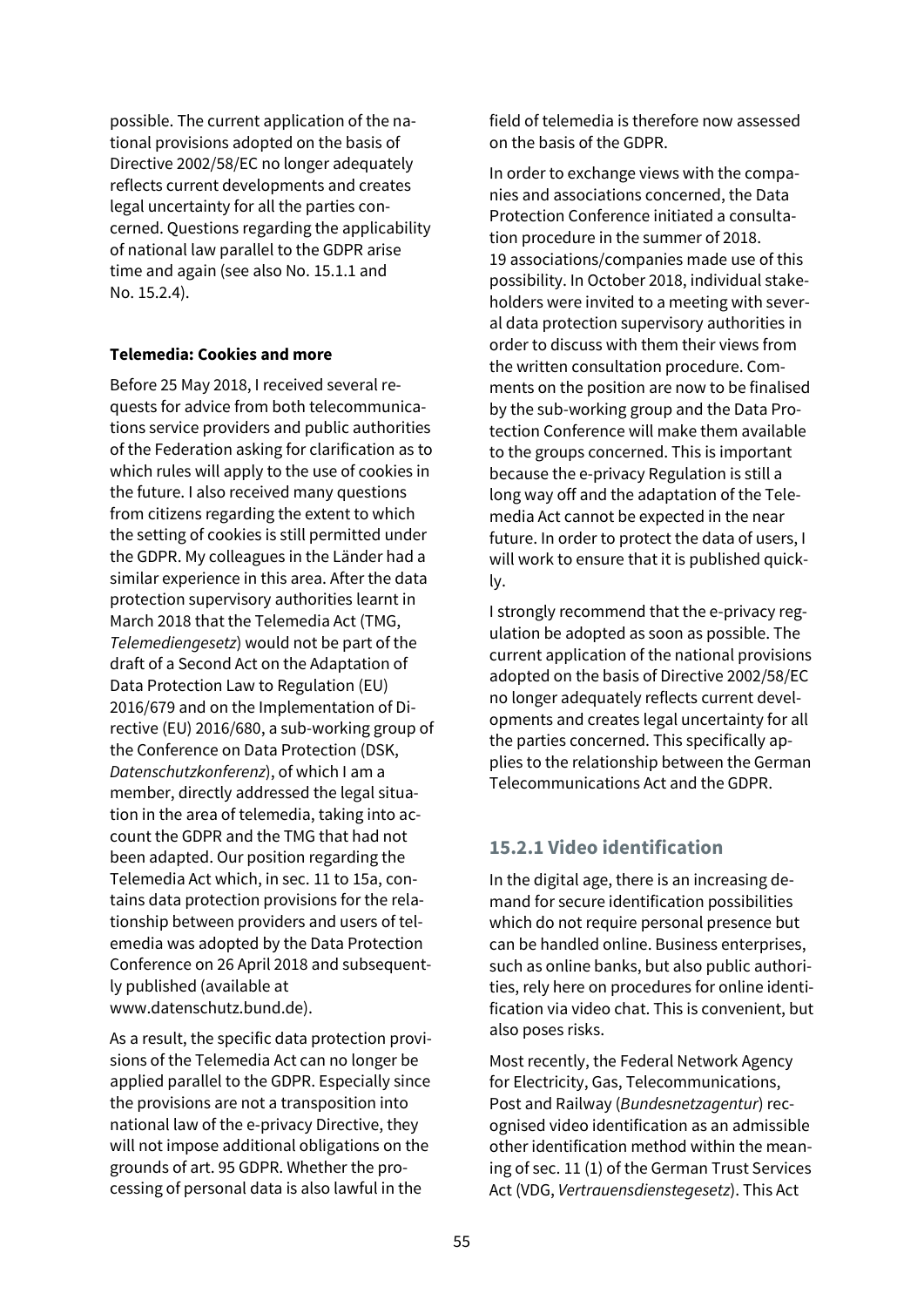regulates the transposition into national law of Regulation (EU) No 910/2014 (eIDAS Regulation) on electronic identification and trust services for electronic transactions in the internal market (eIDAS Regulation). The eI-DAS Regulation provides a common framework for the cross-border use of electronic means of identification and trust services. Electronic identification is based on unique, secure initial identification, which is now possible in some applications in Germany using the Video-Ident procedure. However, the issuance of qualified certificates for website authentication remains excluded. The issuance of qualified certificates for qualified electronic signatures and/or qualified electronic seals is limited to the issue of certificates that can be used only once (so-called ad hoc certificates). Although I welcome these restrictions on the scope of use, the general recognition of video identification sends the wrong signal for possible further uses of video identification.

In my 25<sup>th</sup> Activity Report, I already recommended that the Federal Government should not permit the use video identification systems for the identification of customers under the Money Laundering Act. Even then, there was no guarantee that the personal data collected would be processed in compliance with data protection regulations. This statement is still valid.

Video identification does not offer the same level of security as identification among personally present persons. Document verification via a video channel is not fully possible with the current state of the art. Therefore, it is even more difficult to distinguish between a genuine and a forged identity document with video identification compared to on-site identification (see also No. 6.1.2). The integrity of the data used for identification is essential for any secure method of identification, but since this cannot be ensured by video identification, I reject this identification method.

Another problem under data protection law is that complete copies of identity documents are made by recording and storing video sequences. These very extensive records of personal data do not fulfil the requirements applicable to the processing of personal data, i.e. the principles of necessity and data minimisation, since more data is stored than would be necessary for identification. This is another argument against video identification.

It goes without saying that due to increasing digitalisation, a secure method for identification among individuals who are not personally present will be needed in the future. The eID function of the ID card or the electronic residence permit offers a secure procedure here. These functions should be used instead of video identification.

### **15.2.2 Accreditation – a new task**

Art. 43 GDPR provides for accreditation of certification bodies. The accreditation procedure forms an essential basis for reliable and trustworthy data protection certification and can thus make a significant contribution to strengthened and uniform data protection throughout Europe. What we now need to do is to effectively design the needed procedures at national level. Certification is one way in which companies or authorities can voluntarily prove that they comply with the data protection requirements of the GDPR when processing personal data. Art. 42 GDPR contains the relevant provisions on the basis of which the Member States are currently working closely together to develop the required mechanisms and criteria. The Article 29 Working Party has already carried out some initial groundwork in this respect. Finalisation of the corresponding directives is currently underway at the European Data Protection Board (EDPB).

The decisive prerequisite for an effective certification procedure is that only those bodies, which have been reviewed with regard to the expertise required and subsequently formally accredited, may issue certifications in accordance with art. 42 GDPR. Art. 43 GDPR therefore provides for accreditation of certification bodies as an interface between public and private action, which is intended to serve the pur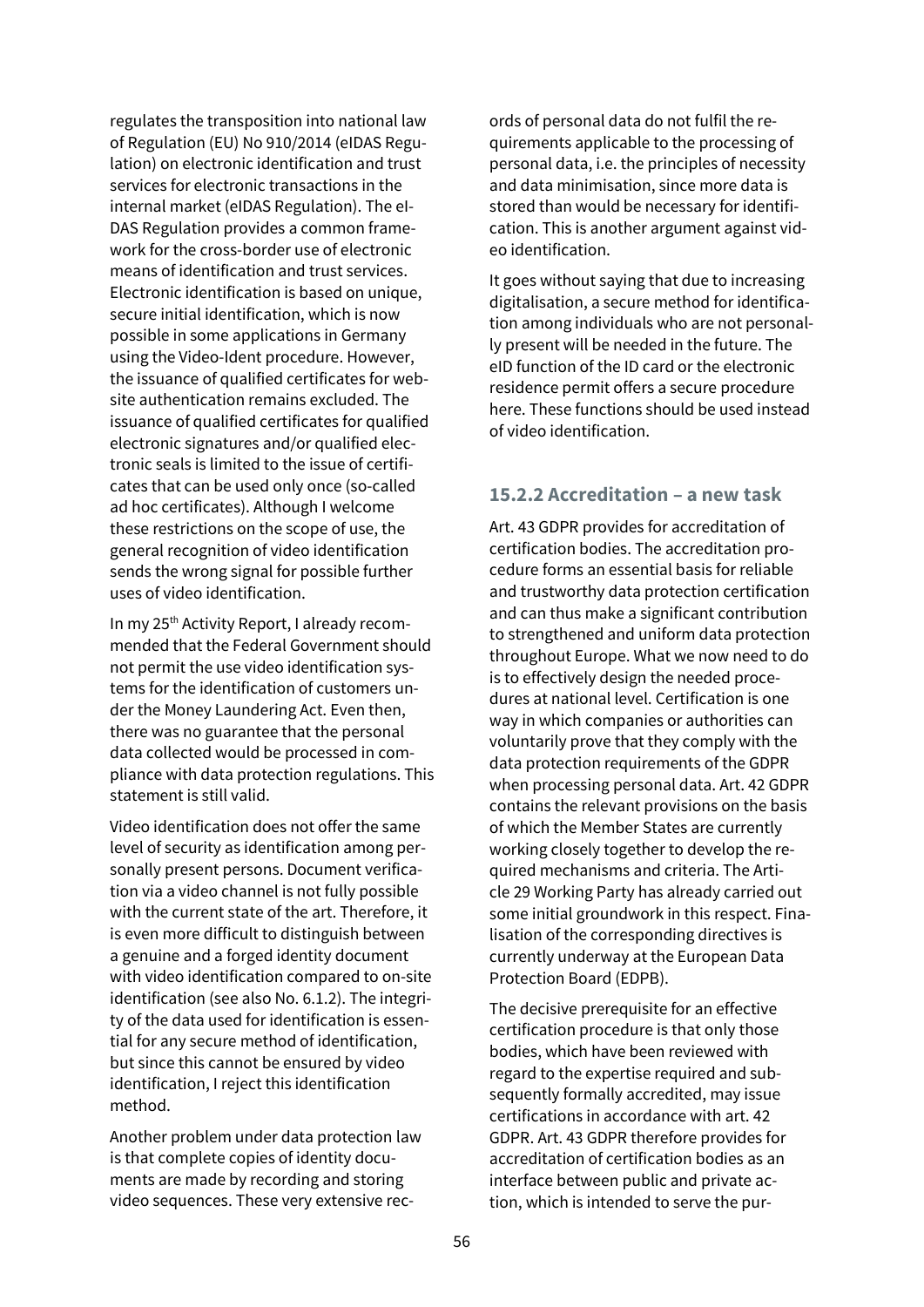pose of conformity verification and quality assurance.

During the course of the national implementation of the accreditation procedure, new central tasks have also emerged for German data protection supervisory authorities. Pursuant to sec. 39 of the Federal Data Protection Act, the German National Accreditation Body (DAkkS, *Deutsche Akkreditierungsstelle*) has to decide on accreditation in agreement with the respective competent supervisory authority. The related rules are laid down in the German National Accreditation Body Act (AkkStelleG, *Gesetz über die Akkreditierungsstelle*).

Before the actual accreditation procedure begins, suitable criteria for accreditation must be defined and published in accordance with art. 57 (1) (p) GDPR. At national level, the data protection supervisory authorities of the Federation and the Länder have been working extensively for some time to develop the corresponding requirements. These requirements must then be sent to the EDPB for approval and are closely orientated towards the guidelines on accreditation already adopted there.

The subsequent accreditation steps can be roughly outlined as follows (see also diagram for No. 15.2.2):

The procedure begins with the application phase for programme review, which is initially coordinated by the German National Accreditation Body, where the responsible supervisory authority already receives information about the receipt of an application and all the documents submitted. The certification programme contains the key requirements for the certification process. High-quality certification criteria are a fundamental precondition for the success and reputation of a certificate. It is precisely for this reason that reviewing the programme submitted and the criteria it contains is an important basis for the next steps of the procedure. The German National Accreditation Body first checks whether certain standard requirements (ISO/IEC 17065 and

17067) are met. The data protection supervisory authority then performs a technical examination. If both checks are successful, suitability for accreditation can then be established in this step.

The next step begins with submission of the accreditation application. The documents are once again checked and forwarded to the competent supervisory authority. The core of this phase is an assessment of the certification body by a team of experts. The experts usually first check the documents submitted and then visit the site. The scope and duration of the assessment depend on the complexity of the respective procedure.

Following this, an accreditation committee evaluates the assessment results and decides on whether to grant accreditation. The accreditation committee consists of members of the German National Accreditation Body as well as of competent experts who are members of the public bodies granting authority. If the decision is positive, an accreditation certificate is issued and accreditation is subsequently listed in the list of accredited bodies at the German National Accreditation Body. The real administrative act, i.e. the authority to act as a certification body, is issued by the competent supervisory authority to the body thereby accredited.

Accreditation is usually valid for a term of five years. In order to ensure proof of competence during this term, checks are carried out at defined intervals. The certification body forwards information regarding certificates issued or revoked to the competent supervisory authority. When accreditation expires, a certification body can submit an application for re-accreditation.

Only a robust, transparent and reliable accreditation procedure in conjunction with clear and publicly available certification criteria can ultimately guarantee credible certification and strengthen confidence in the entire certification procedure.

### **15.2.3 New lists for critical IT procedures**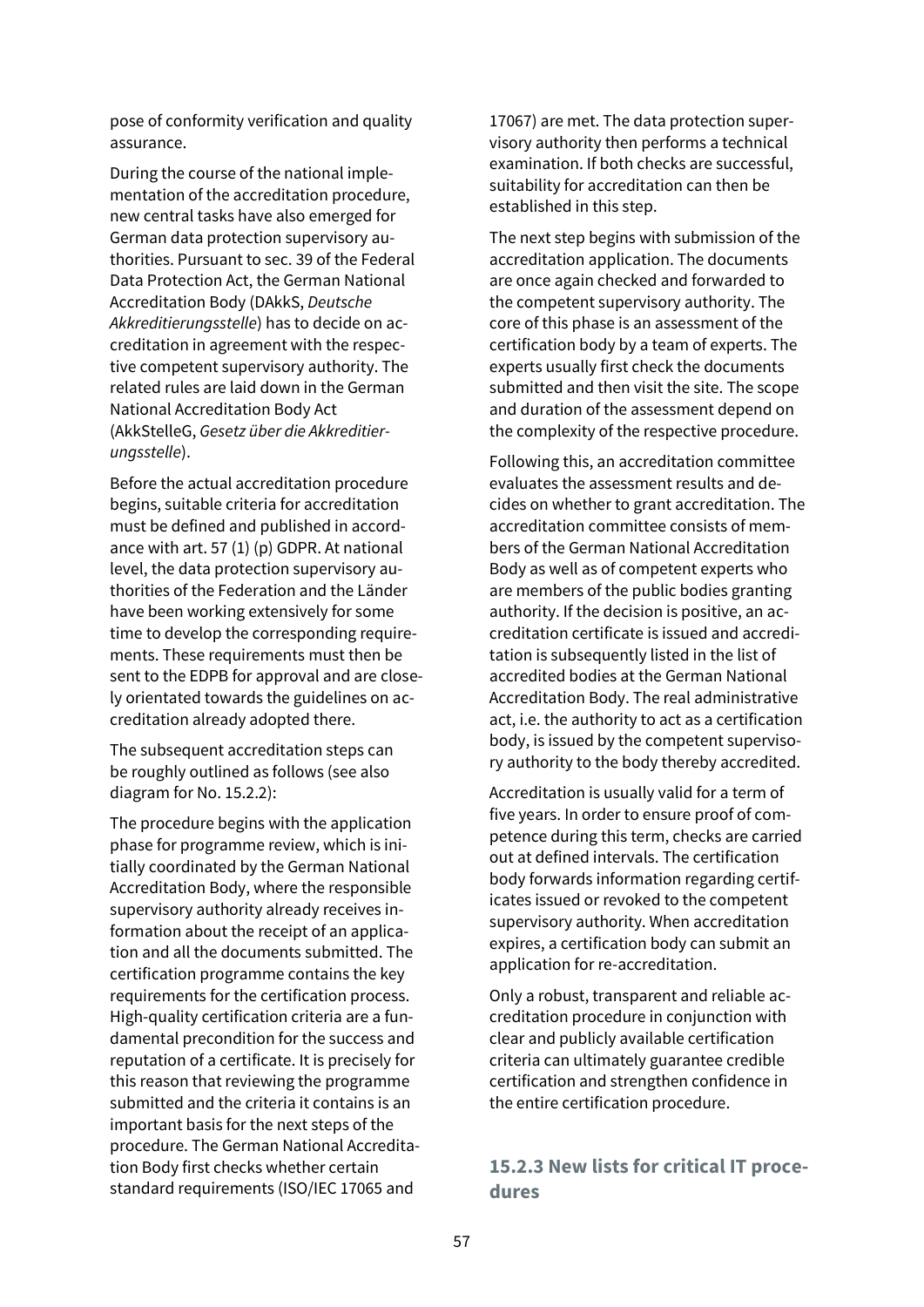The GDPR requires controllers to assess the risks to the rights and liberties of data subjects arising from the planned processing of personal data. If this assessment suggests that data processing entails a high risk to the rights and liberties of the data subjects, for example, because particularly sensitive data is involved, controllers are obliged to carry out a detailed assessment of these consequences and to document their results in a so-called data protection impact assessment. For certain classes of processing activities, the GDPR itself already stipulates that a data protection impact assessment must always be carried out for such classes, for instance, in the case of a systematic and extensive monitoring of publicly accessible areas. The GDPR also requires data protection supervisory authorities to establish a list of processing operations beyond those already listed in the GDPR itself and a data protection impact assessment must always be carried out for such processing operations ('blacklist'). In as far as the processing operations in question are of a 'cross-border' nature, for instance, because they form part of a range of goods or services intended for persons from multiple EU Member States, the list must be submitted to the European Data Protection Board (EDPB) which may issue an opinion on the list and, if necessary, request amendments to it. The aim is to ensure uniform application of the GDPR in all EU Member States within the framework of the so-called coherence procedure.

Even before the GDPR came into effect, the European data protection supervisory authorities had already set up a guidance document within the framework of the Article 29 Working Party. These guidelines list nine characteristics that can lead to a high risk to data subjects (see also the criteria for a data protection impact assessment). Where two of these criteria apply to a processing operation, the controller must normally assume that the processing operation involves a high risk to data subjects and is therefore obliged to carry out a data protection impact assessment. For my own 'blacklist', which covers the public area of the

federal administration, I directly adopted the procedure from Working Paper 248.

In spring 2018, the German data protection supervisory authorities started to draw up a common 'blacklist' for processing activities in the non-public area. The criteria from Working Paper 248 were chosen as the baseline criteria, but the common 'blacklist' of the German data protection supervisory authorities consists of a list of specifically described types of processing activities. This common list of the German data protection supervisory authorities has now also become the basis for the coherence procedure in the EDPB and has been slightly adapted in the light of the EDPB comments.

After 25 May 2018, as the date when the GDPR came into effect, the majority of the other European data protection supervisory authorities, in addition to their German peers, also initiated the coherence procedure for their respective 'blacklists'. The evaluation of the lists and the preparation of the EDPB's comments were carried out by an EDPB sub-group. As the most important result of this process, the EDPB confirmed that the existing guidance document, i.e. Working Paper 248, was also applicable to the 'blacklists' of the European data protection supervisory authorities and that each element of such list must have two of the characteristics defined in Working Paper 248. Furthermore, a 'common core' of risk factors was agreed to and must be incorporated by each data protection supervisory authority into their 'blacklist' in order to achieve the most uniform possible application of the GDPR in Europe. This concerns the processing of biometric or genetic data, in each case together with another criterion from Working Paper 248.

The guidelines of Working Paper 248, together with the relevant 'blacklists', provide relatively reliable guidance for controllers when it comes to determining whether the proposed processing of personal data poses a high risk to the rights and liberties of data subjects. Notwithstanding this, it should be pointed out once again at this point that a new check must be carried out for each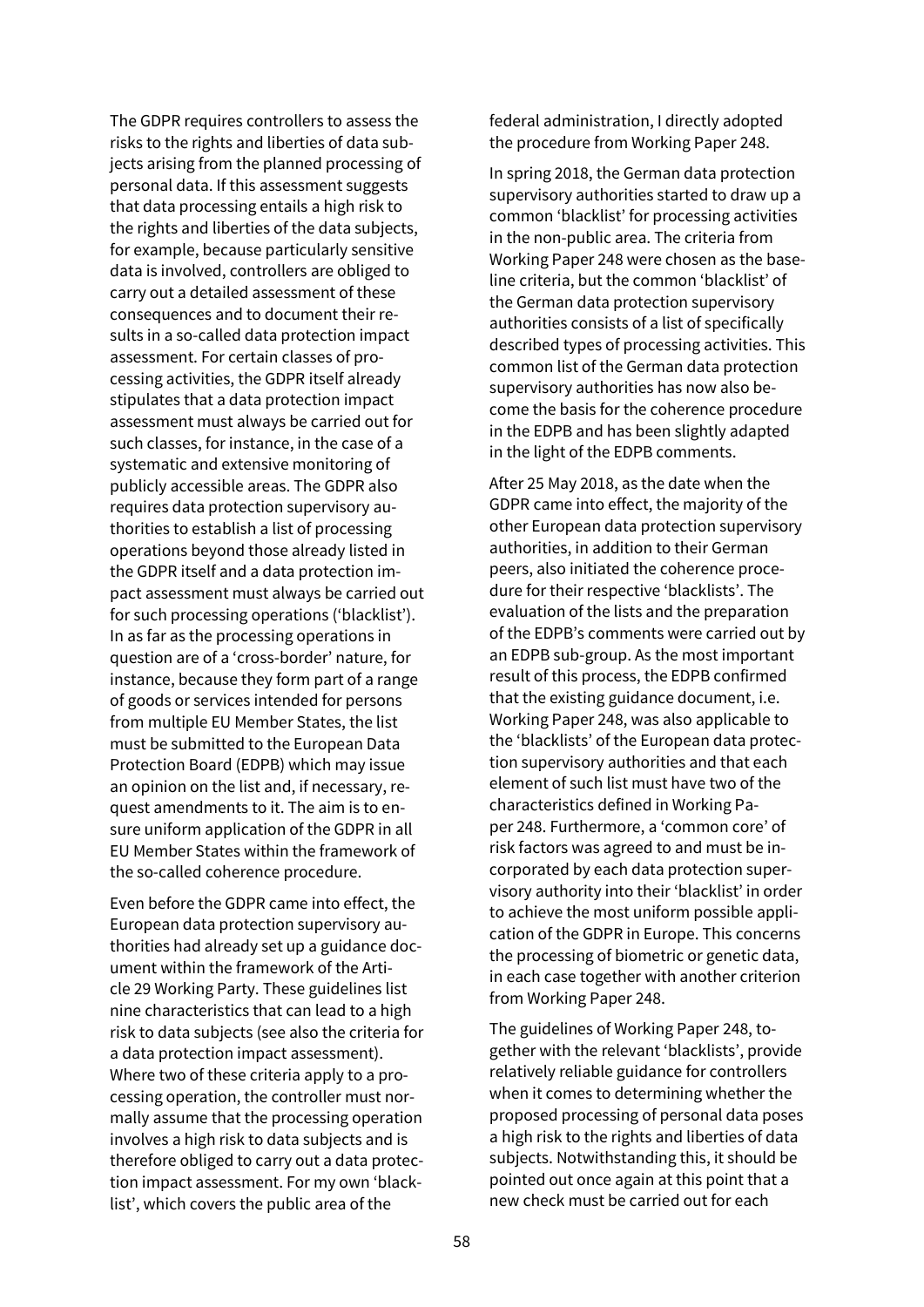planned processing activity in order to determine whether a high risk exists. It is quite conceivable that even processing activities, which at first glance do not fulfil any of the criteria laid down in Working Paper 248 and which are not contained in any of the 'blacklists', may nevertheless constitute a high risk. The current versions of the lists are available on my website at [www.datenschutz.bund.de .](http://www.datenschutz.bund.de/)

No significant practical experience with both the criteria of Working Paper 248 and the 'blacklists' is as yet available. New tech-

nological developments and business models may lead to a change in the notion of a potentially high risk associated with the processing of personal data. Both Working Paper 248 as the guideline document and the 'blacklists' based on it are therefore likely to be revised at certain intervals. I will closely monitor developments in this area and actively participate in the relevant review processes.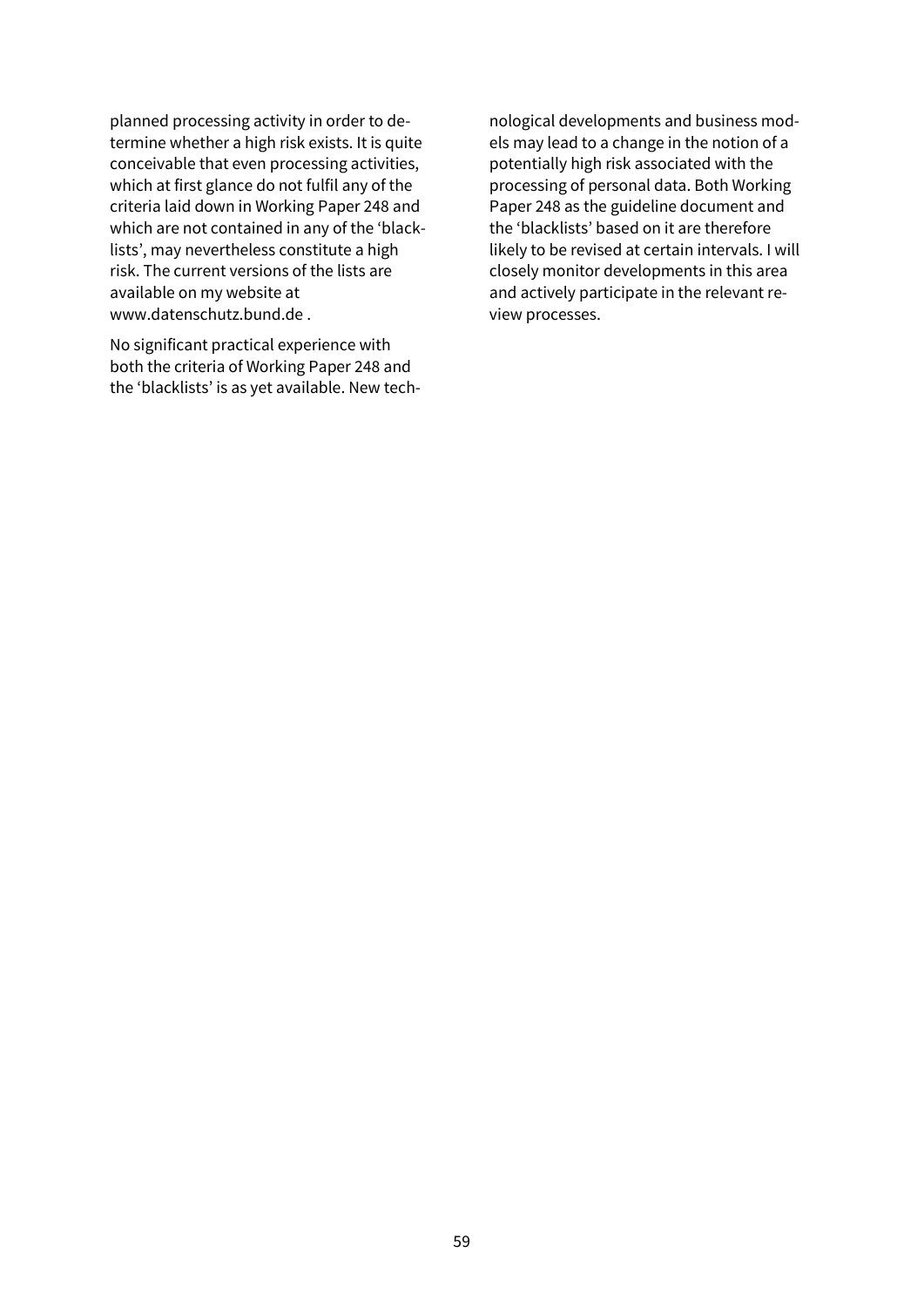### **Criteria for a data protection impact assessment**

The document "Guidelines on Data Protection Impact Assessment (DPIA) and determining whether processing is 'likely to result in a high risk' for the purposes of Regulation 2016/679" (WP 248) sets out the following nine criteria for determining that the processing of personal data involves a high risk to data subjects:

- → Evaluation or scoring
- → Automated-decision making with a legal or similarly significant effect
- → Systematic monitoring
- → Sensitive data or data of a highly personal nature
- → Data processed on a large scale
- → Matching or combining datasets
- → Data concerning vulnerable data subjects
- → Innovative use or application of new technological or organisational solutions
- → Processing in itself prevents data subjects from exercising a right or using a service or a contract

When two of these criteria apply to a processing operation, the controller must normally assume that the processing operation involves a high risk to the rights and liberties of data subjects and should therefore carry out a data protection impact assessment.

However, the respective 'blacklists' are the binding documents:

If a processing activity is included in the 'blacklist' of the data protection supervisory authority responsible for a controller, the latter is always obliged to carry out a data protection impact assessment.

## **15.2.5 Digital business models using mobile phone data**

Digital business models based on the use of mobile data must be re-assessed under the GDPR. The analysis of digital data allows numerous conclusions to be drawn with regard to the behaviour of data subjects. Traffic data – and especially location data – from mobile devices is particularly informative. The information obtained can be used and exploited in a variety of ways for commercial purposes. It is, for example, conceivable to use location data to analyse traffic flows or for statistical purposes (see 22<sup>nd</sup> Activity Report No. 7.8).

#### **Many opportunities, but also many risks**

However, the evaluation of such sensitive data also poses risks. This is particularly true in the context of Big Data where different data can be linked and evaluated in large quantities. Valid anonymisation techniques can be used in order to reduce the associated risks. Furthermore, anonymous and anonymised data is not covered by the scope of European data protection law. However, as the Article 29 Working Party stated in its opinion of 10 April 2014, it is very difficult to generate a truly anonymous database from a comprehensive set of personal data (Working Paper 216, p. 3).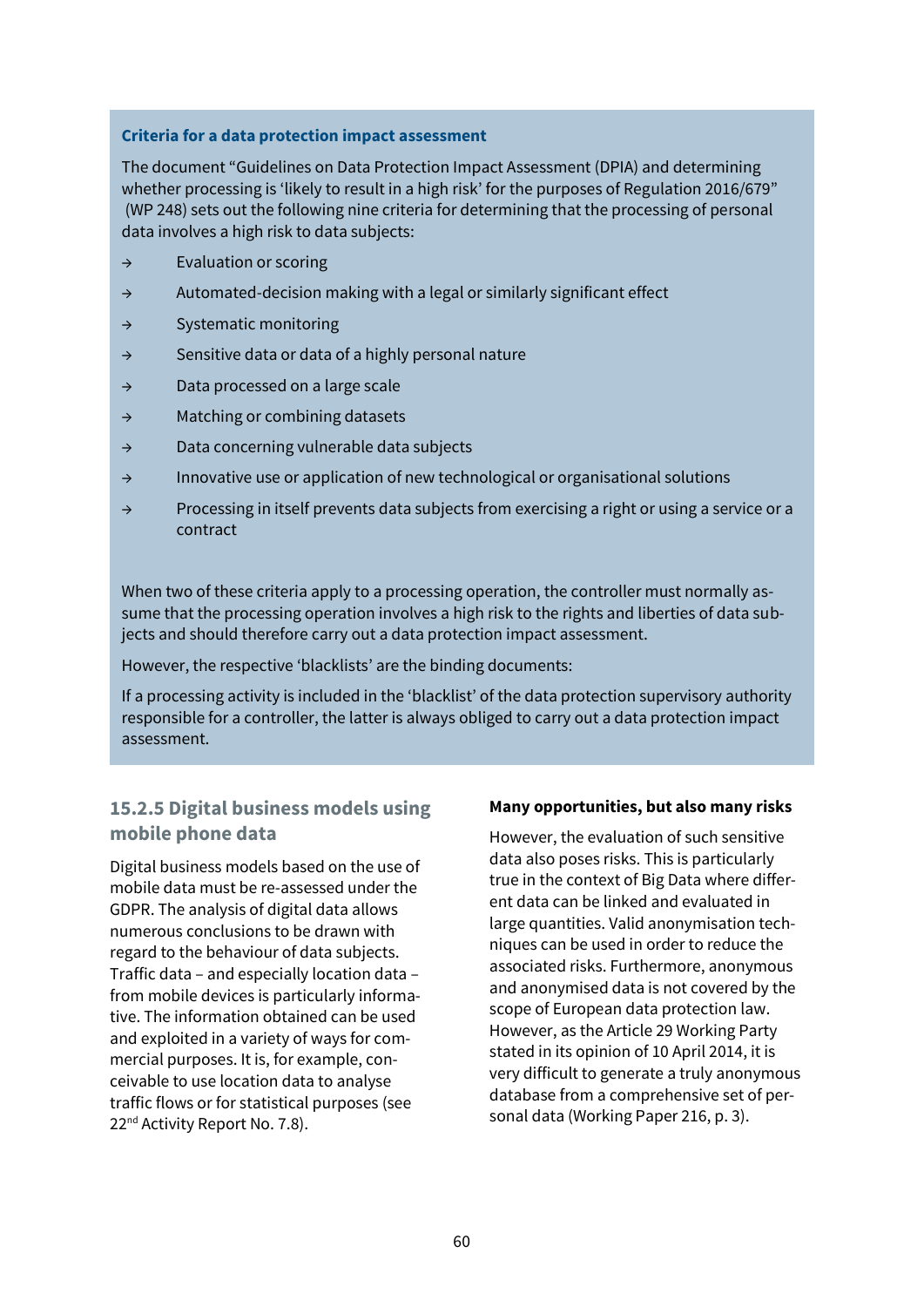#### **Anonymous is not the same as anonymous!**

The decisive factor here is how high the risk of re-identification is (see 25<sup>th</sup> Activity Report No. 8.8.4; 26<sup>th</sup> Activity Report No. 17.2.4.4), whereby according to recital 26, 5<sup>th</sup> sentence of the GDPR both the technologies available at the time of processing and technological developments must be taken into account. In view of rapid technical progress, the effectiveness of existing anonymisation techniques must be permanently checked. The challenge for both controllers and supervisory authorities is to maintain the necessary overview of current technical developments.

Digital business models must meet the requirements of current legislation

The legal requirements for sufficient anonymisation must be reassessed under the GDPR. The same applies to the question as to whether the use of anonymisation techniques as such constitutes processing of personal data and therefore requires a legal basis. I saw the coming into effect of the GDPR and/or the associated change in the legal situation as an opportunity to put the digital business models based on the use of mobile communications data to the test. Furthermore, I initiated a debate among the German supervisory authorities in order to ensure the uniform application of applicable legal provisions in this respect too.

## **15.2.6 Use of messenger services**

Todays' telecommunication services must not only be mobile, but also increasingly faster. Messenger services are very popular for this purpose. Data protection of providers and users of the apps is often forgotten. Messenger services are becoming increasingly popular and have become an integral part of our everyday lives. Companies, in particular, increasingly resort to messenger services in order to communicate with customers (see No. 7.1.5 above).

As already indicated in the 26<sup>th</sup> Activity Report (No. 17.3.1), my legal view is that messenger services are telecommunications services in the form of so-called OTT (over-thetop) services where communications between participants take place via the open Internet without a dedicated infrastructure. Such services as equivalents to 'classic' telecommunications are subject to the Telecommunications Act and the GDPR with regard to the relationship between the service provider and user. Pursuant to sec. 115 (4) of the Telecommunications Act, my authority is responsible for supervising data protection in Germany (see No. 15.1.1), so that I repeatedly had to deal with the subject of messenger services in the past.

In recent years, there has been a strong focus on the WhatsApp service. In May 2017, I lodged a complaint with the Federal Network Agency for Electricity, Gas, Telecommunications, Post and Railway (*Bundesnetzagentur*) regarding the transfer of user data by WhatsApp Inc. to Facebook. The reason for the complaint was that I was unable to find any user consent to the transfer of the mobile phone number from WhatsApp Inc. to Facebook that was valid under data protection law. I assessed this as a violation sec. 95 (1)  $1^{st}$  and  $3^{rd}$  sentence and sec. 94 of the Telecommunications Act in conjunction with sec. 4a of the Federal Data Protection Act (old). The complaint and the subsequent administrative procedure carried out by the Federal Network Agency for Electricity, Gas, Telecommunications, Post and Railway were not finally processed there. Finally, the Federal Network Agency for Electricity, Gas, Telecommunications, Post and Railway returned the case to me in August 2018 with a reference to the GDPR, even though administrative procedure had not yet been completed. In my opinion, however, it would have been the duty of the Federal Network Agency for Electricity, Gas, Telecommunications, Post and Railway to make a final statement regarding the WhatsApp complaint procedure and to inform me of the result, because in this respect the legal situation before 25 May 2018 and the violation of sec. 95 (1) 1<sup>st</sup> and 3<sup>rd</sup> sentence of the Telecommunications Act in conjunction with sec. 4a of the Federal Data Protection Act (old) is the relevant basis.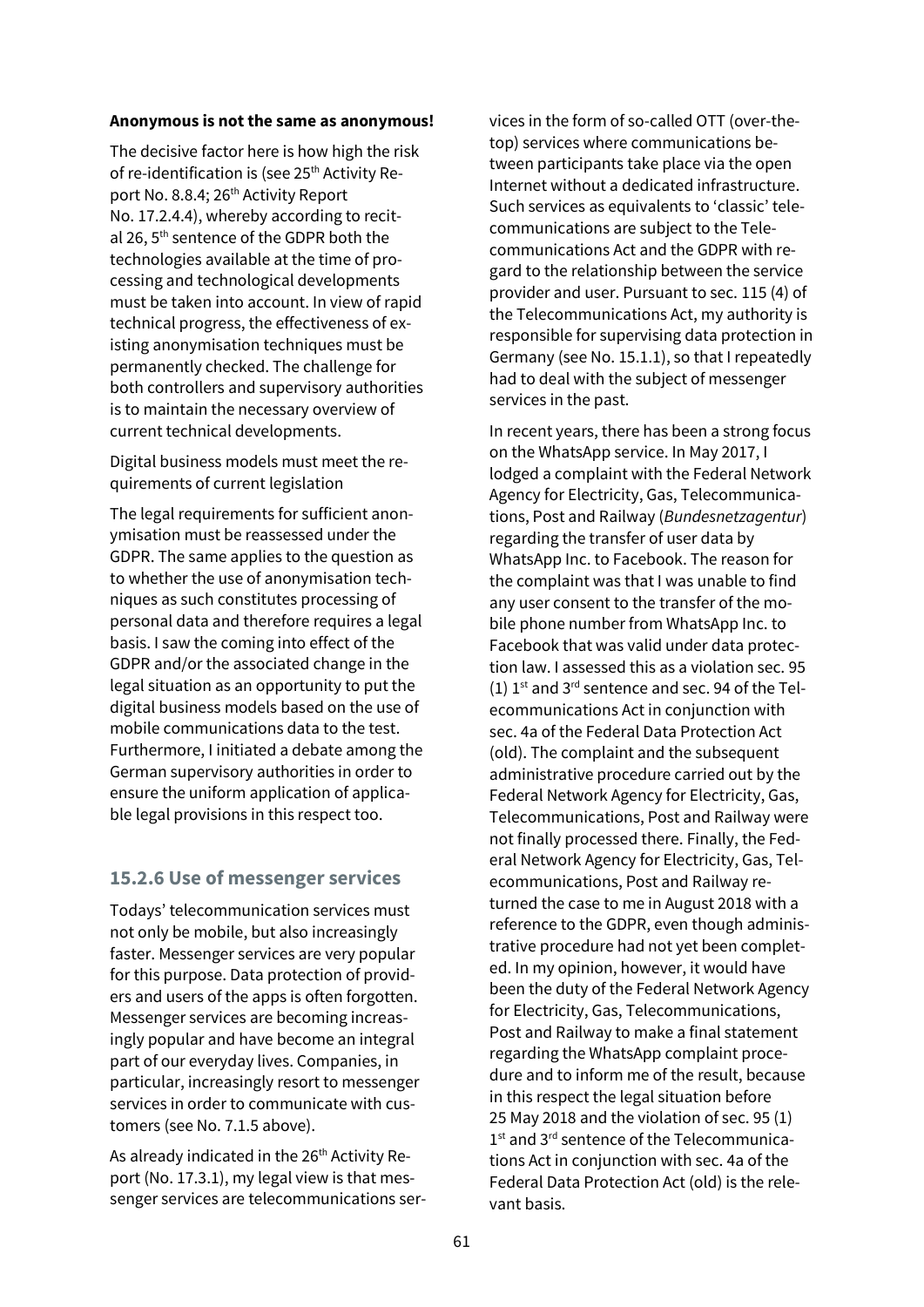My current view is that WhatsApp as the most commonly used messenger service is not data protection-friendly. The potential data exchange between WhatsApp and Facebook is particularly questionable. This also applies to the collection of telephone numbers by WhatsApp using address book uploads. In this way, the company can process all of a user's contact data stored on their mobile phone, regardless of whether or not the contact uses WhatsApp.

I have received several complaints and inquiries regarding WhatsApp. On the one hand, these concern the data protection provisions of the service in general, but also requests for information which were not or only insufficiently answered as well as the question as to how objections can be lodged against the transfer of data, etc.

### **Messenger services since the coming into effect of the GDPR**

Since the most popular messenger services often have neither their headquarters nor a branch in Germany, I have been working intensively with the data protection supervisory authority in charge since 25 May 2018 whenever the processing of stock data subject to the GDPR is involved. This can be illustrated by the following example: If a citizen contacts me because of a data protection problem and the provider is, for example, based in the US, but has a branch in Ireland, as in the case of WhatsApp Ireland Ltd., I take over the correspondence with the lead supervisory authority in the so-called cooperation procedures (art. 56, 60 GDPR) and provide it with all relevant information. The lead supervisory authority then analyses, examines and evaluates the case. It does not only receive my opinion as the supervisory authority concerned, but usually also requests the company concerned to comment in order to make a decision on the basis of these findings. Before taking a final decision, the lead supervisory authority informs me and submits a draft opinion.

If the complaint is successful, I then inform the complainant of the decision taken. If I do not agree with the intended decision, I can appeal against it. The lead authority then has to deal with my arguments and if it upholds its view, it may not issue the decision, but must refer the case to the European Data Protection Board which will then issue a binding decision.

In this way, the supervisory authorities throughout Europe coordinate their activities – usually via the European Internal Market Information System (IMI) – in order to achieve a uniform level of data protection. Needless to say, the high degree of co-ordination is initially a very complex and timeconsuming process. Especially during the first months after the GDPR had come into effect, I often saw just how much the devil is in the details of the administrative processes. Over the course of time, however, a certain administrative practice develops in this area too, so that the co-operation procedures for complaints are now gradually gaining ground. The vast majority of the procedures relate to cooperation with the Irish supervisory authority. But my Irish colleague is truly not to be envied, because many large American corporations have their European branch in Ireland and it's easy to imagine how many requests for co-operation from all over Europe have to be handled by the employees there.

#### **Which messenger service should I use?**

This is a question I have been asked countless times in recent months. Various service providers offer different messenger services. Which service should one choose then? Which service do the members of one's own social environment use? Which service is secure and data protection-compliant or which one is not? Which service runs on my devices (smartphone, tablet or laptop and PC)? It is a fact is that the bestknown and most widely used Messen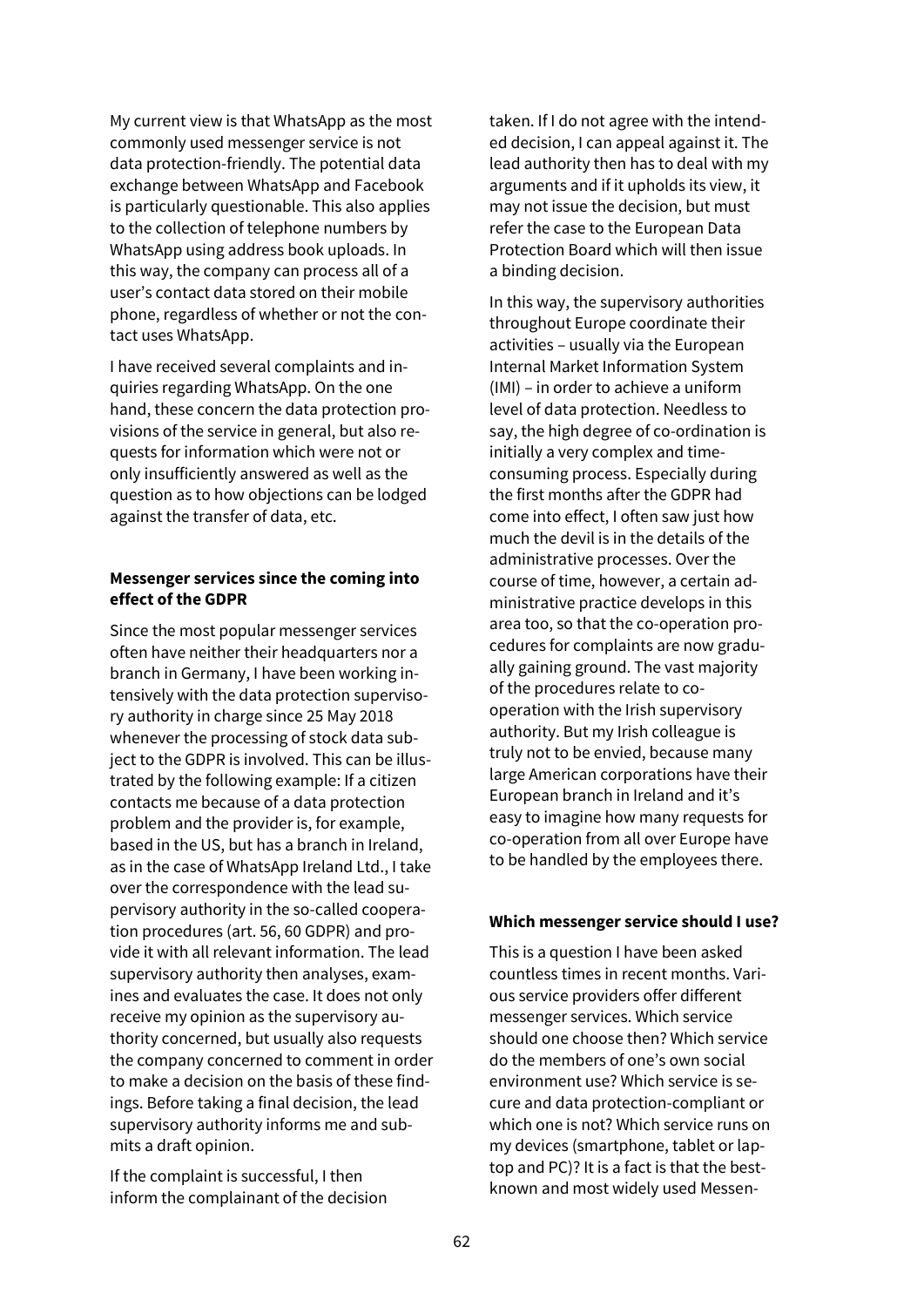ger service both in Germany and throughout Europe is Whatsapp from Facebook. However, this does not mean that there are no alternative products in terms of functionality or data protection. The most common messenger services include Hoccer, Line, Signal, SIMSme, Skype, Telegram, Threema, Viber and Wire. The decision in favour of or against a messenger service, however, can ultimately only be made by each individual or by the employer in the working environment. After all, the messenger service that meets the requirements best always depends on the individual purpose of use and the resulting requirements for confidentiality, encryption, data security, erasure periods, etc. And what unfortunately also applies to this case is that as long as the e-privacy Regulation (see No. 15.1.2) has not been adopted, many legal issues relating to confidential electronic communications remain unresolved.

## **15.2.7 Data protection and social media**

Scandal upon scandal, and yet the use of social media is becoming more and more widespread. As the supervisory authority, I am called upon here in many respects.

#### **Scandal: What do I care about data protection?**

A large number of social media data scandals surfaced during the reporting period. One particularly sensational case was that of Cambridge Analytica, in which data from Facebook users flowed off illegally. During this period, I informed several Bundestag committees about my assessment of the incident in terms of data protection law both during meetings and in writing. As if this scandal were not enough, the socalled Facebook hack became known

in September 2018, with hackers capturing millions of user data. In December of the same year, a further security gap was reported that allowed app developers to access user images and private messages for a limited period of time.

As far as data protection is concerned, other social media are not paragons of virtue either. Google failed to disclose a data leak at Google+, which had existed since 2015, to regulators and users for six months after its discovery in March 2018. In December 2018, another vulnerability was discovered that allows developers to access personal data of Google+ users. In May 2018, the microblogging service Twitter was hit by a serious data mishap when it turned out that user passwords were stored in plain text. Finally, a gross breach of data protection also occurred with the Instagram online service which belongs to Facebook. The so-called GDPR tool, which was intended to enable users to view their stored data, displayed their own user password unencrypted in the web address, so that it could also be read by third parties.

### **New bodies for data protection in social media**

The Facebook data scandal in conjunction with Cambridge Analytica prompted the Article 29 Working Party to set up a Social Media Working Group in April 2018 which now continues its work as a sub-working group of the European Data Protection Board and, in addition to the operators of social media, will also look at other stakeholders, such as app developers or data brokers. To these ends, the Social Media Working Group pursues a holistic approach to social media.

### **Social media and the federal authorities**

During the period under review, I also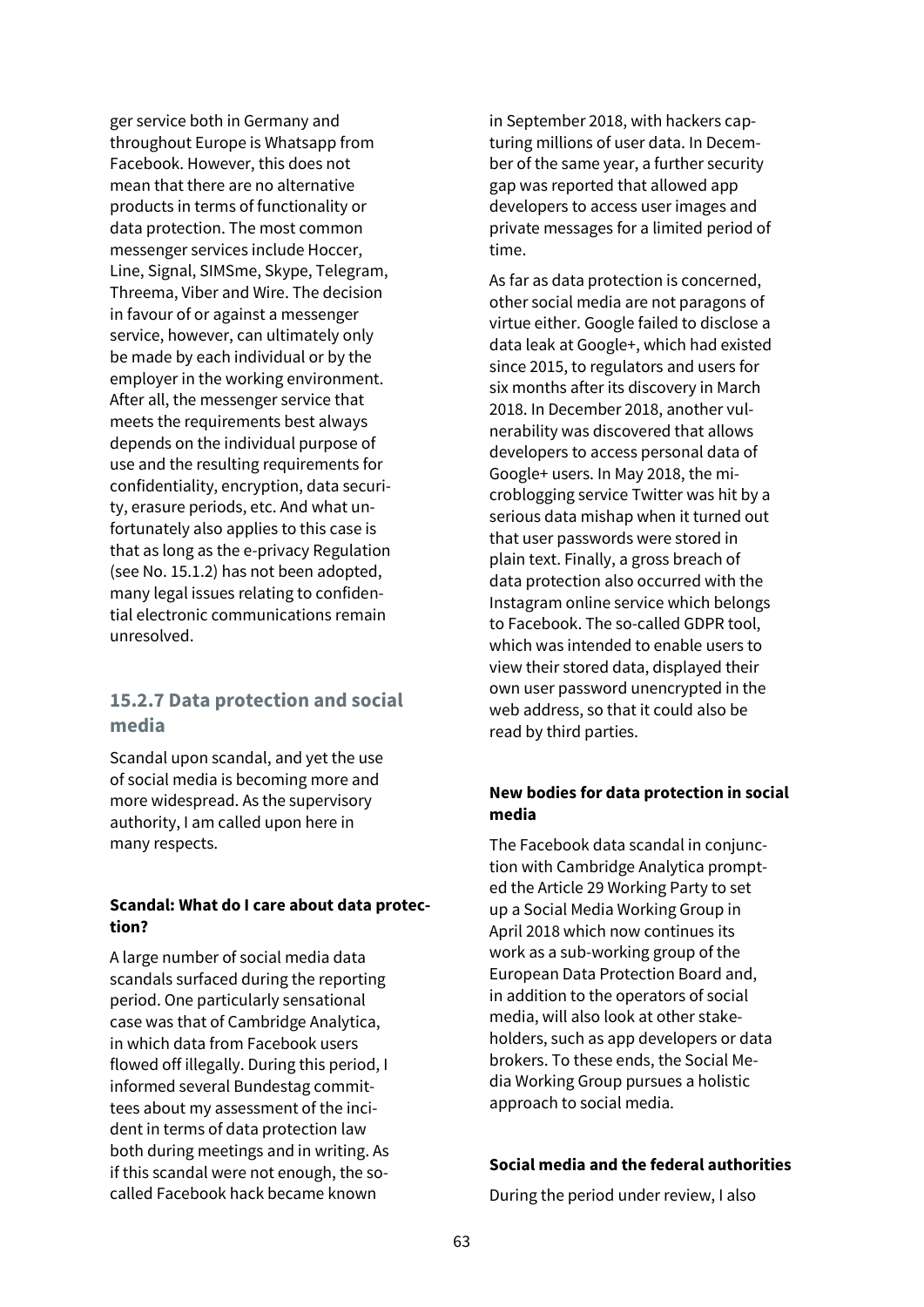addressed the use of social media by the public bodies of the Federation for which I am responsible because the use of such communication channels is also increasingly popular there. It is undisputed that authorities must also be represented externally using appropriate media. Citizens ask for these services and expect to be able to access up-to-date information through a variety of channels. However, this must not be at the expense of user privacy.

In view of the many serious data protection incidents in social media, as well as the risk of being legally responsible for data protection violations (see No. 15.2.8 below), I advise the public authorities of the Federation to critically question the need to use social media. Important information may not be provided exclusively via social media. Sensitive personal data has no place in social media. Public authorities themselves should not post such data, nor should they encourage citizens to disclose such data there. A negative example is, for example, when refugees communicate with authorities via their Facebook fanpages and describe their history of persecution in a way everyone can see. For confidential communications, there are more appropriate, secure communication channels to which reference should be made, such as SSL-encrypted forms, encrypted e-mails or De-Mail.

Additional information regarding data protection in social media can be found on my website at [www.datenschutz.bund.de .](http://www.datenschutz.bund.de/)

I advise the public authorities of the Federation to critically question the need to use social media. Important information should not be provided exclusively via social media. Sensitive personal data has no place in social media. Public authorities themselves should not post such data, nor should they encourage citizens to disclose such data there. For confidential communications, there are more appropriate, secure communication channels to which reference should be made, such as SSL-encrypted forms, encrypted e-mails or De-Mail.

## **15.2.8 ECJ refers fanpage operators to their obligations**

At the beginning of June 2018, the European Court of Justice (ECJ) issued a groundbreaking ruling on data protection responsibility in conjunction with the operation of Facebook fanpages (ECJ, ruling of 5 June 2018, Case No. C-210/16). A Facebook fanpage is a kind of homepage that is set up by fanpage operators, such as federal authorities, and published (hosted) by Facebook. Fanpage operators can use the fanpages to present themselves to Facebook users and people who visit the fanpage, and to publish statements of all kinds on the media and opinion market. When visitors access Facebook fanpages, their personal data is processed, also due to the use of cookies. Facebook uses some of this data for its own purposes, but also makes the results of processing available to fanpage operators in the form of a configurable statistics function ('Page Insights'). The ECJ ruled that fanpage operators are jointly responsible with Facebook for processing in conjunction with fanpages. This was preceded by a referral by the Federal Administrative Court to the ECJ in proceedings between Wirtschaftsakademie Schleswig-Holstein GmbH and the Independent Centre for Data Protection of Schleswig-Holstein (*Unabhängiges Landeszentrum für Datenschutz Schleswig-Holstein*). To the extent that joint responsibility is sufficient, fanpage operators must accept their own liability for data protection violations by Facebook. Furthermore, fanpage operators are obliged to conclude a joint responsibility agreement with Facebook that determines which of the two fulfils which obligations under the GDPR (art. 26 GDPR). In a 'Fanpages' taskforce specifically set up for this purpose, the data protection authorities of the Federation and the Länder are are thoroughly addressing this topic, the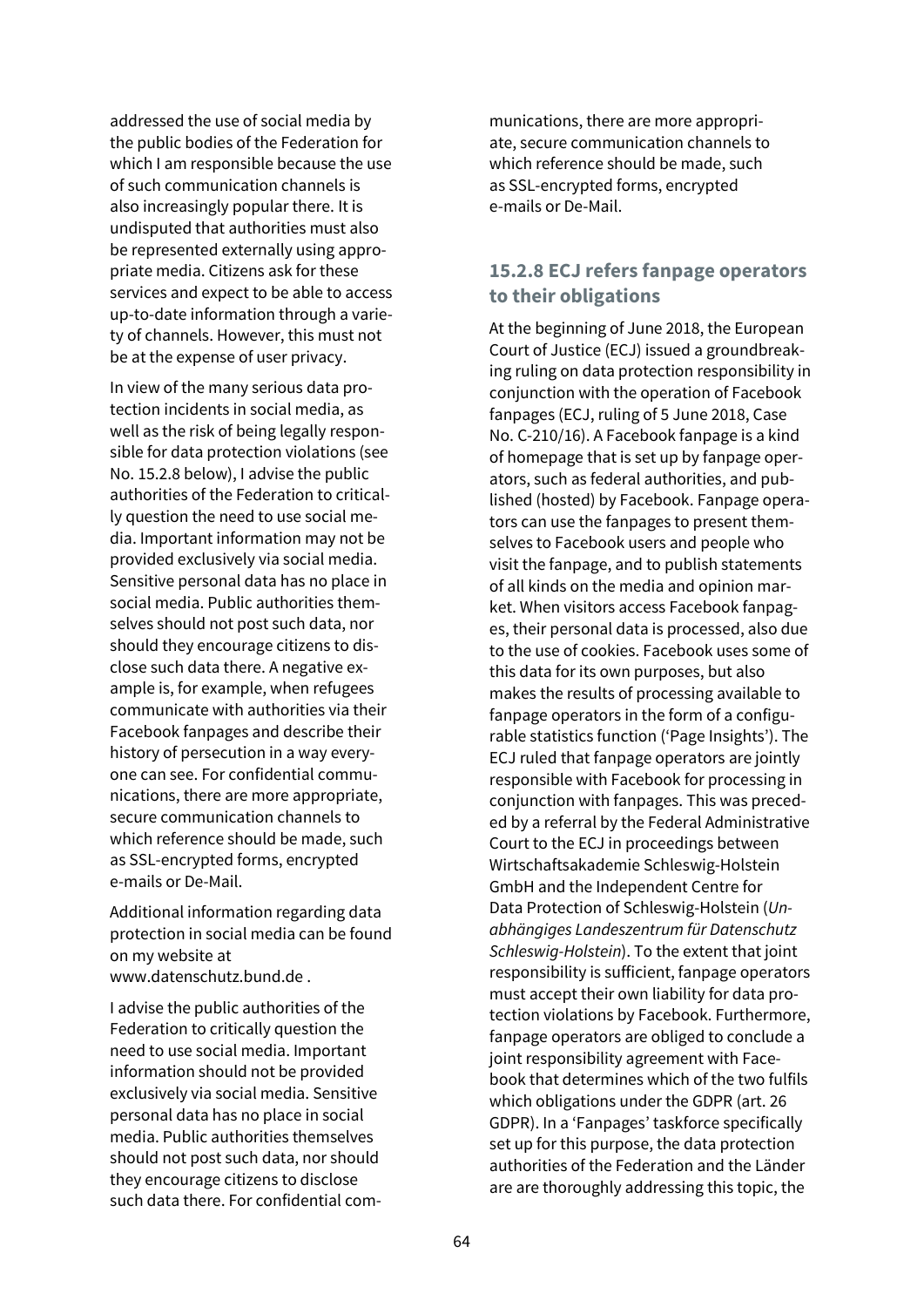consequences of the ECJ ruling and the implementation measures taken by Facebook in the meantime. I am of the opinion that fanpage operators must guarantee the legality of the data processing for which they are jointly responsible and prove compliance with the principles governing the processing of personal data (art. 5( 1) GDPR). In order to be able to assess whether the processing under their own responsibility is carried out in a legally compliant manner, fanpage operators need further information in addition to the information provided by Facebook. Here I see an obligation not only on the part of Facebook to provide further information, but also on the part of fanpage operators to actively request the required information. The same applies to the conclusion of an agreement on joint responsibility that meets the requirements of art. 26 GDPR. The list of questions from the resolution of the data protection conference of 5 September 2018 can serve as an orientation aid for the points to be clarified with Facebook (see box for No. 15.2.8).

As long as these issues have not been resolved with Facebook, I recommend that fanpage operators check whether the operation of a Facebook fanpage is absolutely necessary for them to perform their tasks or whether they cannot – at least until the situation has been clarified – focus on more data protection-friendly communication channels. Federal authorities should be particularly sensitive to this.

I recommend that federal authorities who operate a fanpage check whether the operation of a Facebook fanpage is absolutely necessary for them to perform their tasks or whether they cannot – at least until the legal situation has been clarified – use more data protection-friendly communication channels.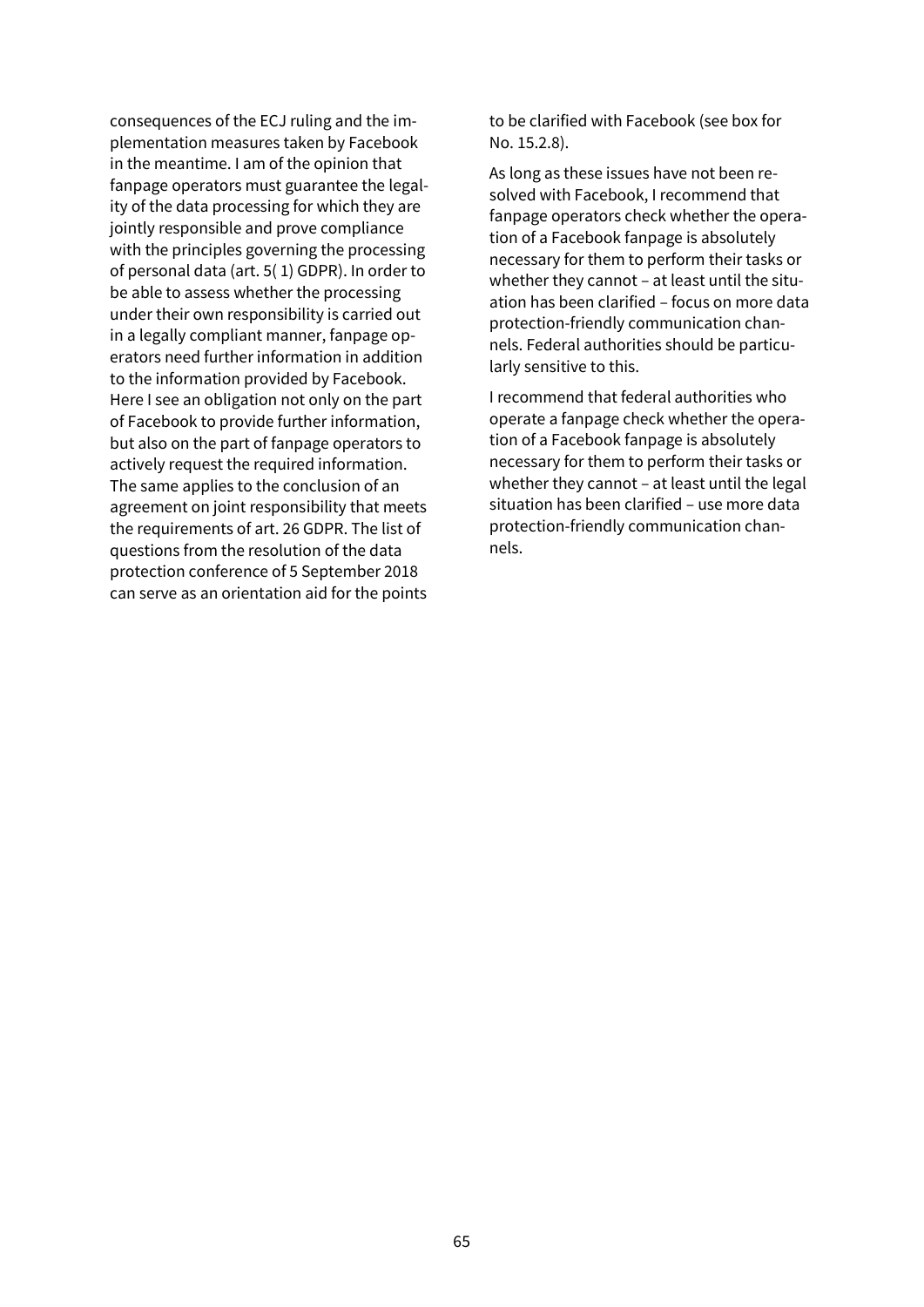#### **List of questions**

- $\triangleright$  In what way do you and other jointly responsible parties determine which one of you fulfils which obligation in accordance under the GDPR? (Art. 26 (1) GDPR)
- $\triangleright$  On the basis of which agreement have you determined among yourselves who fulfils which information obligations pursuant to art. 13 and 14 GDPR?
- $\triangleright$  How are the essential aspects of this agreement made available to the data subjects?
- $\triangleright$  How do you ensure that the rights of data subjects (art. 12 et seqq. GDPR) can be fulfilled, in particular, the rights to erasure pursuant to art. 17 GDPR, to restriction of processing pursuant to art. 18 GDPR, to object pursuant to art. 21 GDPR and the right of access pursuant to art. 15 GDPR?
- $\triangleright$  For which purposes and on what legal basis do you process the personal data of visitors to fanpages? Which personal data is stored? To what extent are profiles created or enriched based on visits to Facebook fanpages? Is personal information even of non-Facebook members used in order to create profiles? What periods are planned for erasure?
- $\triangleright$  For which purposes and on what legal basis are entries in the so-called local storage created even for non-members accessing a fanpage for the first time?
- $\triangleright$  For which purposes and on what legal basis are one session cookie and three cookies with lifetimes between four months and two years stored after a subpage within the fanpage offering has been accessed?
- $\triangleright$  Which measures have you implemented in order to fulfil your obligations under art. 26 GDPR as joint controllers and to conclude an appropriate agreement?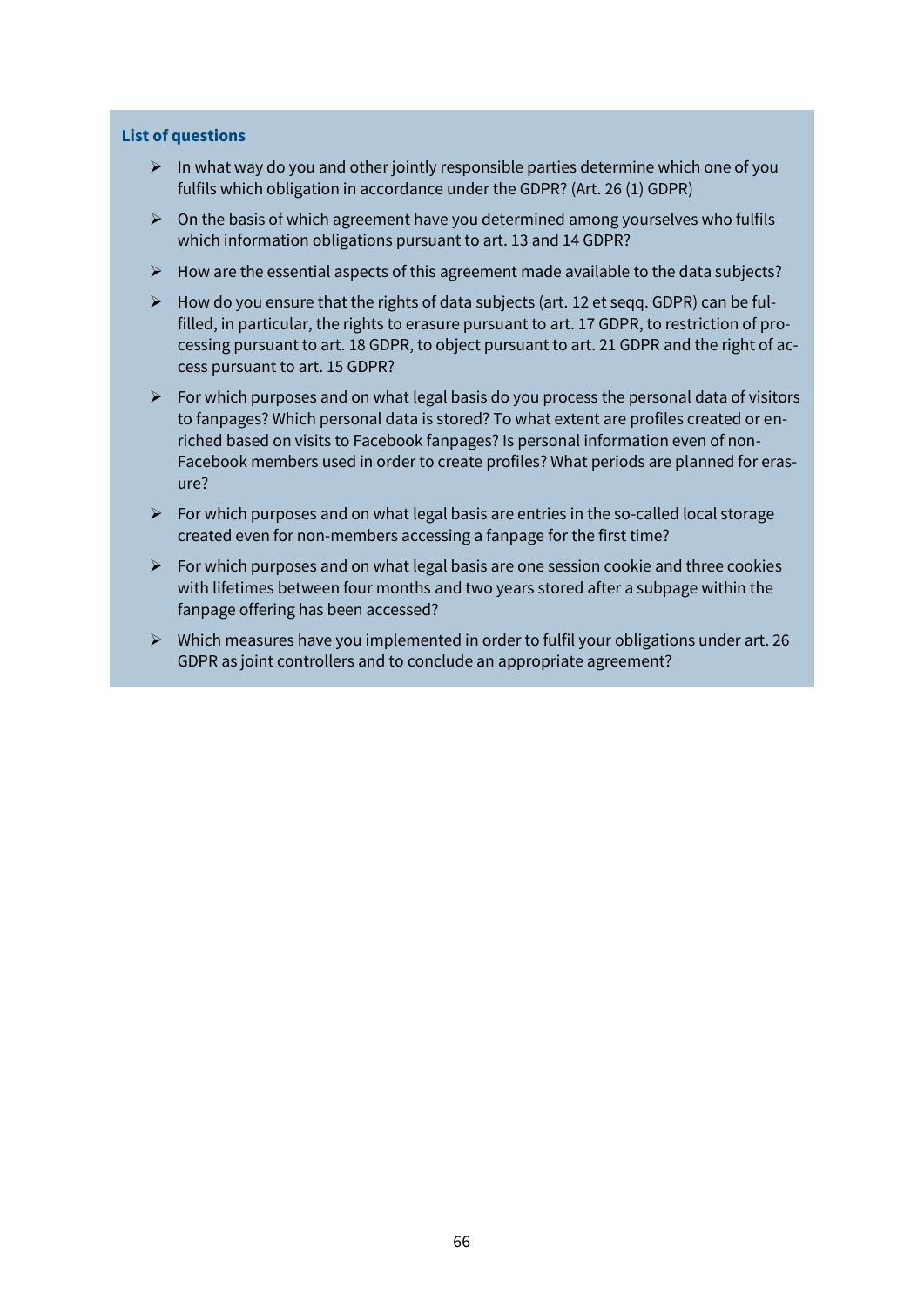## **17 From my office**

### **17.2 Tasks and establishment of the single contact point**

Pursuant to art. 51 (3) in conjunction with recital 119 of the GDPR, Germany, as a Member State with several data protection authorities, is obliged to establish a single contact point that ensures the effective participation of all German supervisory authorities and smooth co-operation with the European authorities in the procedures of the GDPR. Since the German legislator had assigned the function of the single contact point to my authority, the necessary organisational prerequisites had to be created during the reporting period.

Tasks and establishment in detail:

The single contact point (art. 17 (1) GDPR), which I have set up but which is organisationally separate, operates in the common interest of the 18 supervisory authorities of the Federation and the Länder. It acts as a link between these 18 supervisory authorities on the one hand and the supervisory authorities of the other Member States, the European Data Protection Board (EDPB) and the European Commission on the other. For this purpose, the single contact point forwards all information and communications which it receives to the German supervisory authorities concerned. Conversely, the German supervisory authorities can use the single contact point for cross-border communications with the aforementioned bodies. Furthermore, the single contact point is especially designed to enable EU institutions and the supervisory authorities of other Member States to effectively communicate with the German supervisory authorities without knowledge of the distribution of national responsibilities. One of the most important tasks of the single contact point is to coordinate the definition of common positions of the German data protection authorities in European matters (see No. 17.3). The single contact point also carries out other supporting tasks, such as monitoring deadlines for co-operation and coherence procedures according to the GDPR, identifying contact persons, accompanying people to meetings in Brussels or providing organisational support for the registration of German representatives for EDPB meetings and its working parties. However, the single contact point does not carry out any sovereign administrative tasks in relation to citizens, authorities and companies and does not take any action in relation to these.

### **The Internal Market Information System as a tool for co-operation between German and European supervisory authorities**

The data protection supervisory authorities involved use the Internal Market Information System (IMI) in order to coordinate crossborder cooperation and coherence procedures under the GDPR. IMI is an application on the Internet that connects all European and German data protection supervisory authorities across borders. This enables quick and easy communications between the connected authorities and ensures cooperation between European administrations. The system is managed at European level by the Secretariat of the EDPB which has set up a dedicated IMI helpdesk. The legal basis for the implementation of the programme is European Regulation No 1024/2012 of 25 October 2012 and an implementing act. The aforementioned Regulation also regulates the rights of data subjects and provides, for example, for special rights of access and erasure. In terms of data protection law, I already examined the system in December 2012, albeit in relation to another specialist application, without raising any objections (see 24<sup>th</sup> Activity Report No. 2.3.1). In cooperation with the European Commission and in consultation with representatives of the Member States, separate input forms were created for the new cross-border procedures under the GDPR in order to ensure that only the data required in each case will be collected.